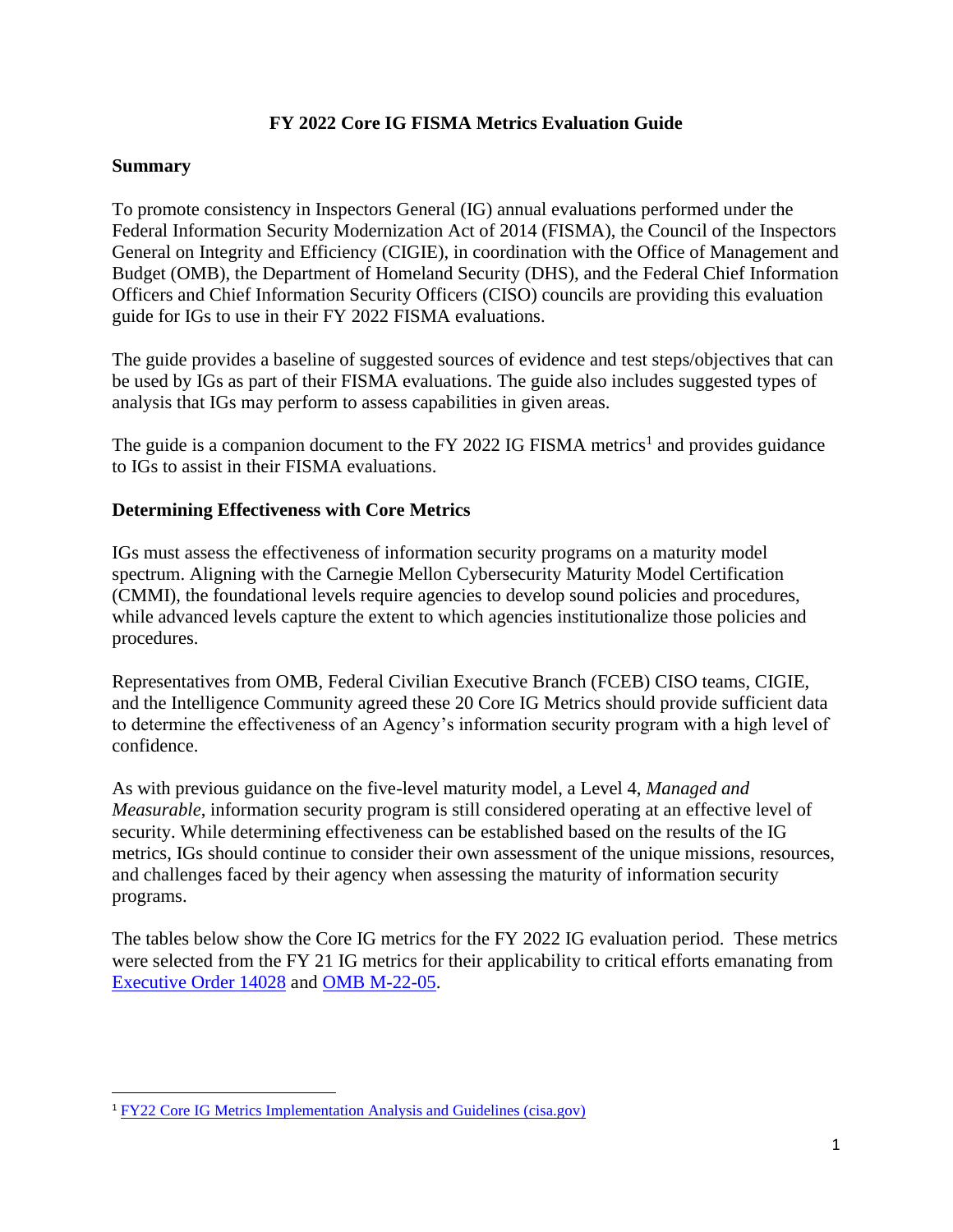**Risk Management 1.** To what extent does the organization maintain a comprehensive and accurate inventory of its information systems (including cloud systems, public facing websites, and third-party systems), and system interconnections?

| <b>Criteria</b>                                                                                                                                                                                                                            | <b>Maturity Level</b>                                                                                                                                                                                                                                                      | <b>Suggested Standard Source</b><br><b>Evidence</b>                                                                                                                                                                                                                                                                                                                                                                                                                             |
|--------------------------------------------------------------------------------------------------------------------------------------------------------------------------------------------------------------------------------------------|----------------------------------------------------------------------------------------------------------------------------------------------------------------------------------------------------------------------------------------------------------------------------|---------------------------------------------------------------------------------------------------------------------------------------------------------------------------------------------------------------------------------------------------------------------------------------------------------------------------------------------------------------------------------------------------------------------------------------------------------------------------------|
| • NIST SP 800-53. Rev.<br>5: CA-3 and PM-5<br>• NIST Cybersecurity<br>Framework (CSF)<br>$ID.AM-1-4$<br>• NIST SP 800-37, Rev.<br>2: Task P-18<br>• NIST 800-207, Section<br>7.3<br>• EO 14028, Section 3                                  | Ad Hoc<br>The organization has not<br>defined its policies,<br>procedures, and processes<br>for developing and<br>maintaining a<br>comprehensive and<br>accurate inventory of its<br>information systems and<br>system interconnections.<br><b>Defined</b>                 | Directives, policies, procedures,<br>$\bullet$                                                                                                                                                                                                                                                                                                                                                                                                                                  |
| • OMB A-130<br>• OMB M-22-05<br>• OMB M-22-09,<br><b>Federal Zero Trust</b><br><b>Strategy, Section B and</b><br>D(5)<br>• CISA Cybersecurity &<br><b>Incident Response</b><br>Playbooks<br>· FY 2022 CIO FISMA<br>Metrics: 1.1-1.1.5, 1.3 | The organization has<br>defined its policies,<br>procedures, and processes<br>for developing and<br>maintaining a<br>comprehensive and<br>accurate inventory of its<br>information systems and<br>system interconnections.                                                 | standards, inventories, strategies,<br>and/or standards. These artifacts<br>may relate to processes associated<br>with maintaining the organization's<br>information system inventory,<br>using FISMA compliance tools<br>(such as CSAM and RSAM) and<br>other tools that may be deployed<br>to capture component inventory<br>information, infrastructure<br>configuration management, SDLC,<br>EA, or may be captured in a<br>general Information Security<br>Program policy. |
|                                                                                                                                                                                                                                            | <b>Consistently</b><br><b>Implemented</b><br>The organization<br>maintains a comprehensive<br>and accurate inventory of<br>its information systems<br>(including cloud systems,<br>public-facing websites,<br>and third-party systems),<br>and system<br>interconnections. | • An approved organization-wide<br>information systems inventory<br>Approved program/division-level<br>information systems inventories<br>Data Flow policies/procedures (to<br>validate completeness)<br>Enterprise Architecture references<br>(to validate completeness)<br><b>Final Interconnection Security</b><br>Agreements                                                                                                                                                |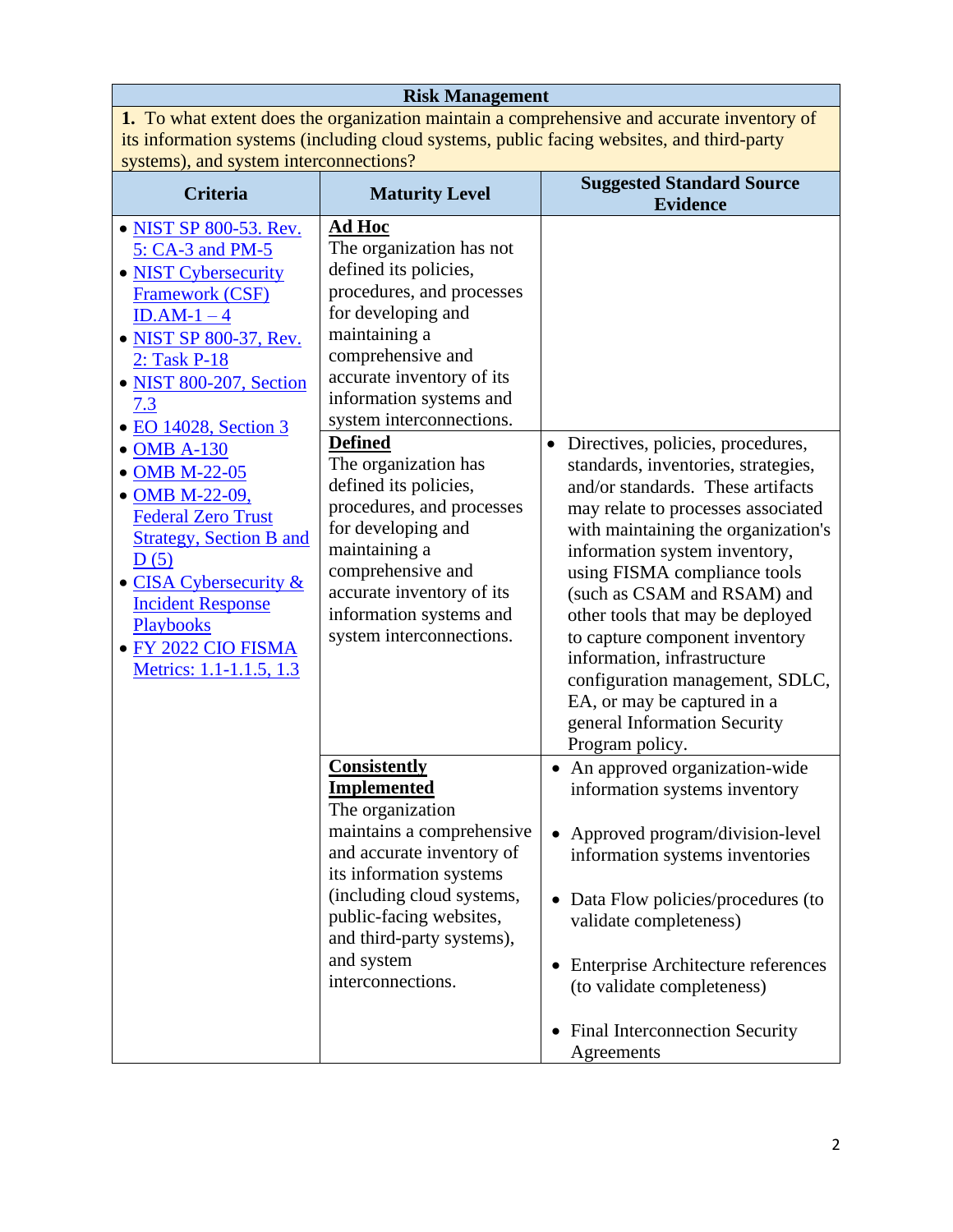|                                                                                                                                                                                                                                                                                                                   | (ISAs)/MOUs/MOAs/etc) to<br>validate completeness                                                                                                                                                                                                                                                                                                                                          |
|-------------------------------------------------------------------------------------------------------------------------------------------------------------------------------------------------------------------------------------------------------------------------------------------------------------------|--------------------------------------------------------------------------------------------------------------------------------------------------------------------------------------------------------------------------------------------------------------------------------------------------------------------------------------------------------------------------------------------|
|                                                                                                                                                                                                                                                                                                                   | • Agencies to provide any non.gov<br>hostnames used to CISA and GSA<br>CISA will provide data<br>$\circ$<br>about agencies' internet-<br>accessible assets obtained<br>through public and private<br>sources (IGs can use this to<br>evaluate public web app<br>inventory)<br>Use of GSA website<br>$\circ$<br>scanning service by IGs to<br>assess inventory<br>completeness <sup>2</sup> |
| <b>Managed and</b><br>Measurable<br>The organization ensures<br>that the information<br>systems included in its<br>inventory are subject to the<br>monitoring processes<br>defined within the<br>organization's ISCM<br>strategy.                                                                                 | • ISCM strategy/plan<br>• Continuous monitoring<br>reports/dashboards<br>• Change control requests<br>• FedRAMP PMO communications<br>• Web app domain registry<br>information<br>• EA documentation                                                                                                                                                                                       |
| <b>Optimized</b><br>The organization uses<br>automation to develop and<br>maintain a centralized<br>information system<br>inventory that includes<br>hardware and software<br>components from all<br>organizational information<br>systems. The centralized<br>inventory is updated in a<br>near real time basis. | • Dashboard reports/observations<br>• Hardware and software component<br>inventories<br>• Asset database reports<br>• Examples of security alerts<br>resulting from unauthorized<br>hardware/software being placed on<br>the network.<br>• Evidence the reports and alerts are                                                                                                             |
|                                                                                                                                                                                                                                                                                                                   | real-time                                                                                                                                                                                                                                                                                                                                                                                  |

<sup>2</sup> <https://digital.gov/guides/site-scanning/>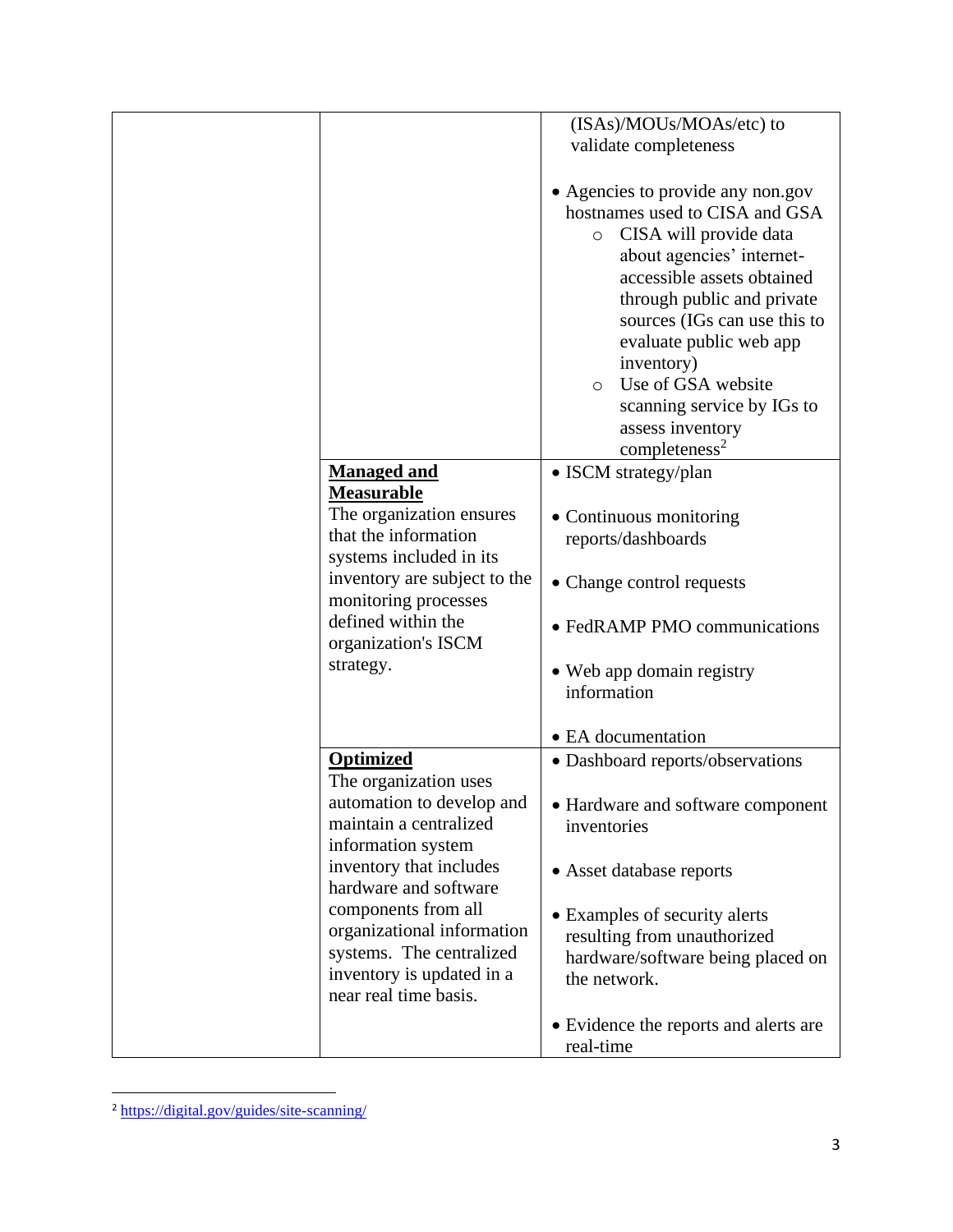**At the defined level,** IG evaluators should determine whether the agency's IT inventory asset management policies/procedures/processes address the addition of new systems and the retirement of old systems. IG evaluators should assess these policies and procedures to determine whether system boundary considerations (e.g., bundling) are outlined for inventorying.

**At the consistently implemented level,** and as part of the analysis performed by the IG evaluators for public facing web applications, utilize open-source tools/information (e.g., pulse.cio.gov) should identify the agencies subdomains and related services and compare against the inventory of information maintained by the agency for completeness and accuracy. The IG should also determine who approved the inventory.

**At the managed and measurable level**, IG evaluators should reconcile the list of systems in the organization's approved inventory to ensure those systems are included in the organization's continuous monitoring processes to identify any variances.

**At the optimized level,** Sample select systems from the organization's approved inventory to determine whether the agency can automatically identify system hardware/software components and supply chain vendors and make updates in a near-real time fashion.

**2.** To what extent does the organization use standard data elements/taxonomy to develop and maintain an up-to-date inventory of hardware assets (including GFE and Bring Your Own Device (BYOD) mobile devices) connected to the organization's network with the detailed information necessary for tracking and reporting?

| <b>Criteria</b>                                                                                                                                                                                                                                                                          | <b>Maturity Level</b>                                                                                                                                                                                                                                                                                          | <b>Suggested Standard Source</b><br><b>Evidence</b>                                  |
|------------------------------------------------------------------------------------------------------------------------------------------------------------------------------------------------------------------------------------------------------------------------------------------|----------------------------------------------------------------------------------------------------------------------------------------------------------------------------------------------------------------------------------------------------------------------------------------------------------------|--------------------------------------------------------------------------------------|
| • NIST SP 800-37, Rev.<br>2: Task $P-10$ and $P-16$<br>• NIST SP 800-53 Rev.<br>5: CA-7 and CM-8<br>• NIST SP 800-137<br>• NIST 800-207, 7.3.2<br>• NIST IR 8011<br>• Federal Enterprise<br><b>Architecture (FEA)</b><br>Framework, v2<br>$\bullet$ EO 14028, Section 3<br>• OMB M-22-05 | Ad Hoc<br>The organization has not<br>defined policies, procedures,<br>and processes for using<br>standard data<br>elements/taxonomy to<br>develop and maintain an up-<br>to-date inventory of<br>hardware assets connected<br>to the organization's<br>network with the detailed<br>information necessary for |                                                                                      |
| • OMB M-22-09,<br><b>Federal Zero Trust</b><br><b>Strategy, Section B</b><br>$\bullet$ CSF: ID.AM-1,<br>$ID. AM-5$                                                                                                                                                                       | tracking and reporting.<br><b>Defined</b><br>The organization has<br>defined policies, procedures,<br>and processes for using<br>standard data<br>elements/taxonomy to                                                                                                                                         | • Policies and procedures (and<br>related guidance) for hardware<br>asset management |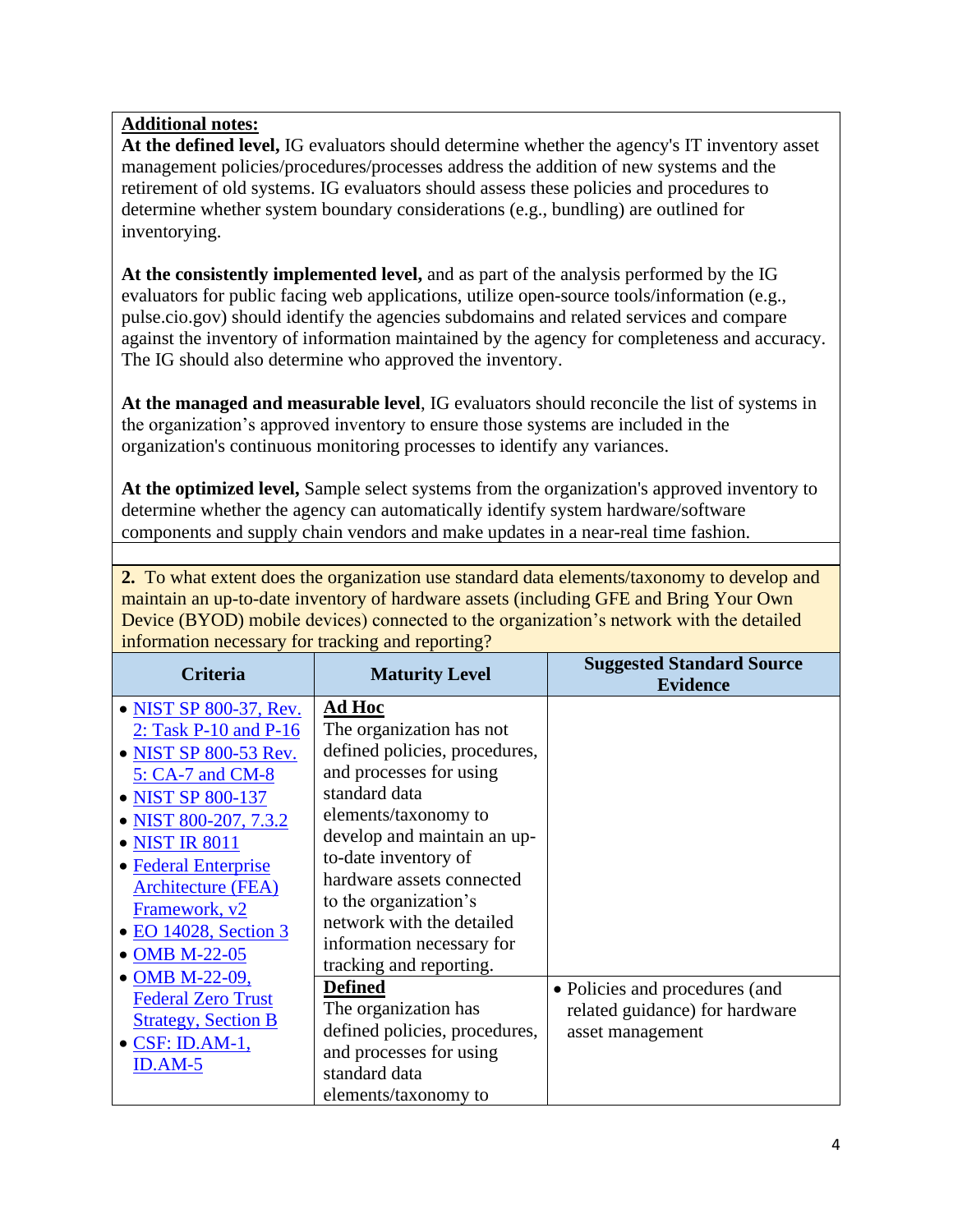| • CISA Cybersecurity $&$<br><b>Incident Response</b><br>Playbooks<br>• CIS Top 18 Security<br><b>Controls v.8: Control</b><br>· FY 2022 CIO FISMA<br>Metrics: 1.2-1.2.3 | develop and maintain an up<br>to-date inventory of<br>hardware assets connected<br>to the organization's<br>network with the detailed<br>information necessary for<br>tracking and reporting.                                                                                                                                                       | • Hardware naming<br>standards/standard taxonomy<br>document<br>• ISCM policies and procedures<br>• Network Access Control policies<br>and procedures<br>• BYOD policies and procedures<br>• End user computing device<br>inventory standards<br>• Enterprise Architecture bricks<br>• Scanning policies and procedures<br>• Information system component<br>policies and procedures                                                                                                                                                                                                         |
|-------------------------------------------------------------------------------------------------------------------------------------------------------------------------|-----------------------------------------------------------------------------------------------------------------------------------------------------------------------------------------------------------------------------------------------------------------------------------------------------------------------------------------------------|----------------------------------------------------------------------------------------------------------------------------------------------------------------------------------------------------------------------------------------------------------------------------------------------------------------------------------------------------------------------------------------------------------------------------------------------------------------------------------------------------------------------------------------------------------------------------------------------|
|                                                                                                                                                                         | <b>Consistently Implemented</b><br>The organization<br>consistently utilizes its<br>standard data<br>elements/taxonomy to<br>develop and maintain an up-<br>to-date inventory of<br>hardware assets connected<br>to the organization's<br>network and uses this<br>taxonomy to inform which<br>assets can/cannot be<br>introduced into the network. | • Control baselines<br>• Authorized hardware inventory<br>(which includes servers, mobile<br>devices, endpoints, and network<br>devices)<br>• Agency SSPs<br>• Information System Component<br>Inventories (to validate the<br>completeness of the hardware<br>inventory by reconciling the<br><b>Information System Component</b><br>Inventories against the hardware<br>inventory)<br>• Continuous monitoring reports<br>(e.g., vulnerability scanning<br>reports, Splunk logs/reports,<br>SCCM reports, etc.) listing of the<br>hardware purchases<br>• Enterprise Architecture documents |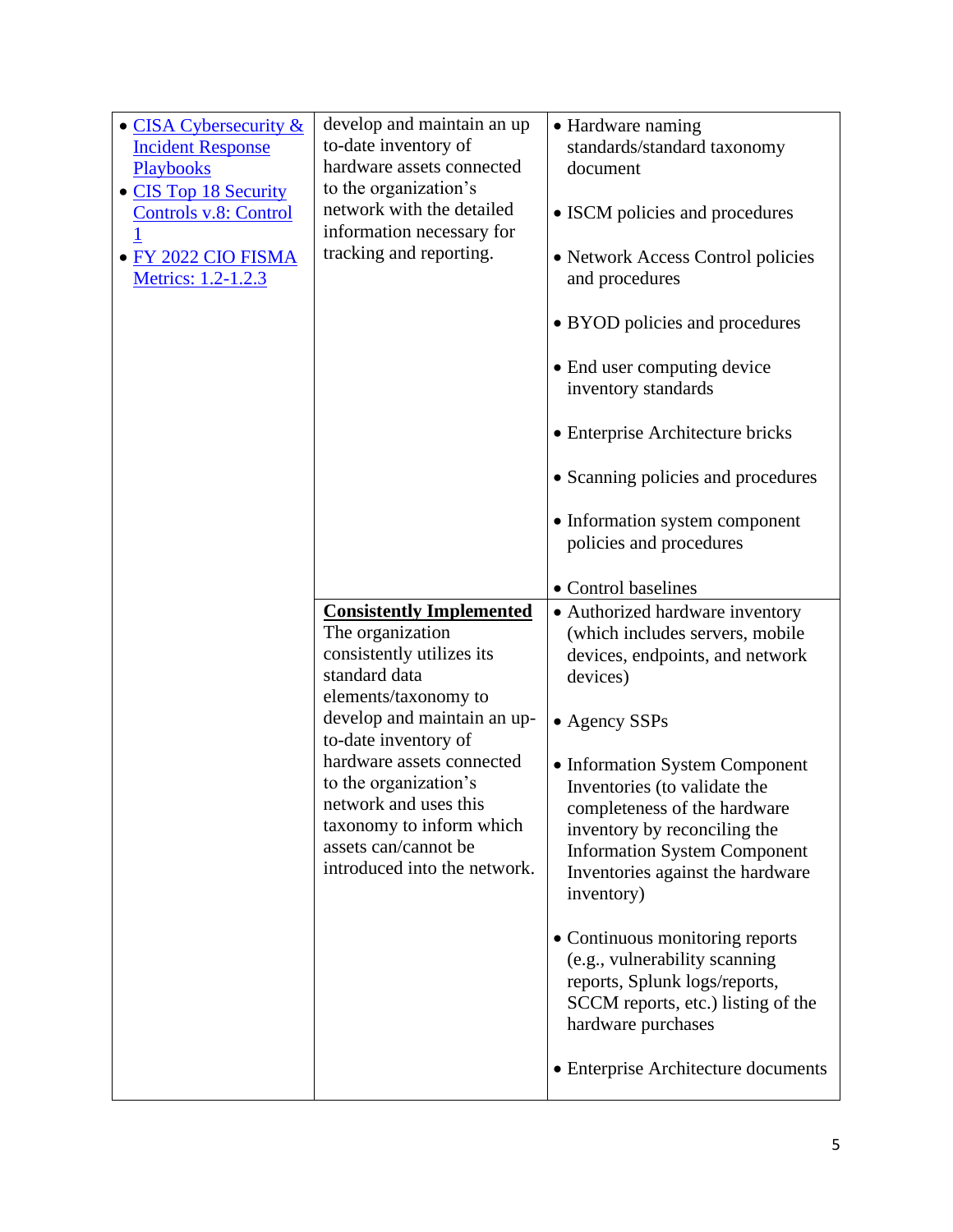|                                                                                                                                                                                                                                                                                                                                                                                                                                                                                                                          | • Inventory dashboards                                                                                                                                                                                                                                                                                                                           |
|--------------------------------------------------------------------------------------------------------------------------------------------------------------------------------------------------------------------------------------------------------------------------------------------------------------------------------------------------------------------------------------------------------------------------------------------------------------------------------------------------------------------------|--------------------------------------------------------------------------------------------------------------------------------------------------------------------------------------------------------------------------------------------------------------------------------------------------------------------------------------------------|
|                                                                                                                                                                                                                                                                                                                                                                                                                                                                                                                          |                                                                                                                                                                                                                                                                                                                                                  |
|                                                                                                                                                                                                                                                                                                                                                                                                                                                                                                                          | • Firewall configurations/logs                                                                                                                                                                                                                                                                                                                   |
|                                                                                                                                                                                                                                                                                                                                                                                                                                                                                                                          | • Configuration Management Data<br>Base dashboards/reports.                                                                                                                                                                                                                                                                                      |
| <b>Managed and Measurable</b><br>The organization ensures<br>that the hardware assets<br>connected to the network<br>are covered by an<br>organization-wide hardware<br>asset management capability<br>and are subject to the<br>monitoring processes<br>defined within the<br>organization's ISCM<br>strategy.<br>For mobile devices, the<br>agency enforces the<br>capability to deny access to<br>agency enterprise services<br>when security and operating<br>system updates have not<br>been applied within a given | Scans configured to cover all<br>$\bullet$<br>agency networks and IP ranges<br>(to validate completeness)<br>Continuous monitoring<br>reports/dashboards (e.g., Splunk)<br><b>ISCM</b> reports<br>$\bullet$<br>FISMA compliance tools (such as<br>CSAM and RSAM)<br>CDM reports, etc.<br>$\bullet$<br>Mobile device management<br>implementation |
| period based on agency<br>policy or guidance.                                                                                                                                                                                                                                                                                                                                                                                                                                                                            |                                                                                                                                                                                                                                                                                                                                                  |
| Optimized<br>The organization employs<br>automation to track the life<br>cycle of the organization's<br>hardware assets with<br>processes that limit the                                                                                                                                                                                                                                                                                                                                                                 | Hardware asset management<br>reports (e.g., ServiceNow,<br>CSAM, Forescout, CounterACT,<br>BigFix reports)<br>MaaS configuration/reports                                                                                                                                                                                                         |
| manual/procedural methods<br>for asset management.                                                                                                                                                                                                                                                                                                                                                                                                                                                                       | Continuous monitoring<br>$\bullet$<br>reports/dashboards (e.g., Splunk),                                                                                                                                                                                                                                                                         |
| Further, hardware<br>inventories are regularly                                                                                                                                                                                                                                                                                                                                                                                                                                                                           | CDM reports                                                                                                                                                                                                                                                                                                                                      |
| updated as part of the<br>organization's enterprise<br>architecture current and<br>future states.                                                                                                                                                                                                                                                                                                                                                                                                                        | <b>Enterprise Architecture</b><br>documentation/reports                                                                                                                                                                                                                                                                                          |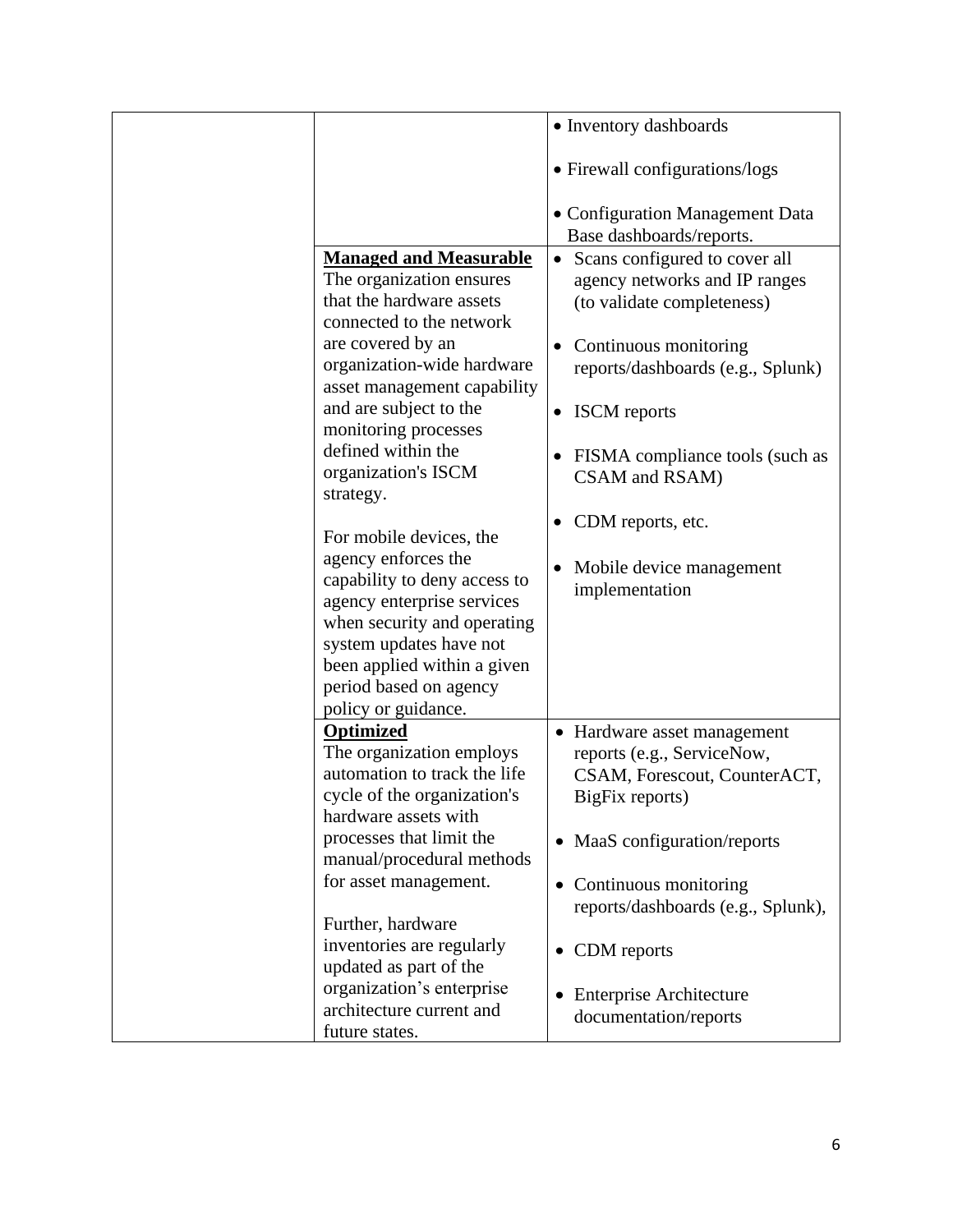**At the defined level**, IG evaluators should determine whether the organization's policies and procedures define the requirements and processes for IT hardware asset management, including the standard data elements/taxonomy required to be recorded, reported, and maintained. In addition, IG evaluators should verify that the agency has defined how the organization maintains an up-to-date inventory of the hardware assets connected to its network, and the organization's processes to control which hardware assets (including BYOD mobile devices) can connect to its network. These may be defined in SOPs and control baselines.

**At the consistently implemented level**, determine if the agency can reconcile its hardware asset inventory to the assets live on its network. The organization ensures that unauthorized assets are removed from the network, quarantined, and the inventory is updated in a timely manner. The organization uses port level access controls to control which hardware devices can authenticate to the network. Please note, the sample should include assets connected to the infrastructure physically, virtually, remotely, and those within cloud environments. The sample should be inclusive of all assets that are regularly connected to the enterprise's network infrastructure, even if they are not under control of the enterprise).

**At the managed and measurable level**, Sample select systems and verify that hardware assets are subject to the organization's continuous monitoring processes through an organization-wide hardware asset management capability. Verify that quantifiable metrics are used to manage and measure the implementation of the organization's ISCM processes for the hardware assets sampled.

**At the optimized level**, determine whether the organization uses automated tools for hardware asset management, such as ServiceNow, CSAM, Forescout, CounterACT, BigFix, etc. For sampled systems, determine whether the hardware asset information in the automated tools is accurate and complete.

| organization with the detailed information necessary for traeking and reporting: |                               |                                                     |
|----------------------------------------------------------------------------------|-------------------------------|-----------------------------------------------------|
| <b>Criteria</b>                                                                  | <b>Maturity Level</b>         | <b>Suggested Standard Source</b><br><b>Evidence</b> |
| • NIST SP 800-37, Rev.                                                           | <b>Ad Hoc</b>                 |                                                     |
| 2: Task $P-10$ and $P-16$                                                        | The organization has not      |                                                     |
| • NIST SP 800-53 Rev.                                                            | defined policies,             |                                                     |
| 5: CA-7, CM-8, CM-                                                               | procedures, and processes     |                                                     |
| 10 and CM-11                                                                     | for using standard data       |                                                     |
| • NIST SP 800-137                                                                | elements/taxonomy to          |                                                     |
| • NIST 800-207, Section                                                          | develop and maintain an up-   |                                                     |
| 7.3                                                                              | to-date inventory of          |                                                     |
| • NIST IR 8011                                                                   | software assets and licenses, |                                                     |
| $\bullet$ FEA Framework, $v2$                                                    | including for mobile          |                                                     |
|                                                                                  | applications, utilized in the |                                                     |

**3.** To what extent does the organization use standard data elements/taxonomy to develop and maintain an up-to-date inventory of the software and associated licenses used within the organization with the detailed information necessary for tracking and reporting?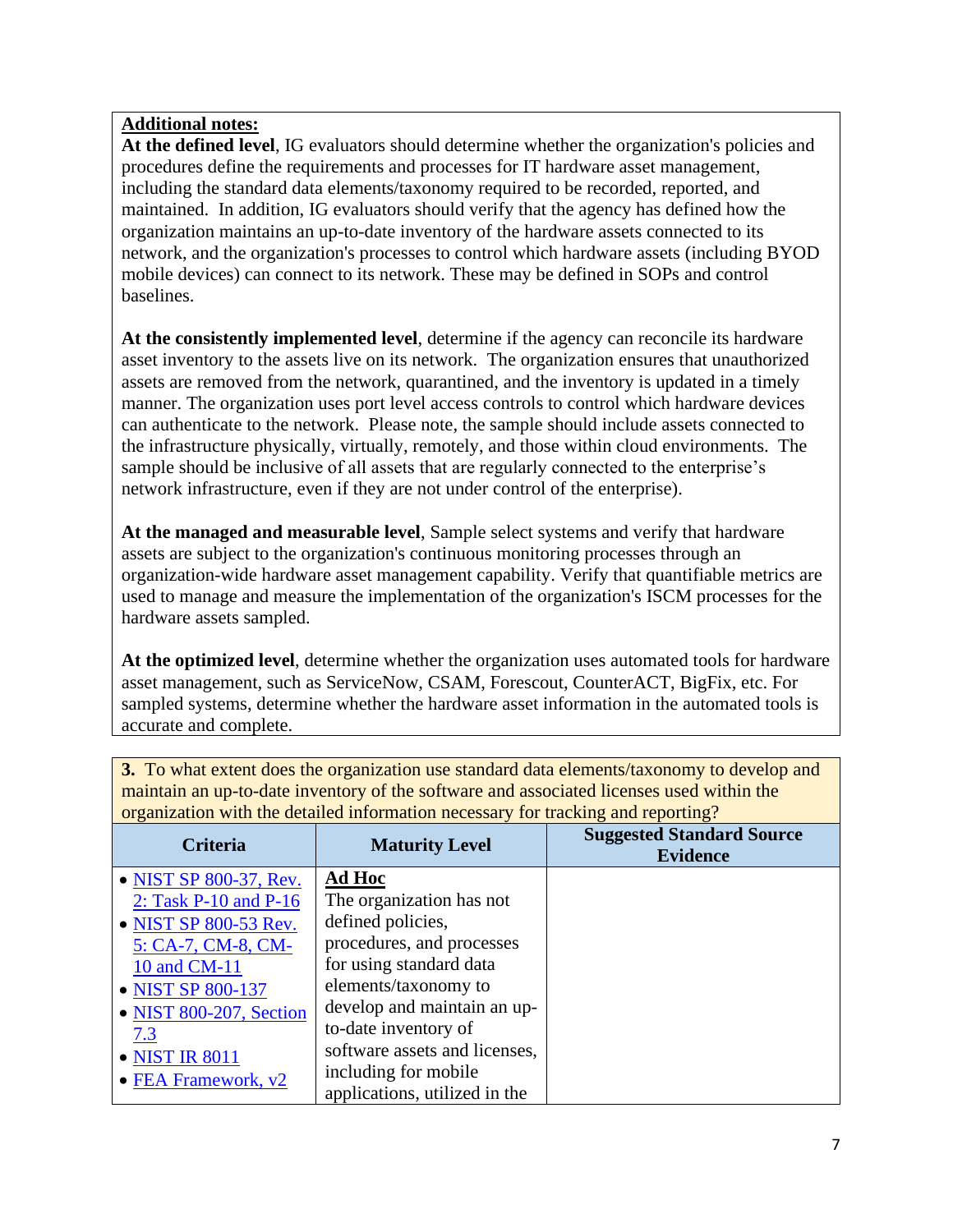| • FY 2022 CIO FISMA        | organization's environment    |           |                                       |
|----------------------------|-------------------------------|-----------|---------------------------------------|
| Metrics: 1.3 and 4.0       | with the detailed             |           |                                       |
| • EO 14028, Section 4      | information necessary for     |           |                                       |
| • OMB M-21-30              | tracking and reporting.       |           |                                       |
| • OMB M-22-05              | <b>Defined</b>                | $\bullet$ | Policies and procedures (and          |
| • OMB M-22-09,             | The organization has          |           | related guidance) for                 |
| <b>Federal Zero Trust</b>  | defined policies,             |           | software/license/asset                |
| <b>Strategy, Section B</b> | procedures, and processes     |           | management                            |
| $\bullet$ CSF: ID.AM-2     | for using standard data       |           |                                       |
| • CISA Cybersecurity &     | elements/taxonomy to          | $\bullet$ | Software naming                       |
| <b>Incident Response</b>   | develop and maintain an up-   |           | standards/standard taxonomy           |
| Playbooks                  | to date inventory of          |           | document                              |
| • CIS Top 18 Security      | software assets and licenses, | $\bullet$ |                                       |
| Controls v.8: Control 2    | including for mobile          |           | Standard software images for          |
|                            | applications, utilized in the |           | devices                               |
|                            | organization's environment    |           |                                       |
|                            | with the detailed             | $\bullet$ | BYOD policies and procedures          |
|                            | information necessary for     |           | (e.g., mobile app rules)              |
|                            | tracking and reporting.       |           |                                       |
|                            |                               |           | <b>Enterprise Architecture bricks</b> |
|                            |                               |           |                                       |
|                            |                               |           | Scanning policies and                 |
|                            |                               |           | procedures                            |
|                            |                               |           |                                       |
|                            |                               |           | Information system component          |
|                            |                               |           | policies and procedures               |
|                            |                               |           |                                       |
|                            |                               |           | Change control policies and           |
|                            |                               |           | procedures                            |
|                            |                               |           |                                       |
|                            |                               |           | ISCM policies and procedures          |
|                            |                               |           |                                       |
|                            |                               |           | SOPs for:                             |
|                            |                               |           | - use of automation to maintain       |
|                            |                               |           | application inventories               |
|                            |                               |           | - protect against unwanted            |
|                            |                               |           | software, and                         |
|                            |                               |           | - licensing conformance, etc.         |
|                            |                               |           |                                       |
|                            |                               |           | Procedures for managing license       |
|                            |                               |           | restrictions and aging to ensure      |
|                            |                               |           | compliance with license               |
|                            |                               |           | limitations and constraints           |
|                            |                               |           |                                       |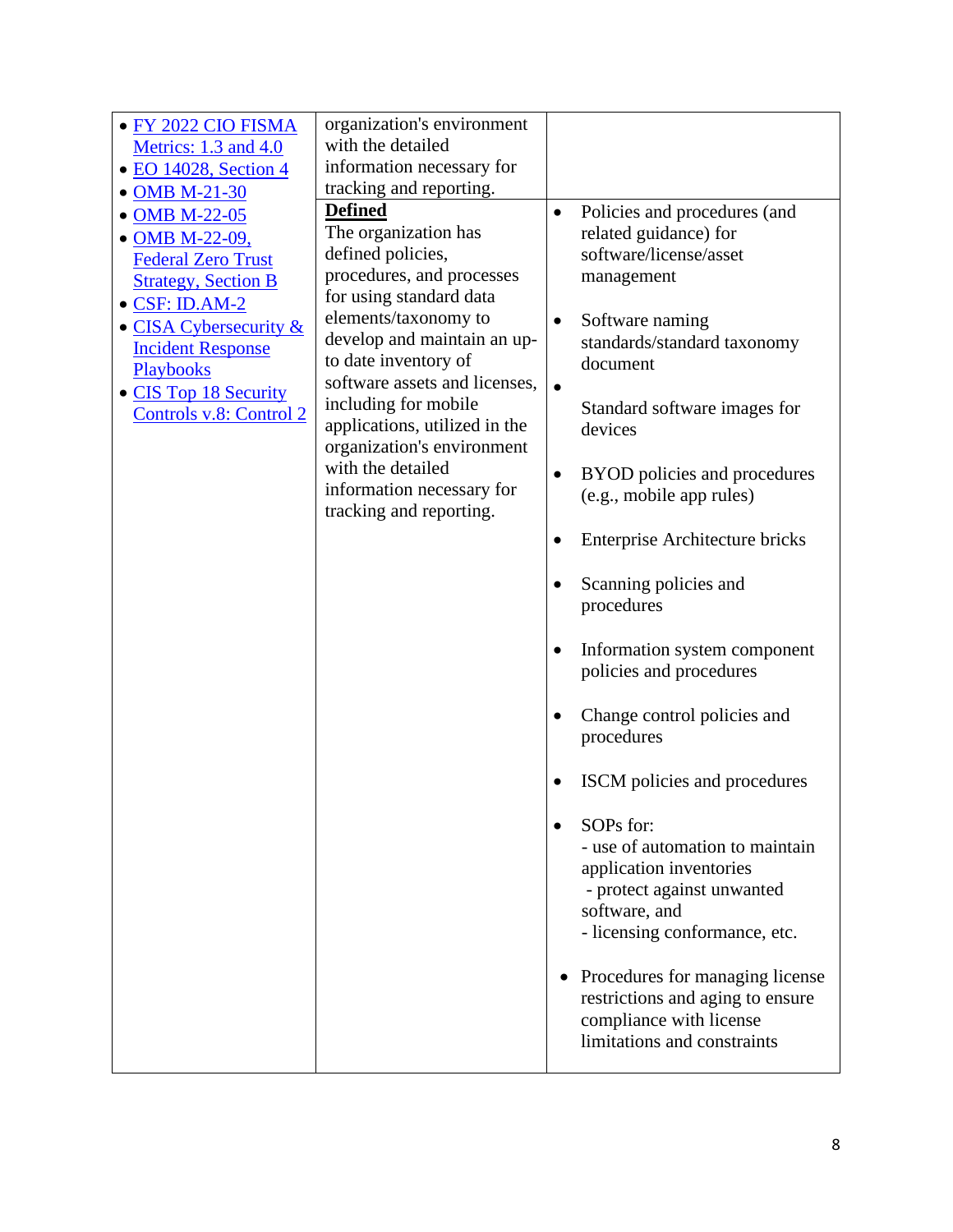|                                 | Procedures for managing             |
|---------------------------------|-------------------------------------|
|                                 | software licenses to ensure         |
|                                 | effective utilization, etc.         |
| <b>Consistently Implemented</b> | • Authorized software inventory     |
| The organization                |                                     |
| consistently utilizes its       | • Agency SSPs                       |
| standard data                   |                                     |
| elements/taxonomy to            | • Information System Component      |
| develop and maintain an up      | Inventories (to validate the        |
| to-date inventory of            |                                     |
| software assets and licenses,   | completeness of the software        |
| including for mobile            | inventory by reconciling the        |
| applications, utilized in the   | <b>Information System Component</b> |
|                                 | Inventories against the software    |
| organization's environment      | inventory)                          |
| and uses this taxonomy to       |                                     |
| inform which assets             | • Continuous monitoring reports     |
| can/cannot be introduced        | (e.g., vulnerability scanning       |
| into the network.               | reports, Splunk logs/reports,       |
|                                 | SCCM reports, etc.) listing of the  |
|                                 | software assets                     |
|                                 |                                     |
|                                 | • Enterprise Architecture           |
|                                 | documents                           |
|                                 |                                     |
|                                 | • Inventory dashboards              |
|                                 |                                     |
|                                 | • Firewall configurations/logs      |
|                                 |                                     |
|                                 | • CMDB dashboards/reports           |
|                                 |                                     |
|                                 | • Software license inventory        |
|                                 | listing, whitelisting/blacklisting  |
|                                 | tool (e.g., Applocker) system       |
|                                 | configurations, etc.                |
| <b>Managed and Measurable</b>   | • Authorized software inventory     |
| The organization ensures        |                                     |
| that the software assets,       | • Scans that gather device profiles |
| including mobile                | and update information on           |
| applications as appropriate,    | software assets/licenses (to        |
| on the network (and their       |                                     |
| associated licenses), are       | validate completeness)              |
| covered by an organization-     |                                     |
| wide software asset             | • Continuous monitoring             |
| management (or Mobile           | reports/dashboards                  |
| Device Management)              |                                     |
| capability and are subject to   | • ISCM strategy                     |
|                                 |                                     |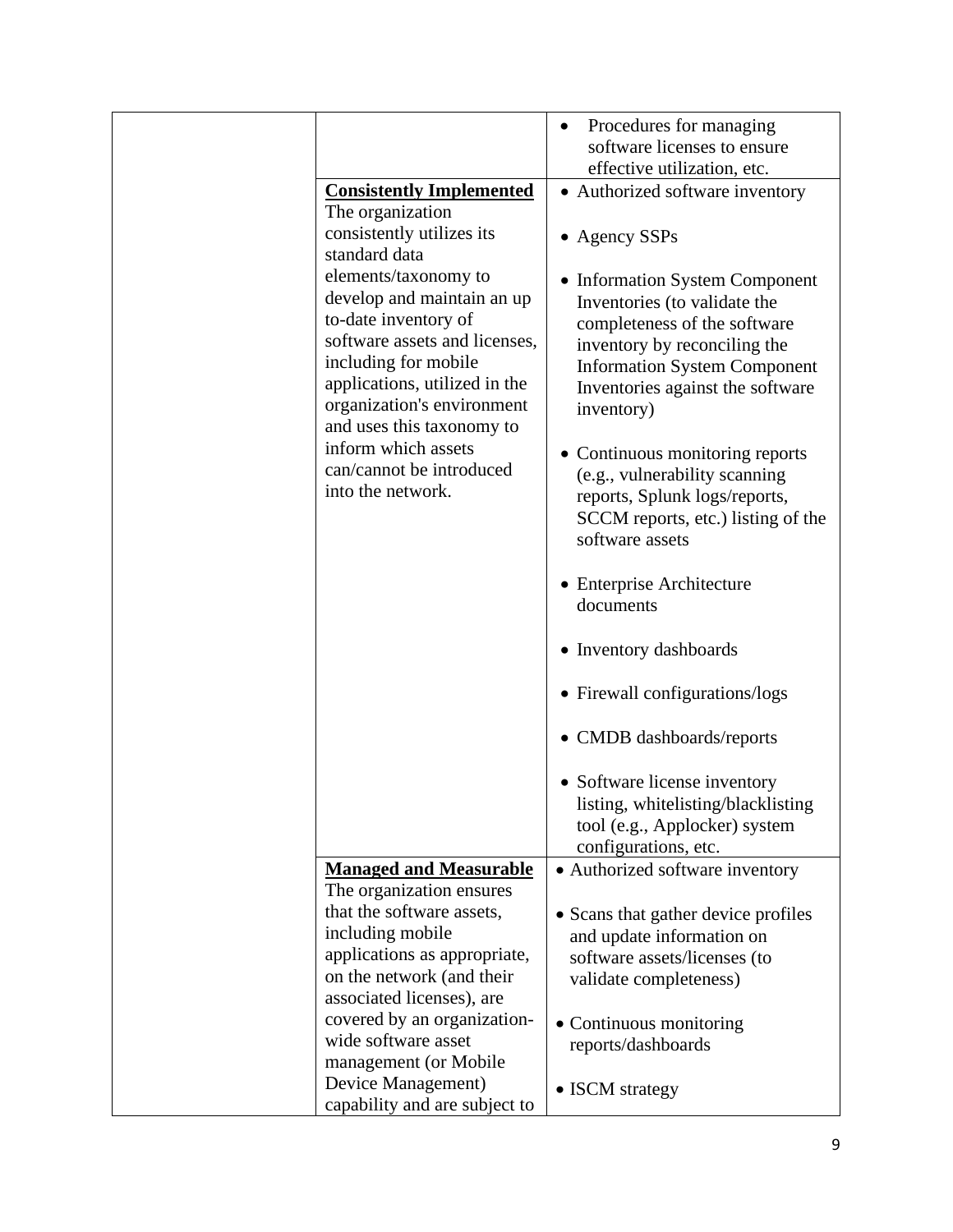| the monitoring processes<br>defined within the<br>organization's ISCM<br>strategy.                                                                                                                                                                                                                 | • Whitelisting/blacklisting tool<br>(e.g., Applocker) system<br>configurations,                                                                                                                                                                   |
|----------------------------------------------------------------------------------------------------------------------------------------------------------------------------------------------------------------------------------------------------------------------------------------------------|---------------------------------------------------------------------------------------------------------------------------------------------------------------------------------------------------------------------------------------------------|
| For mobile devices, the<br>agency enforces the<br>capability to prevent the<br>execution of unauthorized<br>software (e.g., blacklist,<br>whitelist, or cryptographic<br>containerization).                                                                                                        | MaaS configurations, reports.<br>dashboards, etc.<br>Evidence that unauthorized<br>software is blocked.                                                                                                                                           |
| <b>Optimized</b><br>The organization employs<br>automation to track the life<br>cycle of the organization's<br>software assets (and their<br>associated licenses),<br>including for mobile<br>applications, with processes<br>that limit the<br>manual/procedural methods<br>for asset management. | • Scanning and alert results, which<br>provides updates for the solution<br>used to track software throughout<br>its lifecycle on a near-real time<br>basis,<br>• Network scanning reports<br>• MaaS configurations, reports,<br>dashboards, etc. |
| Further, software<br>inventories are regularly<br>updated as part of the<br>organization's enterprise<br>architecture current and<br>future states.                                                                                                                                                | • EA documentation<br>• Software inventory                                                                                                                                                                                                        |

**At the defined level**, IG evaluators should determine whether the organization's policies and procedures define the requirements and processes for software asset management, including the standard data elements/taxonomy required to be recorded, reported, and maintained. In addition, IG evaluators should verify that the agency has defined its processes for software license management (including for mobile applications), and ensure these processes include roles and responsibilities.

**At the consistently implemented level**, the agency can reconcile its software asset inventory to the assets live on its network. Verify that unauthorized software is removed and the inventory is updated in a timely manner (CIS Controls V. 8, #2.3). In addition, at level 3, the agency should be able to identify unlicensed software from running on the network and restrict licensed software to authorized users.

**At the managed and measurable level**, the agency has deployed application blacklist, whitelist, or cryptographic containerization technology on mobile devices, as appropriate, to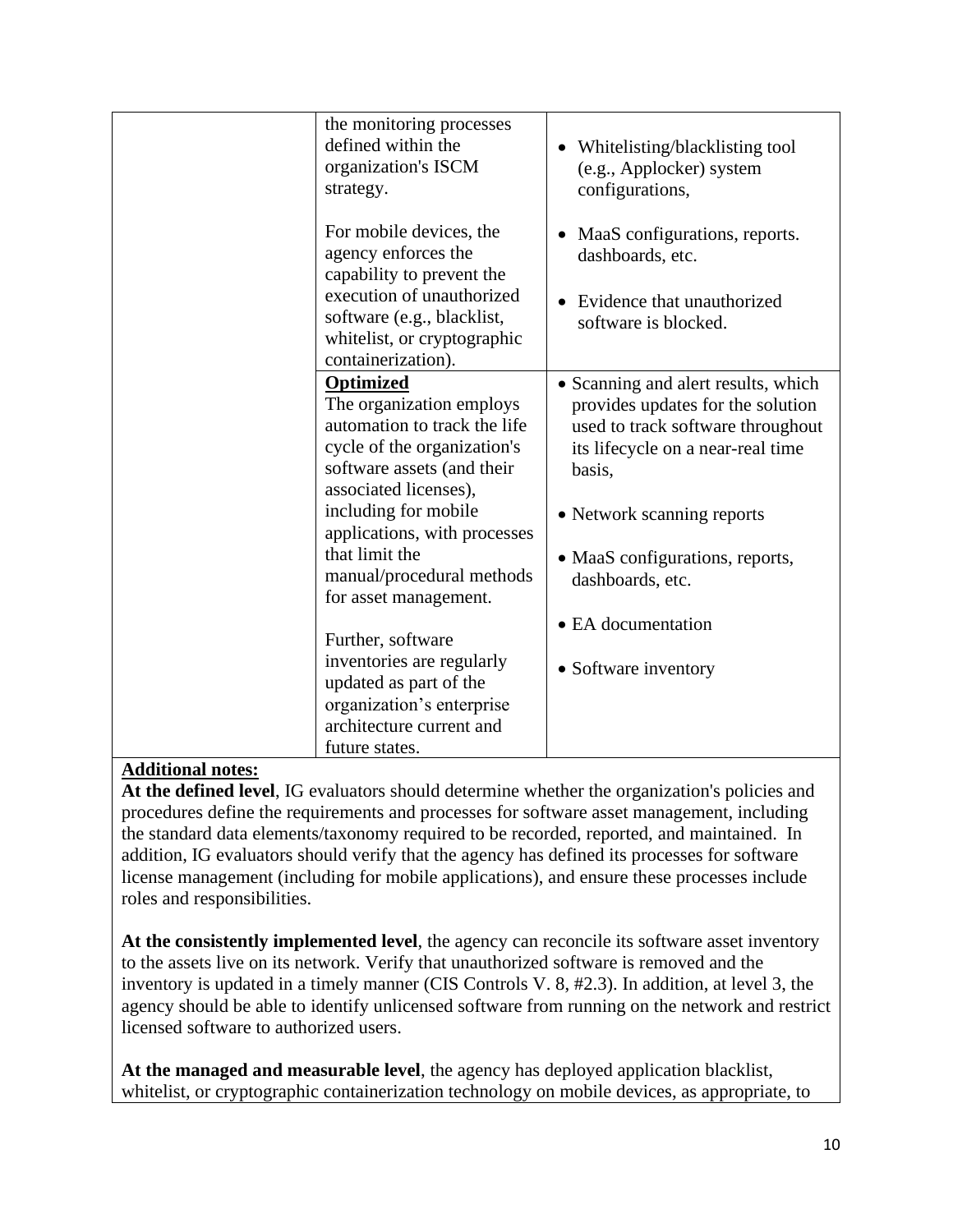ensure that only authorized software executes and all unauthorized software is blocked from executing. The organization's allow listing technology ensures that only authorized software libraries may load into a system process.

**At the optimized level**, IG evaluators should obtain evidence [ex. network scanning reports designed to identify all instances of software, including mobile applications, (and their associated licenses) executing on the organization's network(s), and software installation request/project request authorizations] to ensure that the software executing in the organization's network(s) is identified and authorized.

**5.** To what extent does the organization ensure that information system security risks are adequately managed at the organizational, mission/business process, and information system levels?

| <b>Criteria</b>                                                                                                                                                                                                                                                                       | <b>Maturity Level</b>                                                                                                                                                                                                                                                                                                                                                                                                                                                  | <b>Suggested Standard Source</b><br><b>Evidence</b>                                                                                                                                                                                                             |
|---------------------------------------------------------------------------------------------------------------------------------------------------------------------------------------------------------------------------------------------------------------------------------------|------------------------------------------------------------------------------------------------------------------------------------------------------------------------------------------------------------------------------------------------------------------------------------------------------------------------------------------------------------------------------------------------------------------------------------------------------------------------|-----------------------------------------------------------------------------------------------------------------------------------------------------------------------------------------------------------------------------------------------------------------|
| • NIST SP 800-37<br>(Rev. 2): Tasks P-2,<br>$P-3$ , $P-14$ , $R-2$ , and $R-$<br>$\overline{3}$<br>• NIST SP 800-39<br>• NIST SP 800-53,<br>Rev. 5: RA-3 and<br><b>PM-9</b><br>• NIST IR 8286<br>• OMB A-123<br>• OMB M-16-17<br>• OMB M-17-25<br>$\bullet$ CSF: ID RM-1 -<br>ID.RM-3 | <b>Ad Hoc</b><br>The organization has not<br>defined and communicated<br>the policies, procedures and<br>processes it utilizes to<br>manage the cybersecurity<br>risks associated with<br>operating and maintaining<br>its information systems. At a<br>minimum, the policies,<br>procedures, and processes<br>do not cover the following<br>areas from a cybersecurity<br>perspective:<br>- Risk Framing<br>- Risk assessment<br>- Risk response<br>- Risk monitoring |                                                                                                                                                                                                                                                                 |
|                                                                                                                                                                                                                                                                                       | <b>Defined</b><br>The organization has<br>defined and communicated<br>the policies, procedures and<br>processes it utilizes to<br>manage the cybersecurity<br>risks associated with<br>operating and maintaining<br>its information systems.<br>The policies, procedures,<br>and processes cover<br>cybersecurity risk<br>management at the                                                                                                                            | Risk Management policies,<br>procedures, and strategies<br>• Risk Assessment Policies and<br>Procedures<br><b>Ongoing Authorization policies</b><br>and procedures<br><b>System Categorization policies</b><br>and procedures<br>• SDLC policies and procedures |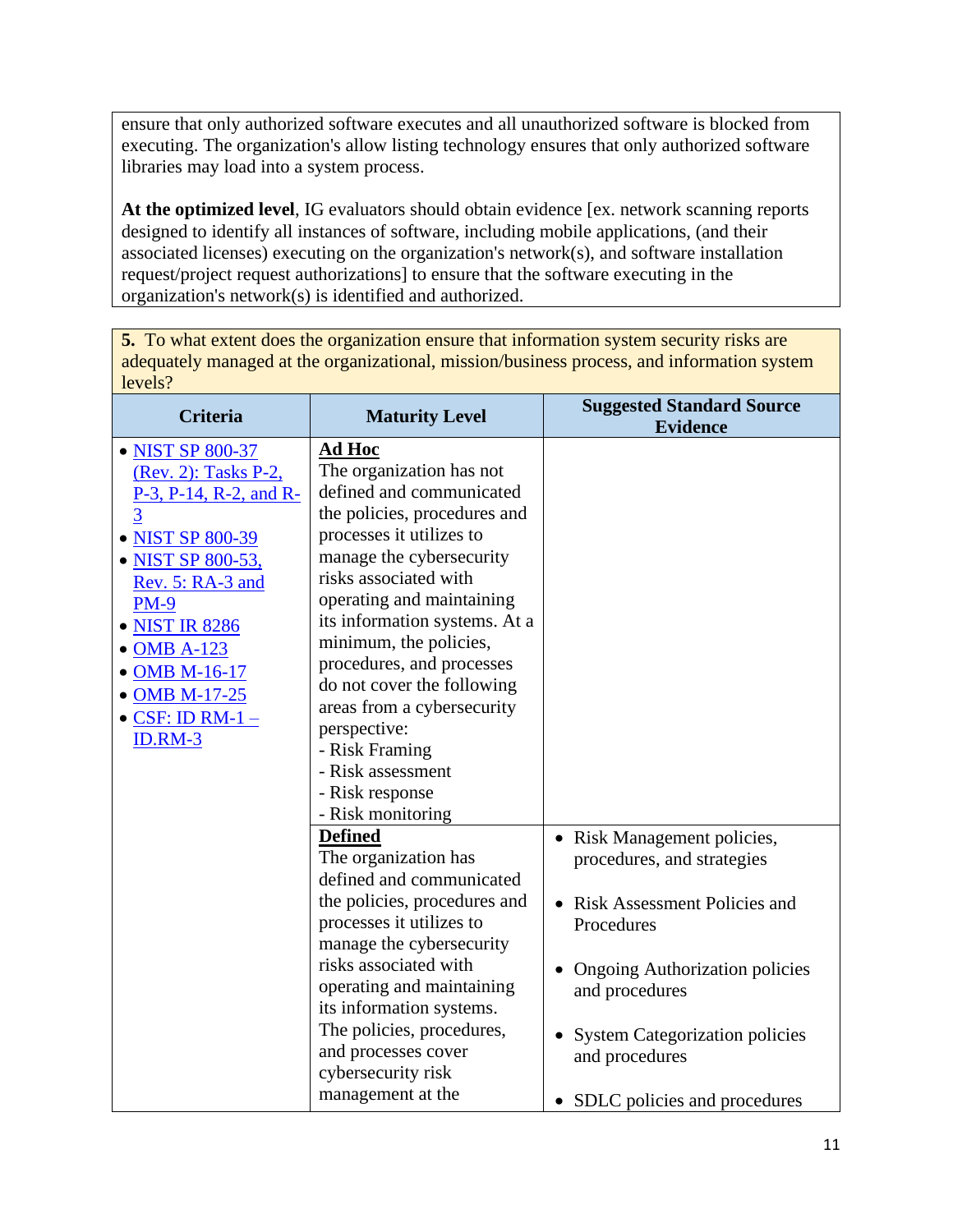| organizational,<br>mission/business process,         | • EA policies and procedures                  |
|------------------------------------------------------|-----------------------------------------------|
| and information system<br>levels and address the     | • Risk Executive Council                      |
| following components:<br>- Risk Framing              | Charters/delegations of authority             |
| - Risk assessment<br>- Risk response                 | POA&M policies and procedures                 |
| - Risk monitoring                                    | Organizational risk profiles,                 |
|                                                      | SSPs                                          |
| <b>Consistently Implemented</b>                      | • Risk Management policies,                   |
| The organization                                     |                                               |
|                                                      | procedures, and strategies                    |
| consistently implements its                          |                                               |
| policies, procedures, and<br>processes to manage the | • Risk Executive Council Charters             |
| cybersecurity risks<br>associated with operating     | • Risk Council meeting minutes                |
| and maintaining its                                  |                                               |
| information systems. The                             | • Organizational, Mission, and                |
|                                                      | <b>System-level Risk Assessments</b>          |
| organization ensures that                            |                                               |
| decisions to manage                                  | <b>System Security Plans</b>                  |
| cybersecurity risk at the                            |                                               |
| information system level are                         |                                               |
| informed and guided by risk                          | • Security Assessment Reports                 |
|                                                      |                                               |
| decisions made at the                                | • System Risk Assessments                     |
| organizational and                                   |                                               |
| mission/business levels.                             |                                               |
|                                                      | • System Categorization                       |
|                                                      | documents/worksheets                          |
| System risk assessments are                          |                                               |
| performed [according to                              | • Cybersecurity Framework profiles            |
| organizational defined time                          |                                               |
| frames] and appropriate                              |                                               |
| security controls to mitigate                        | • Risk registers                              |
| risks identified are                                 |                                               |
|                                                      | • Risk heat maps                              |
| implemented on a consistent                          |                                               |
| basis. The organization                              |                                               |
| utilizes the common                                  | $\bullet$ POA&Ms                              |
| vulnerability scoring                                |                                               |
|                                                      | • Project plans/taskers                       |
| system, or similar approach,                         |                                               |
| to communicate the                                   |                                               |
| characteristics and severity                         | • Risk Council/steering committee             |
| of software vulnerabilities.                         | meeting minutes                               |
|                                                      |                                               |
|                                                      | <b>Investment Review meeting</b><br>$\bullet$ |
| Further, the organization                            |                                               |
| utilizes a cybersecurity risk                        | minutes/taskers                               |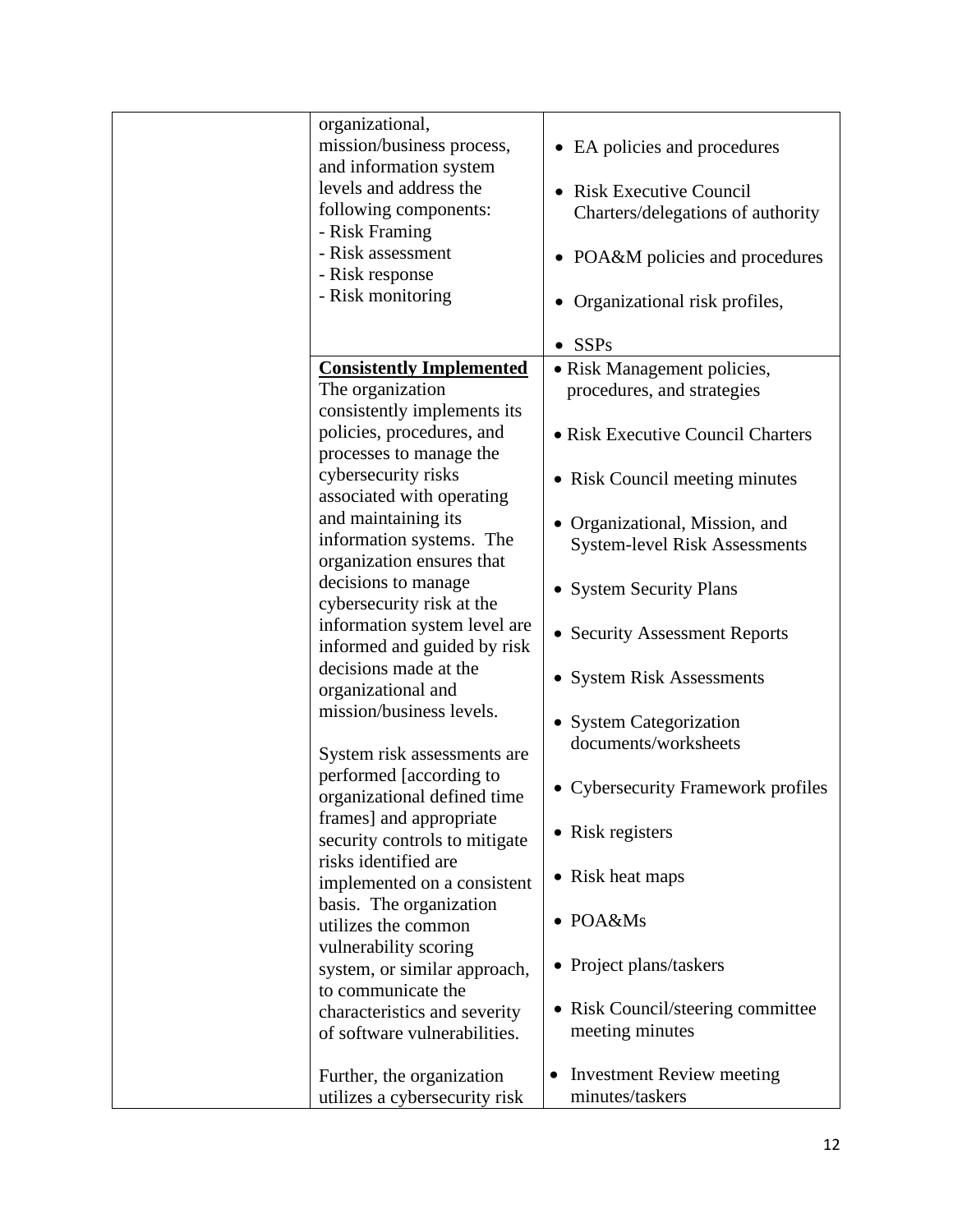| register to manage risks, as<br>appropriate, and is<br>consistently capturing and<br>sharing lessons learned on<br>the effectiveness of<br>cybersecurity risk<br>management processes and<br>updating the program<br>accordingly.                                                                                                                                                                                                                                                                                                                                                                                                 | Lessons learned documents                                                                                                                                                                                                                                                                                                                                                                                                                                                                                                                     |
|-----------------------------------------------------------------------------------------------------------------------------------------------------------------------------------------------------------------------------------------------------------------------------------------------------------------------------------------------------------------------------------------------------------------------------------------------------------------------------------------------------------------------------------------------------------------------------------------------------------------------------------|-----------------------------------------------------------------------------------------------------------------------------------------------------------------------------------------------------------------------------------------------------------------------------------------------------------------------------------------------------------------------------------------------------------------------------------------------------------------------------------------------------------------------------------------------|
| <b>Managed and Measurable</b><br>The organization utilizes the<br>results of its system level<br>risk assessments, along with<br>other inputs, to perform and<br>maintain an organization-<br>wide cybersecurity and<br>privacy risk assessment. The<br>result of this assessment is<br>documented in a<br>cybersecurity risk register<br>and serve as an input into<br>the organization's enterprise<br>risk management program.<br>The organization<br>consistently monitors the<br>effectiveness of risk<br>responses to ensure that risk<br>tolerances are maintained at<br>an appropriate level.<br>The organization ensures | Organization-wide risk<br>assessment(s),<br>cyber risk registers,<br>Risk Executive Council Charters,<br>Risk Council meeting minutes,<br>system-level risk assessments,<br>٠<br>privacy risk assessments,<br>supply chain risk assessment<br>results,<br>Information sharing agreements<br>and/or MOUs,<br>information system authorization<br>procedures,<br>risk management policies,<br>procedures, and strategies, lessons<br>learned,<br><b>Cybersecurity Framework</b><br>profiles, periodic reviews of risk<br>tolerance levels, etc. |
| that information in<br>cybersecurity risk registers<br>is obtained accurately,<br>consistently, and in a<br>reproducible format and is<br>used to (i) quantify and<br>aggregate security risks, (ii)<br>normalize cybersecurity risk<br>information across<br>organizational units, and<br>(iii) prioritize operational<br>risk response.                                                                                                                                                                                                                                                                                         |                                                                                                                                                                                                                                                                                                                                                                                                                                                                                                                                               |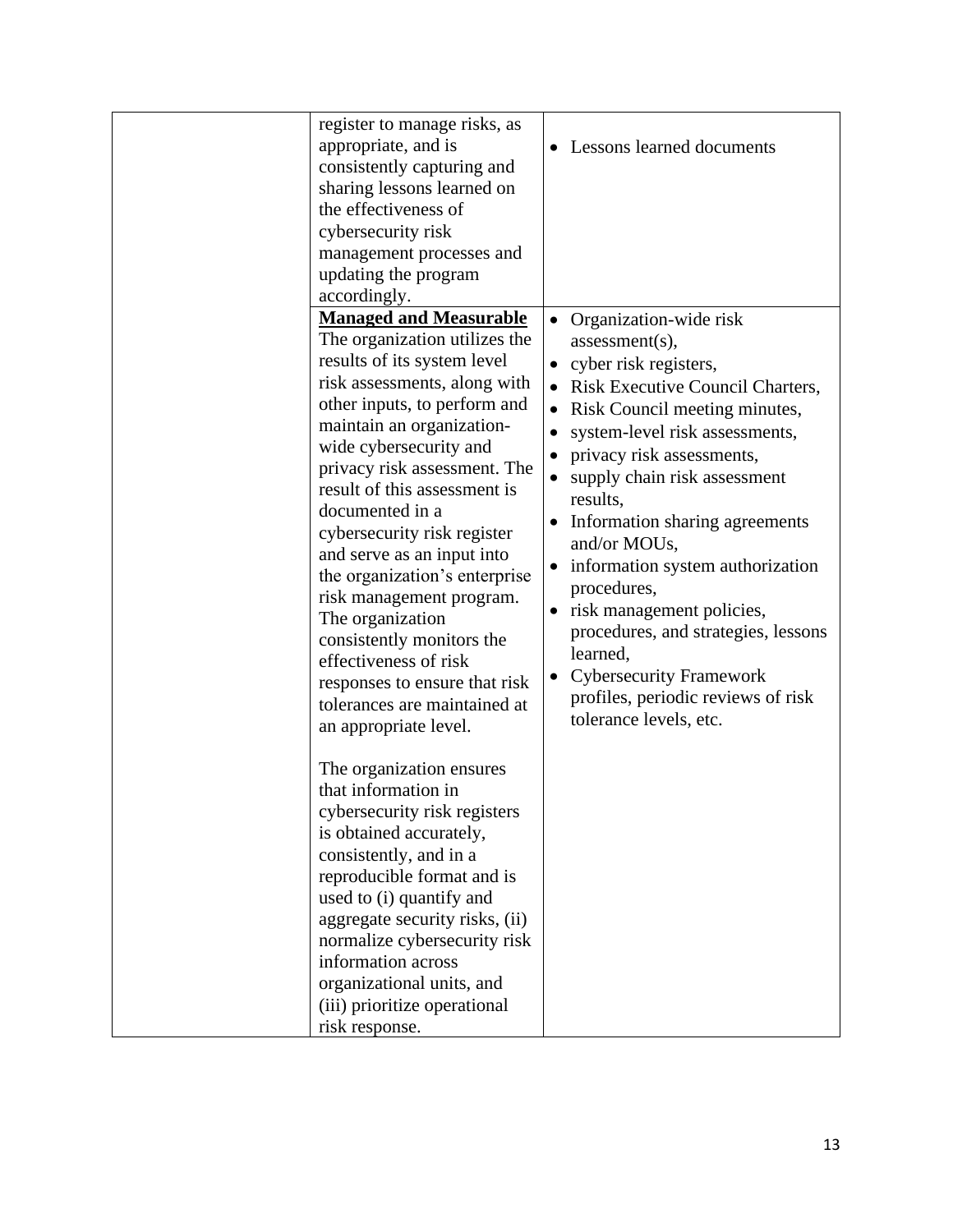| <b>Optimized</b><br>The cybersecurity risk<br>management program is<br>fully integrated at the<br>organizational,<br>mission/business process,<br>and information system<br>levels, as well as with the<br>entity's enterprise risk<br>management program.<br>Further, the organization's<br>cybersecurity risk<br>management program is<br>embedded into daily<br>decision making across the<br>organization and provides<br>for continuous identification<br>and monitoring to ensure<br>that risk remains within<br>organizationally defined<br>acceptable levels. | • Meeting minutes;<br>email communications;<br>• cyber risk register updates;<br>• system workflow<br>results/interactions;<br>• investment/staffing documentation<br>updates;<br>strategic planning documentation<br>updates;<br>• updates to the security program<br>documentation - such as - updates<br>to ISCM documentation, system<br>security plans, system risk<br>assessments;<br>• updates to security performance<br>metrics;<br>• updates to system security plans;<br>• updates to Business Impact<br>Assessment/COOP documents;<br><b>NIST Cybersecurity Framework</b><br>current/future state<br>documentation; etc. |
|-----------------------------------------------------------------------------------------------------------------------------------------------------------------------------------------------------------------------------------------------------------------------------------------------------------------------------------------------------------------------------------------------------------------------------------------------------------------------------------------------------------------------------------------------------------------------|--------------------------------------------------------------------------------------------------------------------------------------------------------------------------------------------------------------------------------------------------------------------------------------------------------------------------------------------------------------------------------------------------------------------------------------------------------------------------------------------------------------------------------------------------------------------------------------------------------------------------------------|
| The organization utilizes<br><b>Cybersecurity Framework</b><br>profiles to align<br>cybersecurity outcomes with<br>mission or business<br>requirements, risk tolerance,<br>and resources of the<br>organization.                                                                                                                                                                                                                                                                                                                                                      |                                                                                                                                                                                                                                                                                                                                                                                                                                                                                                                                                                                                                                      |

**At the defined level**, the organization should demonstrate that it has established the overall context within which the organization functions and includes consideration of cybersecurity factors that affect the ability of an agency to meet its stated mission and objectives and this context should be formally documented in policies, procedures, strategy documents, or similar.

**At the consistently implemented level**, IG evaluators should obtain the organization's risk management policies, procedures, and strategy and ensure that the organization's risk appetite/tolerances are clearly defined and measurable, and these can determine if the organization has implemented security commensurate with the risk to the organization's mission and operations.

**At the managed and measurable level**, IG evaluators collect and review the organizationwide risk assessment(s) and ensure that the results of the cyber risk registers and system level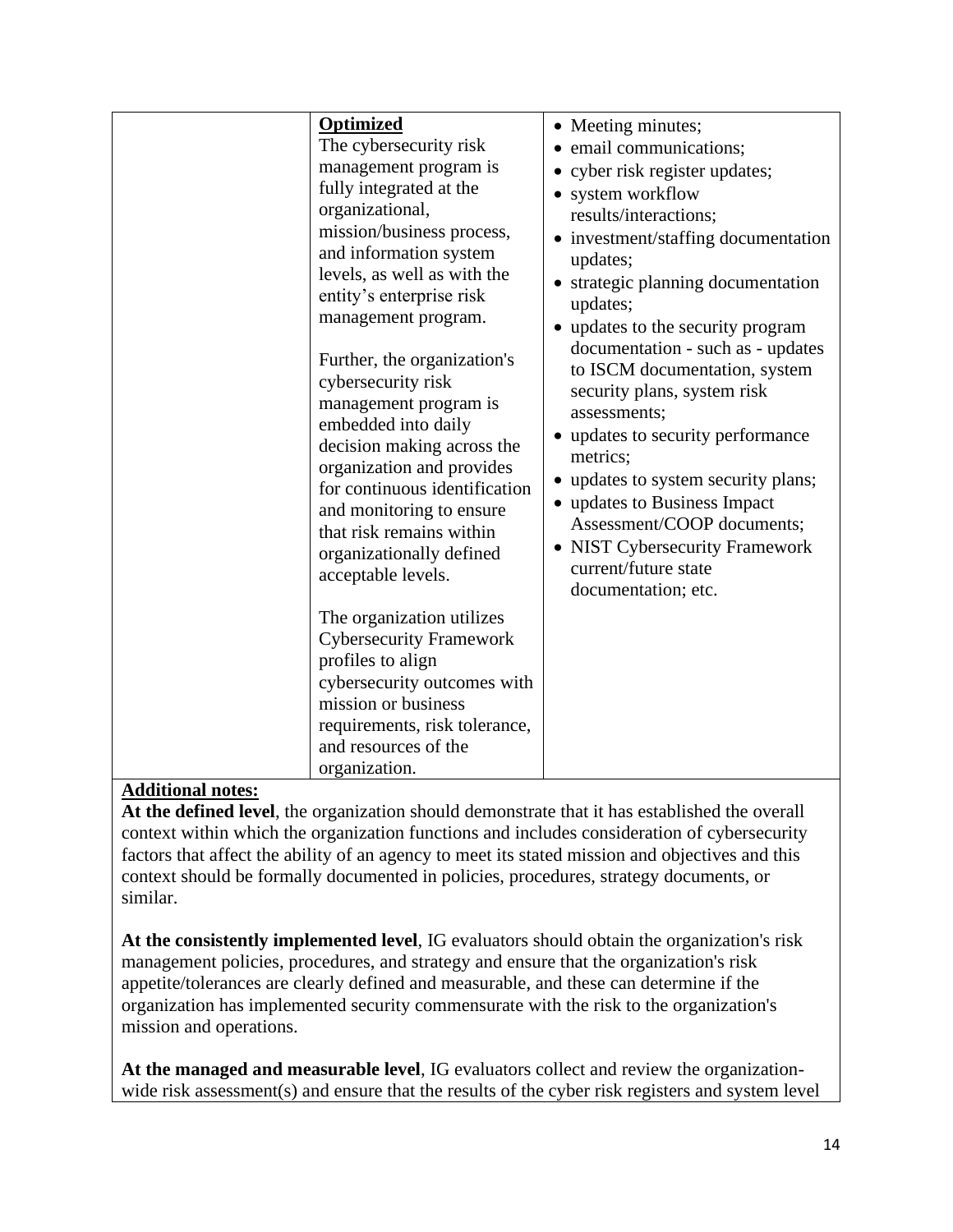risk assessments are represented, and that the defined risk appetites/tolerances are regularly monitored/updated and maintained, and the effectiveness of risk responses are assessed.

**At the optimized level**, The IG evaluators should obtain artifacts evidencing that the organization utilizes Cybersecurity Framework profiles to align cybersecurity outcomes with mission or business requirements, risk tolerance, and resources of the organization.

**10.** To what extent does the organization utilize technology/ automation to provide a centralized, enterprise wide (portfolio) view of cybersecurity risk management activities across the organization, including risk control and remediation activities, dependencies, risk scores/levels, and management dashboards?

| <b>Criteria</b>                                                                                                                                                                                                                                                                   | <b>Maturity Level</b>                                                                                                                                                                                                                                                                                                                                                                                                                                                                                                                                                                                                                                                                                                                                                                       | <b>Suggested Standard Source</b><br><b>Evidence</b>                                                                                                                                                                                                                                                                                                                                                                                                                         |
|-----------------------------------------------------------------------------------------------------------------------------------------------------------------------------------------------------------------------------------------------------------------------------------|---------------------------------------------------------------------------------------------------------------------------------------------------------------------------------------------------------------------------------------------------------------------------------------------------------------------------------------------------------------------------------------------------------------------------------------------------------------------------------------------------------------------------------------------------------------------------------------------------------------------------------------------------------------------------------------------------------------------------------------------------------------------------------------------|-----------------------------------------------------------------------------------------------------------------------------------------------------------------------------------------------------------------------------------------------------------------------------------------------------------------------------------------------------------------------------------------------------------------------------------------------------------------------------|
| • NIST SP 800-39<br>• NIST 800-207, Tenets<br>5 and 7<br>• NIST IR 8286<br>• OMB A-123<br>• OMB M-22-09,<br><b>Federal Zero Trust</b><br><b>Strategy, Security</b><br>Orchestration,<br>Automation, and<br>Response<br>• CISA Zero Trust<br><b>Maturity Model,</b><br>Pillars 2-4 | <b>Ad Hoc</b><br>The organization has not<br>identified and defined its<br>requirements for an<br>automated solution to<br>provide a centralized,<br>enterprise wide (portfolio)<br>view of cybersecurity<br>risks across the<br>organization,<br>including risk control and<br>remediation activities,<br>dependences, risk<br>scores/levels, and<br>management dashboards.<br><b>Defined</b><br>The organization has<br>identified and defined its<br>requirements for an<br>automated solution that<br>provides a centralized,<br>enterprise-wide view of<br>cybersecurity risks across<br>the organization,<br>including risk control and<br>remediation activities,<br>dependencies, risk<br>scores/levels, and<br>management dashboards.<br><b>Consistently</b><br><b>Implemented</b> | • Organizational risk management<br>policies, procedures, and strategies.<br>These automated solutions may<br>$\bullet$<br>include a Governance Risk and<br>Compliance solution, spreadsheets,<br>dashboards, shared information in<br>automated workflow solutions, but<br>should include cyber risk registers<br>and allow stakeholders to access the<br>risk information based on their<br>need-to-know.<br>• Risk Management documentation<br>(ex. SSP/RAs, SARs, etc.) |
|                                                                                                                                                                                                                                                                                   | The organization                                                                                                                                                                                                                                                                                                                                                                                                                                                                                                                                                                                                                                                                                                                                                                            |                                                                                                                                                                                                                                                                                                                                                                                                                                                                             |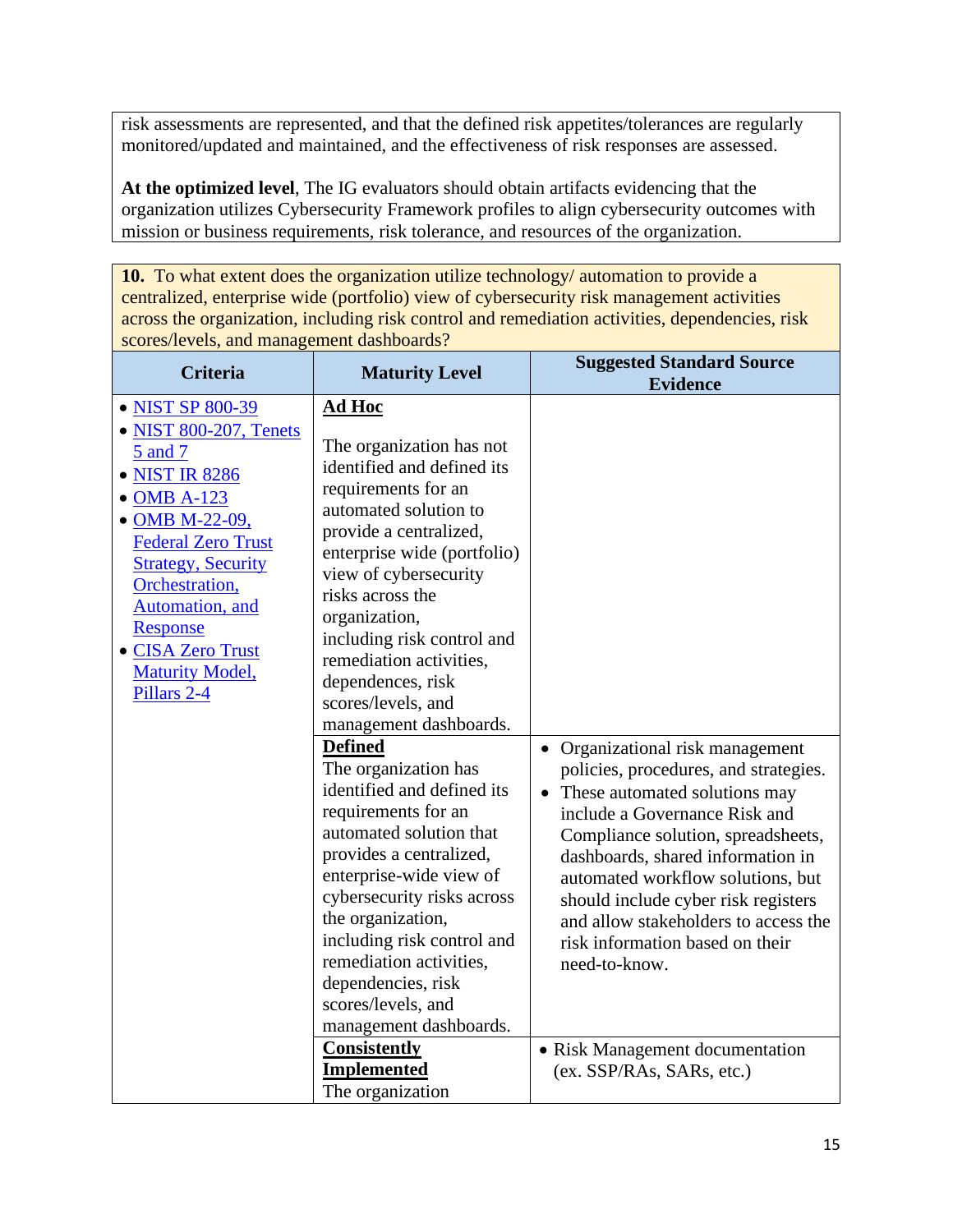| consistently implements      | • Internal communications to          |
|------------------------------|---------------------------------------|
| an automated solution        | stakeholders about risk (ex. emails,  |
| across the enterprise that   | meeting minutes, etc.)                |
| provides a centralized,      |                                       |
| enterprise-wide view of      | • Enterprise wide POA&Ms              |
| cybersecurity risks,         |                                       |
| including risk control and   | • System level POA&Ms                 |
| remediation activities,      |                                       |
| dependencies, risk           | • GRC dashboards/reports              |
| scores/levels, and           |                                       |
| management dashboards.       |                                       |
| All necessary sources of     |                                       |
| cybersecurity risk           |                                       |
| information are integrated   |                                       |
| into the solution.           |                                       |
| <b>Managed and</b>           | • GRC dashboards/reports              |
| <b>Measurable</b>            |                                       |
| The organization uses        | • Threat model exercise reports       |
| automation to perform        |                                       |
| scenario analysis and        | • Lessons learned                     |
| model potential responses,   |                                       |
| including modeling the       | • Continuous monitoring               |
| potential impact of a        | dashboards/reports (e.g., CDM and     |
| threat exploiting a          | SIEM outputs/alerts/reports,          |
| vulnerability and the        | vulnerability management              |
| resulting impact to          | dashboards, etc.)                     |
| organizational systems       |                                       |
| and data. In addition, the   |                                       |
| organization ensures that    |                                       |
| cybersecurity risk           |                                       |
| management information       |                                       |
| is integrated into ERM       |                                       |
| reporting tools, such as a   |                                       |
| governance, risk             |                                       |
| management, and              |                                       |
| compliance tool), as         |                                       |
| appropriate.                 |                                       |
| <b>Optimized</b>             | • Enterprise risk profiles            |
| The organization has         |                                       |
| institutionalized the use of | • Enterprise-wide and component-level |
| advanced technologies for    | risk management dashboards            |
| analysis of trends and       |                                       |
| performance against          | • Budget/investment/staffing          |
| benchmarks to                | documentation                         |
| continuously improve its     |                                       |
|                              |                                       |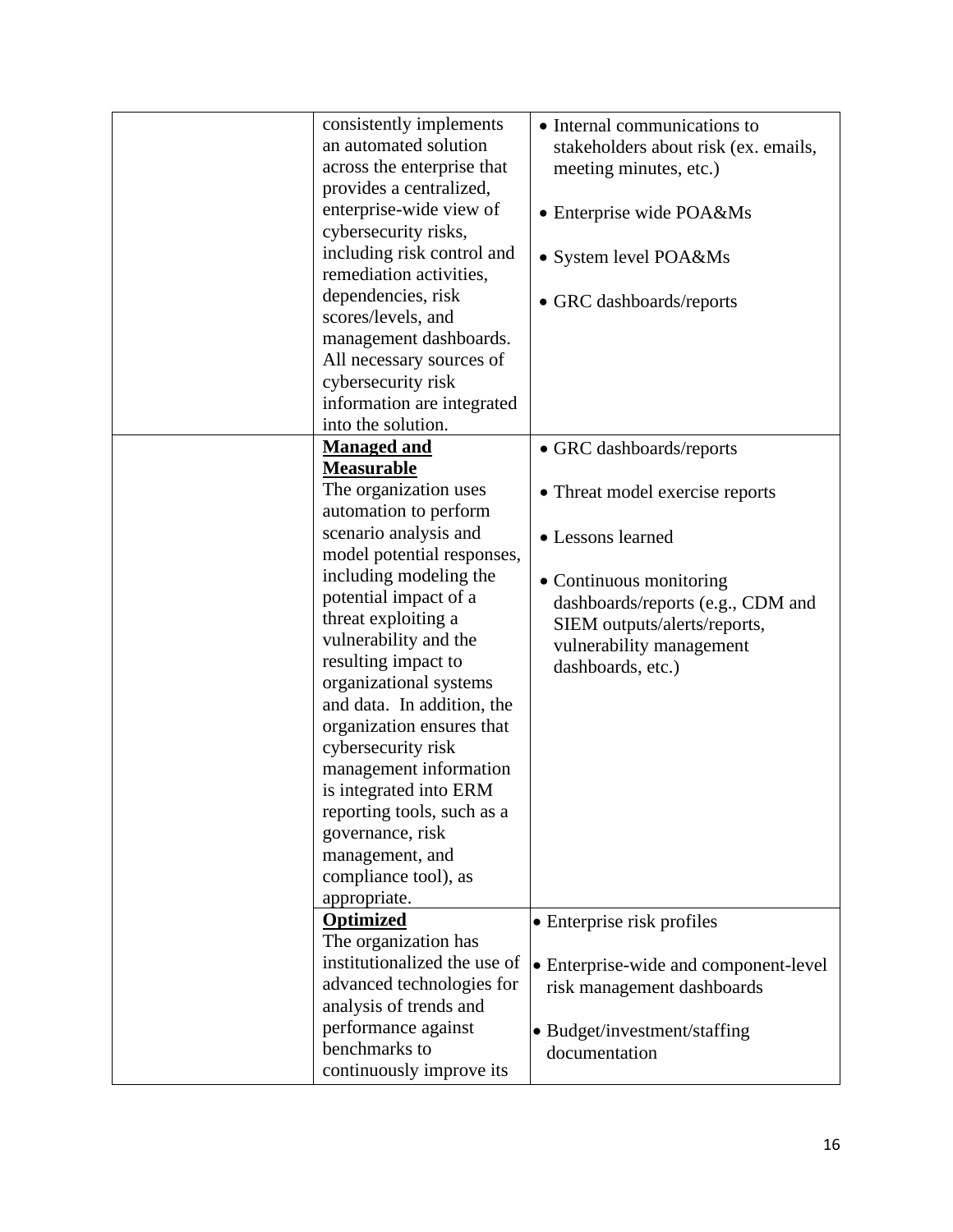| cybersecurity risk<br>management program. | • Updates to ERM program<br>documentation, polices, procedures,<br>and strategies                                                                                     |
|-------------------------------------------|-----------------------------------------------------------------------------------------------------------------------------------------------------------------------|
|                                           | • Target-state enterprise architecture<br>documentation updates (e.g., desired<br>state EA and a roadmap to address<br>any gaps with near real-time<br>updates), etc. |

**At the defined level,** IG evaluators should obtain organizational risk management policies, procedures, and strategies and ensure they define the requirements of an automated solution to provide a centralized, enterprise wide (portfolio) view of cybersecurity risks across the organization, including risk control and remediation activities, dependences, risk scores/levels, and management dashboards.

**At the consistently implemented level,** the IG evaluators should observe and collect artifacts from the organization's automated risk management solution(s) to confirm that the organization has implemented the process outlined in its policies and procedures for centrally managing its risk management process.

**At the managed and measurable level,** the IG evaluators should collect evidence that demonstrates the organization's use of automation to perform scenario analysis and model potential responses, including modeling the potential impact of a threat exploiting a vulnerability and the resulting impact to organizational systems and data integrated with the organization's ERM process.

**At the optimized level,** the IG evaluators should collect evidence demonstrating that the organization has institutionalized the use of advanced technologies for analysis of trends and performance against benchmarks to continuously improve its cybersecurity risk management program.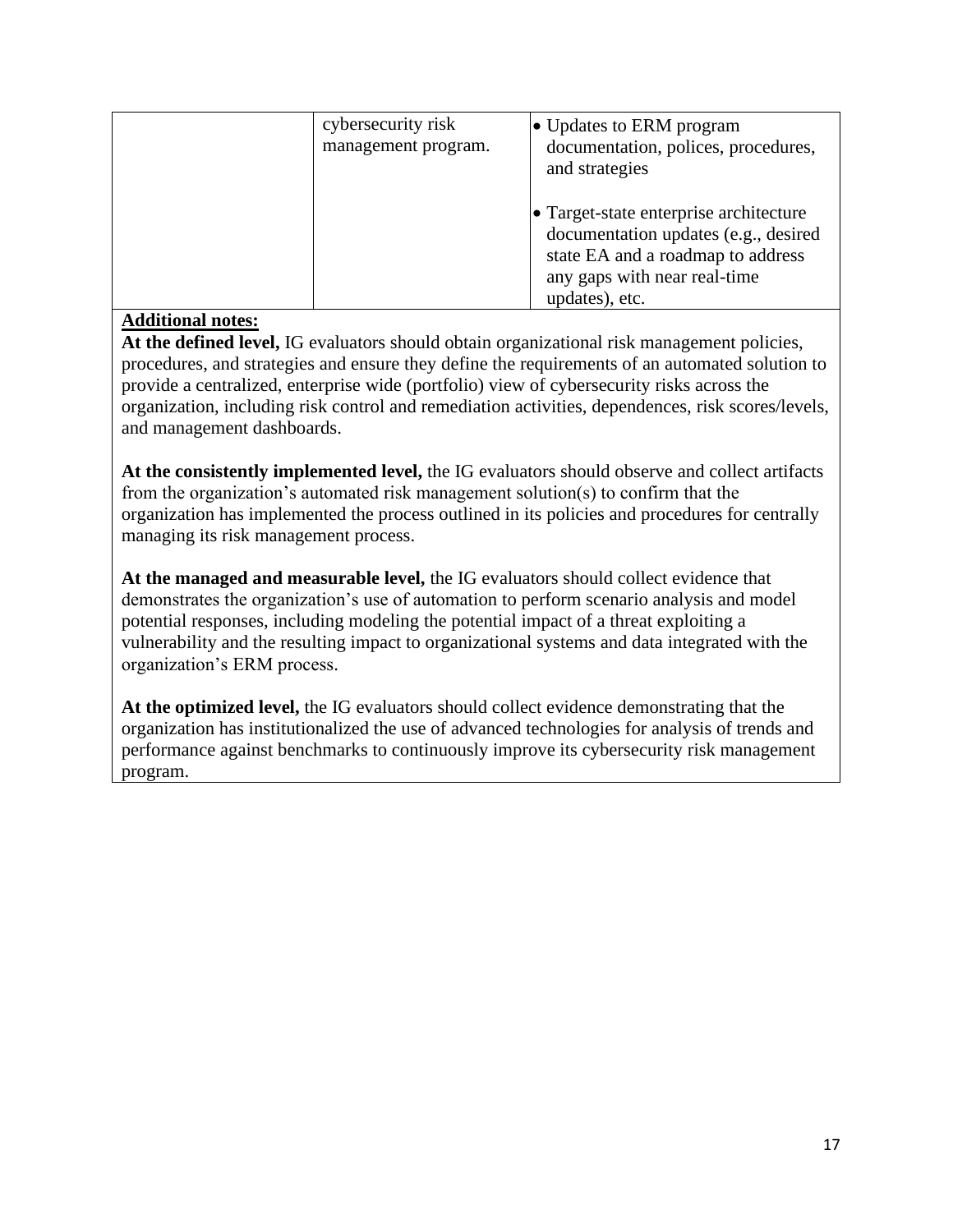|                                                                                                                                                                                                                                                                                                                                                                                                                                                                                                                          | <b>Supply Chain Risk Management (SCRM)</b>                                                                                                                                                                                                                                                                                                                                                                                                                                                                                                                                                                                                                                                                                                                                                                                                                                                                                                                                                                                                                    |                                                                                                                                                                                                                                                                                                                                                                                                                                                                                                                                                                                                                                                                                                                                                                                                                                       |  |  |
|--------------------------------------------------------------------------------------------------------------------------------------------------------------------------------------------------------------------------------------------------------------------------------------------------------------------------------------------------------------------------------------------------------------------------------------------------------------------------------------------------------------------------|---------------------------------------------------------------------------------------------------------------------------------------------------------------------------------------------------------------------------------------------------------------------------------------------------------------------------------------------------------------------------------------------------------------------------------------------------------------------------------------------------------------------------------------------------------------------------------------------------------------------------------------------------------------------------------------------------------------------------------------------------------------------------------------------------------------------------------------------------------------------------------------------------------------------------------------------------------------------------------------------------------------------------------------------------------------|---------------------------------------------------------------------------------------------------------------------------------------------------------------------------------------------------------------------------------------------------------------------------------------------------------------------------------------------------------------------------------------------------------------------------------------------------------------------------------------------------------------------------------------------------------------------------------------------------------------------------------------------------------------------------------------------------------------------------------------------------------------------------------------------------------------------------------------|--|--|
|                                                                                                                                                                                                                                                                                                                                                                                                                                                                                                                          |                                                                                                                                                                                                                                                                                                                                                                                                                                                                                                                                                                                                                                                                                                                                                                                                                                                                                                                                                                                                                                                               | 14. To what extent does the organization ensure that products, system components, systems,                                                                                                                                                                                                                                                                                                                                                                                                                                                                                                                                                                                                                                                                                                                                            |  |  |
|                                                                                                                                                                                                                                                                                                                                                                                                                                                                                                                          | and services of external providers are consistent with the organization's cybersecurity and                                                                                                                                                                                                                                                                                                                                                                                                                                                                                                                                                                                                                                                                                                                                                                                                                                                                                                                                                                   |                                                                                                                                                                                                                                                                                                                                                                                                                                                                                                                                                                                                                                                                                                                                                                                                                                       |  |  |
| supply chain requirements?                                                                                                                                                                                                                                                                                                                                                                                                                                                                                               |                                                                                                                                                                                                                                                                                                                                                                                                                                                                                                                                                                                                                                                                                                                                                                                                                                                                                                                                                                                                                                                               |                                                                                                                                                                                                                                                                                                                                                                                                                                                                                                                                                                                                                                                                                                                                                                                                                                       |  |  |
| <b>Criteria</b>                                                                                                                                                                                                                                                                                                                                                                                                                                                                                                          | <b>Maturity Level</b>                                                                                                                                                                                                                                                                                                                                                                                                                                                                                                                                                                                                                                                                                                                                                                                                                                                                                                                                                                                                                                         | <b>Suggested Standard Source</b><br><b>Evidence</b>                                                                                                                                                                                                                                                                                                                                                                                                                                                                                                                                                                                                                                                                                                                                                                                   |  |  |
| • The Federal<br><b>Acquisition Supply</b><br><b>Chain Security Act of</b><br>2018<br><b>NIST SP 800-53, Rev.</b><br>5: SA-4, SR-3, SR-5<br>and SR-6 (as<br>appropriate)<br>• NIST SP 800-152<br>• NIST 800-218, Task<br>PO.1.3<br>• NIST IR 8276<br><b>OMB A-130</b><br>• OMB M-19-03<br>• CSF: ID.SC-2 through<br>• FY 2022 CIO FISMA<br>Metrics: 7.4.2<br>• CIS Top 18 Security<br>Controls v.8: Control<br>15<br>· FedRAMP standard<br>contract clauses; Cloud<br><b>Computing Contract</b><br><b>Best Practices</b> | <b>Ad Hoc</b><br>The organization has not<br>defined and communicated<br>policies, procedures, and<br>processes to ensure that<br>[organizationally defined<br>products, system<br>components, systems, and<br>services] adhere to its<br>cybersecurity and supply<br>chain risk management<br>requirements.<br><b>Defined</b><br>The organization has<br>defined and communicated<br>policies and procedures to<br>ensure that [organizationally<br>defined products, system<br>components, systems, and<br>services] adhere to its<br>cybersecurity and supply<br>chain risk management<br>requirements.<br>The following components,<br>at a minimum, are defined<br>- The identification and<br>prioritization of externally<br>provided systems, system<br>components, and services as<br>well how the organization<br>maintains awareness of its<br>upstream suppliers<br>- Integration of acquisition<br>processes, including the use<br>of contractual agreements<br>that stipulate appropriate<br>cyber and SCRM measures<br>for external providers. | • Policies, procedures, and<br>processes that indicate how and<br>what products, components,<br>systems, and services will be<br>accepted into the organization<br>under the organization SCRM<br>strategy. Said documents address<br>at least 80% of the required<br>components.<br>Evidence that the policies,<br>$\bullet$<br>procedures, and processes have<br>been published, communicated,<br>and prioritized to the<br>organization, including<br>communication with external<br>shareholders.<br>• Evidence that the agency has<br>communicated its policies,<br>procedures, and processes for<br>ensuring that [organizationally<br>defined products, system<br>components, systems, and<br>services] adhere to its<br>cybersecurity and supply chain<br>risk management requirements,<br>to all stakeholders (emails, list, |  |  |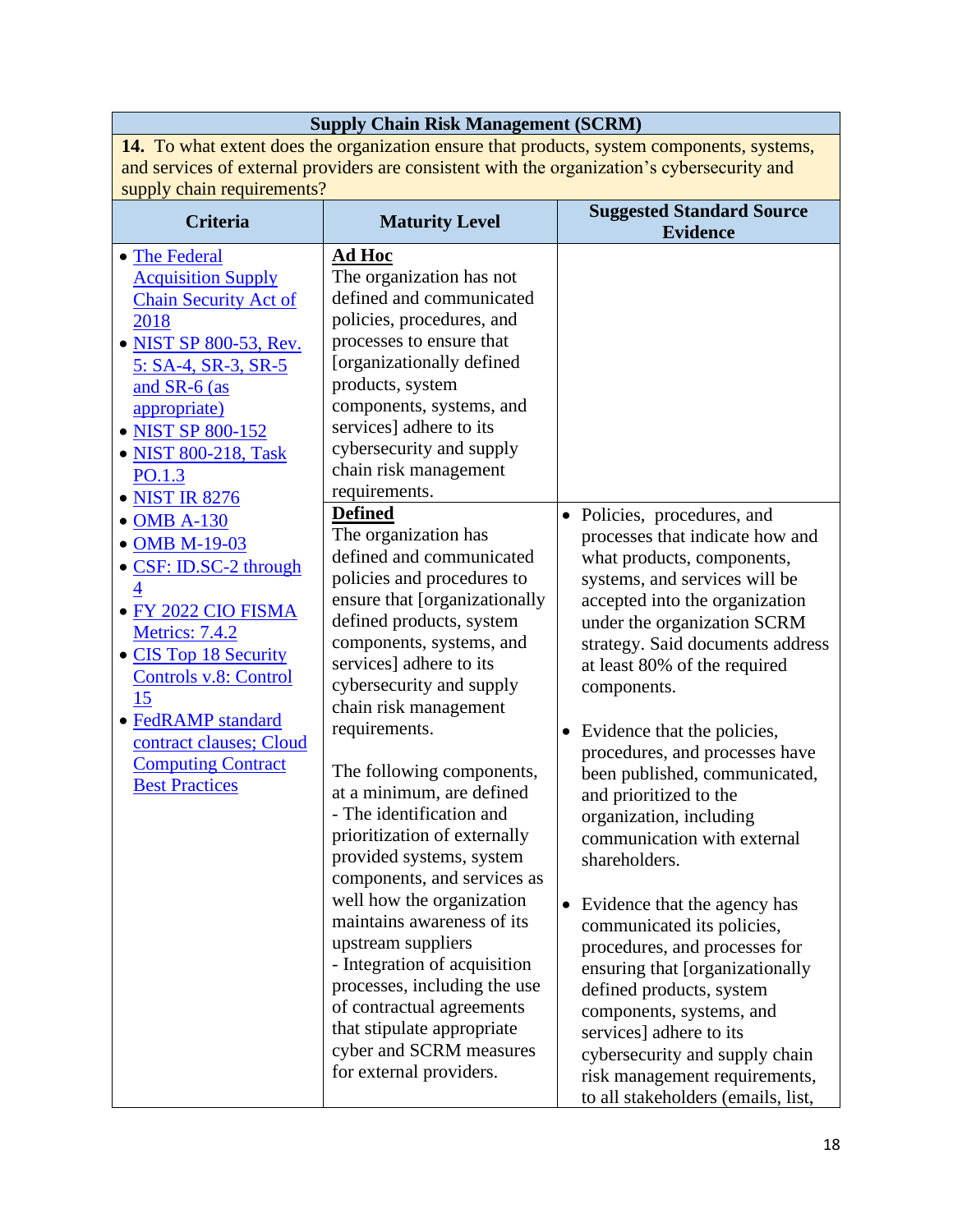| - Tools and techniques to                    | web links, forums, seminars,                        |
|----------------------------------------------|-----------------------------------------------------|
| utilize the acquisition                      | $etc.$ )                                            |
| process to protect the supply                |                                                     |
| chain, including, risk-based                 |                                                     |
| processes for evaluating                     |                                                     |
| cyber supply chain risks                     |                                                     |
| associated with third party                  |                                                     |
| providers, as appropriate.                   |                                                     |
| - Contract tools or                          |                                                     |
| procurement methods to                       |                                                     |
| confirm contractors are                      |                                                     |
| meeting their contractual                    |                                                     |
| SCRM obligations.                            |                                                     |
| <b>Consistently Implemented</b>              | • Organizationally defined                          |
| The organization ensures                     | documentation showing SCRM                          |
| that its policies, procedures,               |                                                     |
| and processes are                            | requirements are being<br>implemented to assess and |
| consistently implemented                     | review SCRM risks with                              |
| for assessing and reviewing                  | suppliers and/or contractors.                       |
| the supply chain-related                     | Said documents should be from                       |
| risks associated with                        | all levels of the organization;                     |
| suppliers or contractors and                 | observe evidence from the                           |
| the system, system                           | selected sample systems. >75%                       |
| component.                                   | of sample systems would                             |
|                                              | indicate CI.                                        |
| In addition, the organization                |                                                     |
| obtains sufficient assurance,                |                                                     |
| through audits, test results,                | • Audit or test result checklists,                  |
| or other forms of evaluation,                | reports, or other forms of official                 |
|                                              | record showing the organization                     |
| that the security and supply                 | has evaluated contractors or                        |
| chain controls of systems or                 | other entities adhere to security                   |
| services provided by                         | and SCRM requirements.                              |
| contractors or other entities                |                                                     |
| on behalf of the organization                | • Reports from upstream suppliers                   |
| meet FISMA requirements,                     | indicating changes in suppliers.                    |
| OMB policy, and applicable<br>NIST guidance. |                                                     |
|                                              | • Requests for reports and                          |
| Furthermore, the                             | responses from upstream                             |
| organization maintains                       | suppliers on regular basis.                         |
| visibility into its upstream                 |                                                     |
| suppliers and can                            | • Evidence in form of recent                        |
| consistently track changes in                | audits, internal reports, recent                    |
| suppliers.                                   | system scans and reviews, along                     |
|                                              | with coordination with other                        |
|                                              | agencies.                                           |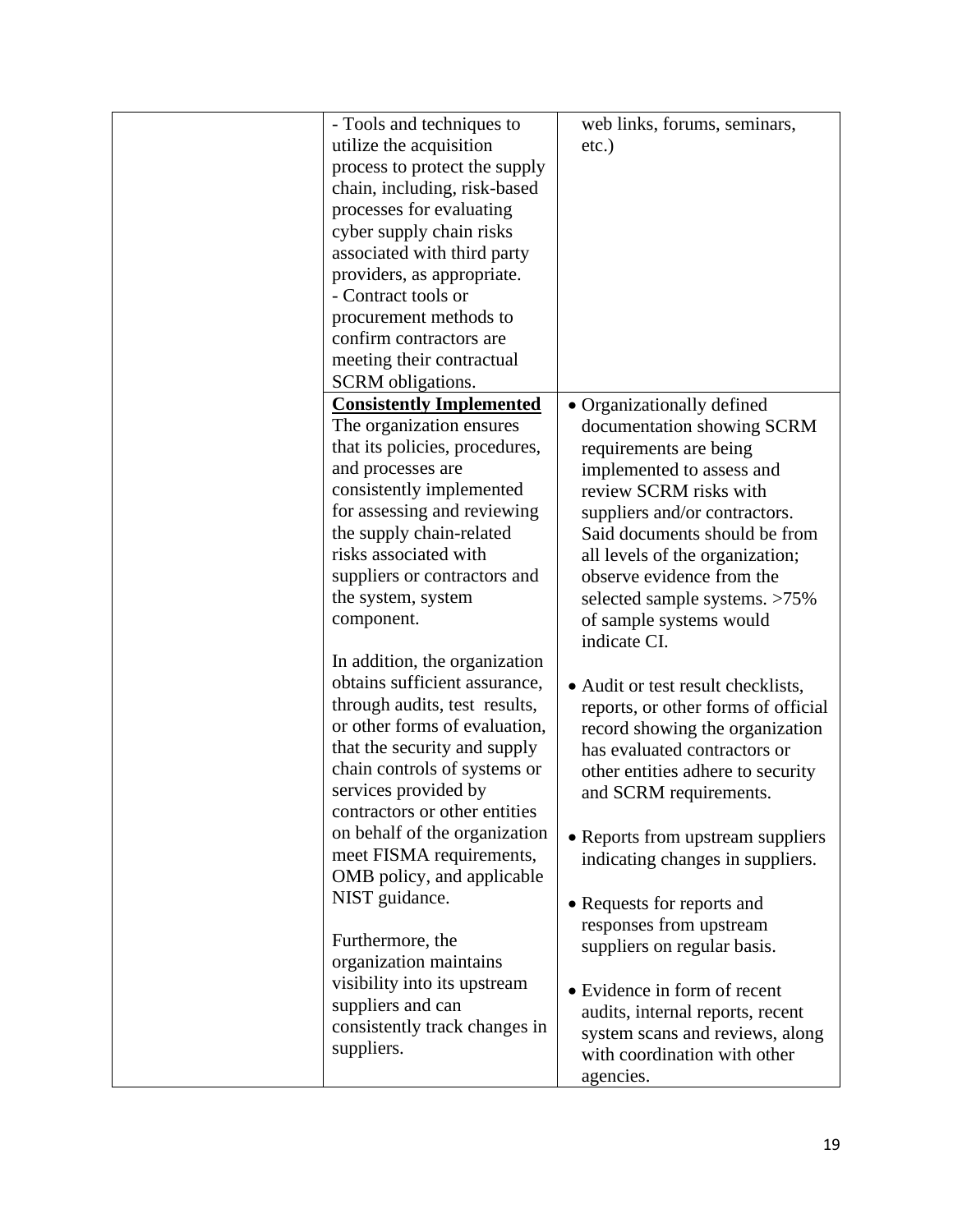| <b>Managed and Measurable</b>                                                                                                                                                                                                                                                                          | • Defined qualitative and                                                                                                                                                                                                                                                                         |
|--------------------------------------------------------------------------------------------------------------------------------------------------------------------------------------------------------------------------------------------------------------------------------------------------------|---------------------------------------------------------------------------------------------------------------------------------------------------------------------------------------------------------------------------------------------------------------------------------------------------|
| The organization uses                                                                                                                                                                                                                                                                                  | quantitative performance                                                                                                                                                                                                                                                                          |
| qualitative and quantitative                                                                                                                                                                                                                                                                           | measures used to measure                                                                                                                                                                                                                                                                          |
| performance metrics (e.g.,                                                                                                                                                                                                                                                                             | external providers is in the                                                                                                                                                                                                                                                                      |
| those defined within SLAs)                                                                                                                                                                                                                                                                             | policy, procedures, and process.                                                                                                                                                                                                                                                                  |
| to measure, report on, and<br>monitor the information<br>security and SCRM<br>performance of<br>organizationally defined<br>products, systems, and<br>services provided by<br>external providers.                                                                                                      | • Defined processes for collecting<br>qualitative and quantitative<br>metrics and evidence said<br>metrics were communicated to<br>all levels of the organization<br>(websites, emails, etc).                                                                                                     |
| In addition, the organization<br>has incorporated supplier<br>risk evaluations, based on<br>criticality, into its<br>continuous monitoring<br>practices to maintain<br>situational awareness into                                                                                                      | • Change logs indicating<br>qualitative and quantitative<br>metrics results were incorporated<br>with the latest policy,<br>procedures, and process update<br>• Recent scans and IR reports and<br>trend analysis.                                                                                |
| the supply chain risks.                                                                                                                                                                                                                                                                                | • Evidence of a quality control<br>process and procedures in place<br>to ensure data supporting metrics<br>are obtained accurately,<br>consistently, and in a<br>reproducible format.<br>• Supply chain risk evaluations<br>incorporated into the continuous                                      |
|                                                                                                                                                                                                                                                                                                        | monitoring program.                                                                                                                                                                                                                                                                               |
| <b>Optimized</b><br>The organization analyzes,<br>in a near-real time basis, the<br>impact of material changes<br>to security and SCRM<br>assurance requirements on<br>its relationships with<br>external providers and<br>ensures that acquisition<br>tools, methods, and<br>processes are updated as | • SCRM assessment reports from<br>external providers and evidence<br>that reports have led to change<br>within the organization<br>acquisition tools, methods, and<br>processes in near real-time.<br>Vulnerability scan<br>results/reporting monitoring to<br>ensure proper patch<br>management. |
| soon as possible.                                                                                                                                                                                                                                                                                      |                                                                                                                                                                                                                                                                                                   |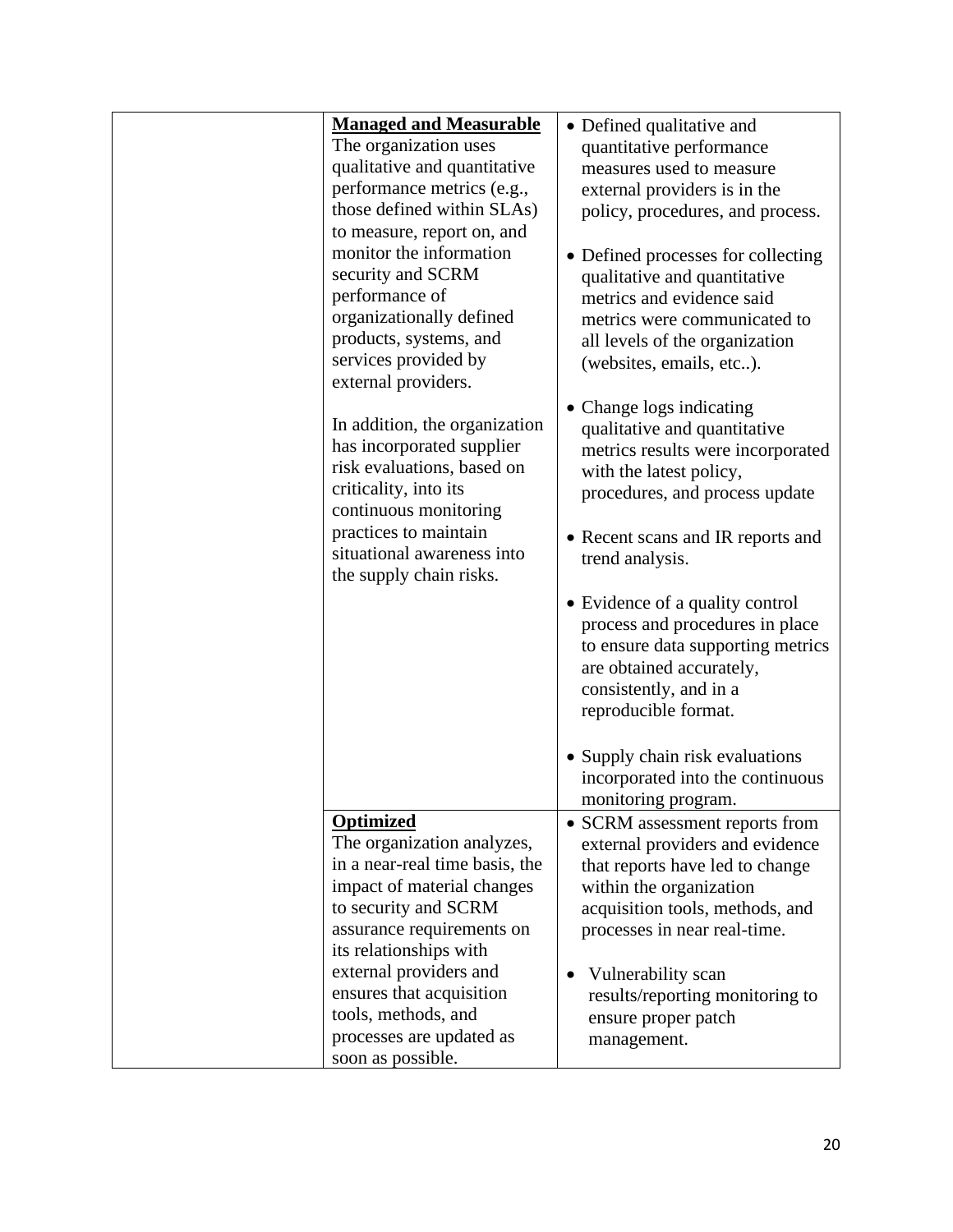# **Additional notes:** N/A

| <b>Configuration Management (CM)</b>                                                                                                                                                                                                                                                                                                           |                                                                                                                                                                                                                                                                                                                                                               |                                                                                                                                                                                                                                           |  |
|------------------------------------------------------------------------------------------------------------------------------------------------------------------------------------------------------------------------------------------------------------------------------------------------------------------------------------------------|---------------------------------------------------------------------------------------------------------------------------------------------------------------------------------------------------------------------------------------------------------------------------------------------------------------------------------------------------------------|-------------------------------------------------------------------------------------------------------------------------------------------------------------------------------------------------------------------------------------------|--|
| 20. To what extent does the organization utilize configuration settings/common secure<br>configurations for its information systems?                                                                                                                                                                                                           |                                                                                                                                                                                                                                                                                                                                                               |                                                                                                                                                                                                                                           |  |
| <b>Criteria</b>                                                                                                                                                                                                                                                                                                                                | <b>Maturity Level</b>                                                                                                                                                                                                                                                                                                                                         | <b>Suggested Standard Source</b><br><b>Evidence</b>                                                                                                                                                                                       |  |
| • NIST SP 800-53, Rev.<br>5: CM-6, CM-7, and<br>$RA-5$<br>• NIST SP 800-70, Rev.<br>$\overline{\mathcal{A}}$<br>• EO 14028, Section 4,<br>6, and 7<br>• OMB M-22-09,<br><b>Federal Zero Trust</b><br><b>Strategy, Section D</b><br>• OMB M-22-05<br>• CISA Cybersecurity $&$<br><b>Incident Response</b><br>Playbooks<br>• CIS Top 18 Security | <u>Ad Hoc</u><br>The organization has not<br>established policies and<br>procedures for ensuring<br>that configuration<br>settings/common secure<br>configurations are defined,<br>implemented, and<br>monitored.<br><b>Defined</b><br>The organization has<br>developed, documented,<br>and disseminated its<br>policies and procedures for<br>configuration | • Policies and procedures for system<br>hardening/configuration setting<br>management, including processes<br>for managing deviations<br>Organization's tailored hardening                                                                |  |
| Controls v.8, Controls<br>4 and 7<br>· CSF: ID.RA-1 and<br>DE.CM-8<br>• FY 2022 CIO FISMA<br>Metrics, Section 7,<br><b>Ground Truth Testing</b>                                                                                                                                                                                                | settings/common secure<br>configurations.<br>In addition, the<br>organization has<br>developed, documented,<br>and disseminated common<br>secure configurations<br>(hardening guides) that are<br>tailored to its environment.<br>Further, the organization<br>has established a deviation<br>process.                                                        | guides                                                                                                                                                                                                                                    |  |
|                                                                                                                                                                                                                                                                                                                                                | <b>Consistently</b><br><b>Implemented</b><br>The organization<br>consistently implements,<br>assesses, and maintains<br>secure configuration<br>settings for its information<br>systems based on the                                                                                                                                                          | • Evidence of vulnerability scanning<br>conducted for the last 4 quarters<br>• Observation and analysis of<br><b>Security Content Automation</b><br>Protocol (SCAP) tools to<br>determine coverage and use of<br>rulesets and frequencies |  |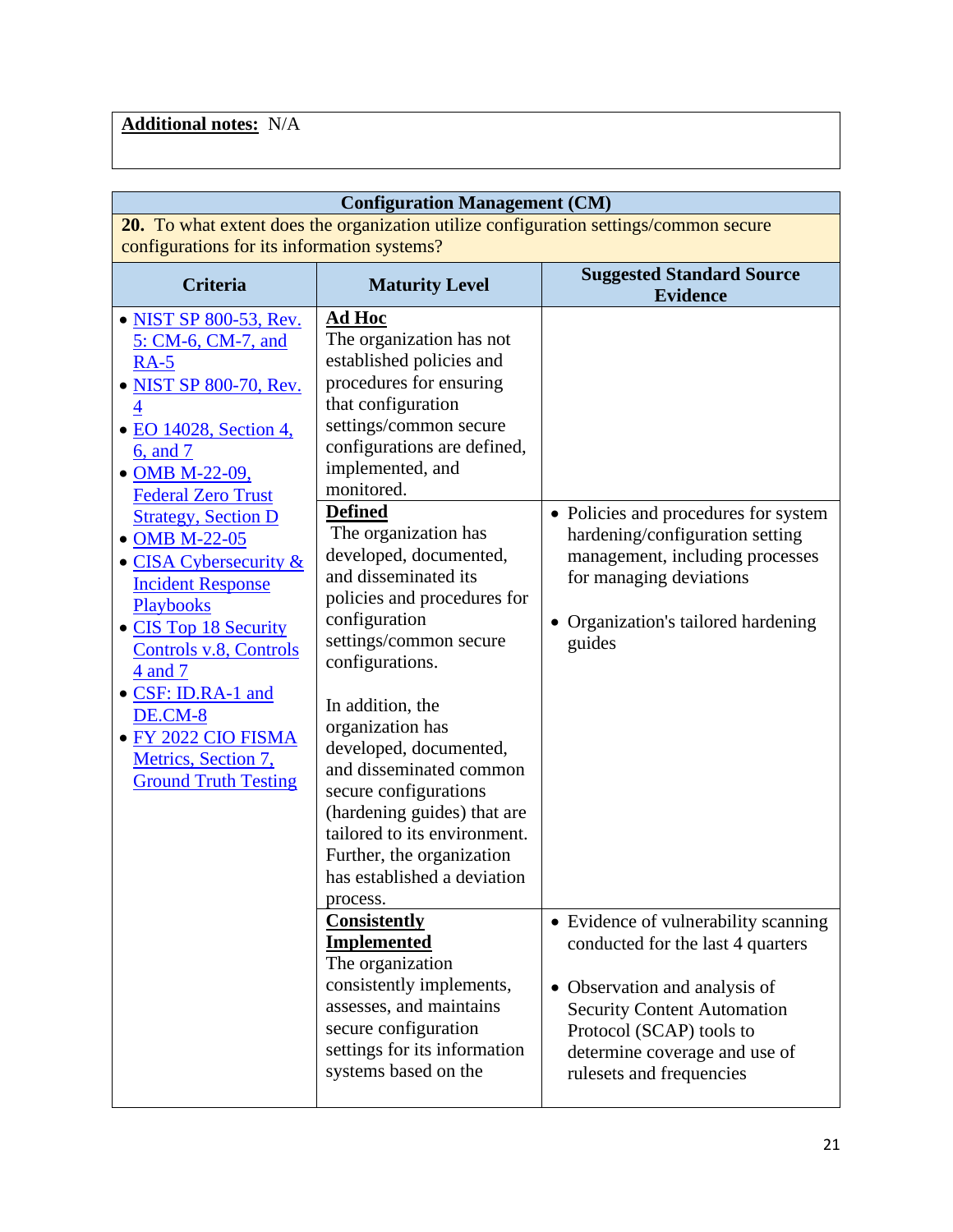| principle of least                            |           | • Lessons learned incorporated into |
|-----------------------------------------------|-----------|-------------------------------------|
| functionality.                                |           | the secure configuration policies   |
|                                               |           | and procedures.                     |
| Further, the organization                     |           |                                     |
| consistently utilizes SCAP-                   |           |                                     |
| validated software                            |           |                                     |
| assessing (scanning)                          |           |                                     |
| capabilities against all                      |           |                                     |
| systems on the network<br>(see inventory from |           |                                     |
| questions $#1 - #3$ ) to assess               |           |                                     |
| and manage both code-                         |           |                                     |
| based and configuration-                      |           |                                     |
| based vulnerabilities.                        |           |                                     |
|                                               |           |                                     |
| The organization utilizes                     |           |                                     |
| lessons learned in                            |           |                                     |
| implementation to make                        |           |                                     |
| improvements to its secure                    |           |                                     |
| configuration policies and                    |           |                                     |
| procedures.                                   |           |                                     |
| <b>Managed and</b>                            | $\bullet$ | Dashboards that highlight in real-  |
| <b>Measurable</b>                             |           | time the devices on the network     |
| The organization employs                      |           | and their compliance with the       |
| automation to help                            |           | agency's baselines                  |
| maintain an up-to-date,                       |           |                                     |
| complete, accurate, and                       |           |                                     |
| readily available view of                     |           |                                     |
| the security configurations                   |           |                                     |
| for all information system                    |           |                                     |
| components connected to                       |           |                                     |
| the organization's network                    |           |                                     |
| and makes appropriate                         |           |                                     |
| modifications in                              |           |                                     |
| accordance with                               |           |                                     |
| organization-defined<br>timelines.            |           |                                     |
| <b>Optimized</b>                              |           |                                     |
| The organization deploys                      | $\bullet$ | Evidence of frequent, enforced      |
| system configuration                          |           | system configurations               |
| management tools that                         | $\bullet$ | Evidence of event-triggered         |
| automatically enforce and                     |           | configuration, Automated            |
| redeploy configuration                        |           | configuration from Continuous       |
| settings to systems at                        |           | Diagnostics and Mitigation (CDM)    |
| frequent intervals as                         |           | events                              |
|                                               |           |                                     |
| defined by the                                |           |                                     |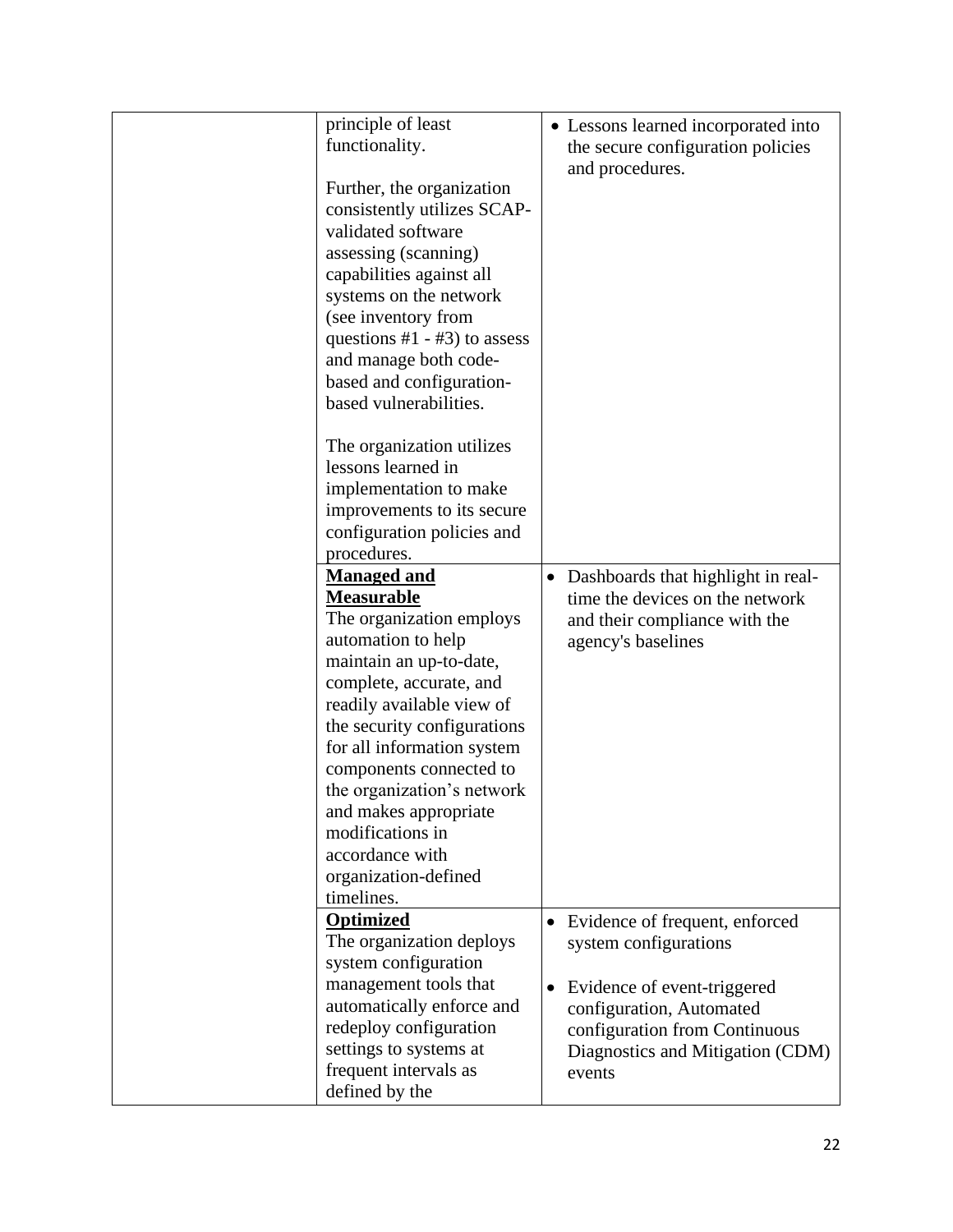| organization, or on an<br>event driven basis. | Automated routing/approval<br>process and queues to enforce<br>process and prevent out-of-<br>sequence events |
|-----------------------------------------------|---------------------------------------------------------------------------------------------------------------|
|                                               |                                                                                                               |

**At the defined level**, IG evaluators should verify that the organization maintains security configuration standards for all authorized network devices (CIS Control 11.1). Further, IG evaluators should verify that the organization maintains documented security configuration standards for all authorized operating systems and software (CIS Control 5.1), including web servers. In addition, IG evaluators should verify that the organization has developed secure images or templates for all systems in the enterprise based on the organization's approved configuration standards (CIS Control 5.1 and 5.2).

**At the consistently implemented level**, for a sample of systems, IG evaluators should conduct vulnerability scanning (including at the operating system, network, database, and application levels) to assess the implementation of the agency's configuration settings/baselines. IG evaluators may observe the tools used by the organization to conduct vulnerability scanning and verify the use of credentialed scans and coverage of devices/applications. IG evaluators should also analyze tool settings to verify coverage of scanning, rulesets, and schedules. IG evaluators should validate that application-level scanning is conducted for all public facing websites. Further, the organization should demonstrate that it proactively scans all systems on its network (at an organization defined frequency; preferably weekly) for vulnerabilities and addresses discovered weaknesses (CIS Control 3). The scanning should cover public-facing web applications (see CIGIE Web Application report for additional details). The organization should be utilizing a dedicated account for authenticated scans which should not be used for other administrative activities and should be tied to specific machines at specific IPs (CIS Control 3.3). IG evaluators should verify that the organization is using up to date SCAP compliant scanning tools. In addition, at Level 3, IG evaluators should verify that vulnerabilities identified through scanning activities, including for public facing web applications, are consistently remediated for sampled systems.

**At the managed and measurable level**, the organization should use automation, such as system configuration management tools to measure the security configurations of the devices connected to its network. The difference between level 4 and level 5 is that at level 5, the organization is using automation, in near real-time, to redeploy configuration settings where deviations are identified. The intent at level 4 is to verify that the agency has readily available visibility into the security configurations (patch levels, implementation of hardening guides, vulnerabilities) for the devices connected to its network. At level 4, the organization should demonstrate that it utilizes system configuration management tools to measure the settings of operating systems and applications to look for deviations from standard image configurations.

**At the optimized level**, the organization should deploy automation to verify all security configuration elements, catalog approved exceptions, and alert when unauthorized changes occur (CIS Control 5.5). At level 5, the organization should demonstrate that it uses system configuration management tools to automatically redeploy settings.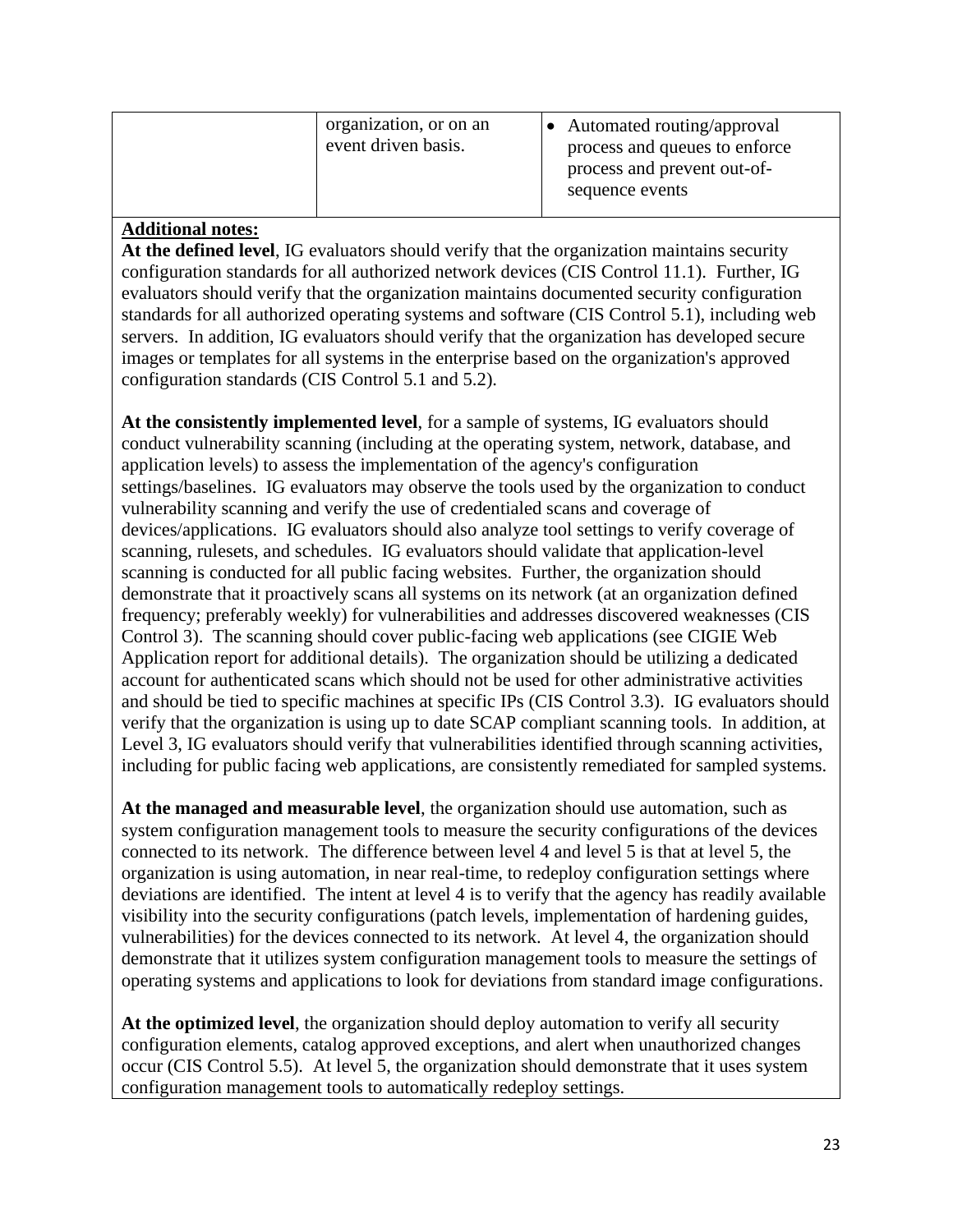| management, to manage software vulnerabilities?                                                                                                                                                                                                                                                                                                                                                                                                                                                                                                                            |                                                                                                                                                                                                                                                                                                                                                                                                                                                                                                                                                                                                                                                                                                                                                                                                |                                                                                                                                                                                                                          |  |
|----------------------------------------------------------------------------------------------------------------------------------------------------------------------------------------------------------------------------------------------------------------------------------------------------------------------------------------------------------------------------------------------------------------------------------------------------------------------------------------------------------------------------------------------------------------------------|------------------------------------------------------------------------------------------------------------------------------------------------------------------------------------------------------------------------------------------------------------------------------------------------------------------------------------------------------------------------------------------------------------------------------------------------------------------------------------------------------------------------------------------------------------------------------------------------------------------------------------------------------------------------------------------------------------------------------------------------------------------------------------------------|--------------------------------------------------------------------------------------------------------------------------------------------------------------------------------------------------------------------------|--|
| <b>Criteria</b>                                                                                                                                                                                                                                                                                                                                                                                                                                                                                                                                                            | <b>Maturity Level</b>                                                                                                                                                                                                                                                                                                                                                                                                                                                                                                                                                                                                                                                                                                                                                                          | <b>Suggested Standard Source</b><br><b>Evidence</b>                                                                                                                                                                      |  |
| • NIST SP 800-40, Rev. 3<br>• NIST SP 800-53, Rev. 5:<br>CM-3, RA-5, SI-2, and<br>$SI-3$<br>· NIST 800-207, section<br><u>2.1</u><br>• EO 14028, Sections 3<br>and 4<br>· OMB M-22-09, Federal<br><b>Zero Trust Strategy,</b><br><b>Section D</b><br>• DHS Binding<br><b>Operational Directives</b><br>(BOD) 18-02<br>• BOD 19-02<br>• BOD 22-01<br>• CISA Cybersecurity<br>Incident and<br><b>Vulnerability Response</b><br>Playbooks<br>• CIS Top 18 Security<br>Controls v.8, Controls 4<br>and 7<br>• CSF: ID.RA-1<br>· FY 2022 CIO FISMA<br><b>Metrics: Section 8</b> | <u>Ad Hoc</u><br>The organization has not<br>developed, documented, and<br>disseminated its policies and<br>procedures for flaw<br>remediation, including for<br>mobile devices (GFE and<br>non-GFE).<br><b>Defined</b><br>The organization has<br>developed, documented, and<br>disseminated its policies and<br>procedures for flaw<br>remediation, including for<br>mobile devices. Policies and<br>procedures include<br>processes for:<br>- identifying, reporting, and<br>correcting information<br>system flaws,<br>- testing software and<br>firmware updates prior to<br>implementation,<br>- installing security relevant<br>updates and patches within<br>organizational-defined<br>timeframes, and<br>- incorporating flaw<br>remediation into the<br>organization's configuration | Patch management policies<br>and procedures<br>Configuration management<br>policies and procedures                                                                                                                       |  |
|                                                                                                                                                                                                                                                                                                                                                                                                                                                                                                                                                                            | management processes.                                                                                                                                                                                                                                                                                                                                                                                                                                                                                                                                                                                                                                                                                                                                                                          |                                                                                                                                                                                                                          |  |
|                                                                                                                                                                                                                                                                                                                                                                                                                                                                                                                                                                            | <b>Consistently Implemented</b><br>The organization<br>consistently implements its<br>flaw remediation policies,<br>procedures, and processes<br>and ensures that patches,<br>hotfixes, service packs, and<br>anti-virus/malware software<br>updates are identified,<br>prioritized, tested, and                                                                                                                                                                                                                                                                                                                                                                                                                                                                                               | • Documentation that shows<br>identification, prioritization,<br>and testing of a patch, hotfix,<br>service pack, and/or<br>AV/Malware update<br>• Vulnerability scans prior and<br>post update (to prove<br>timeliness) |  |
|                                                                                                                                                                                                                                                                                                                                                                                                                                                                                                                                                                            | installed in a timely manner.                                                                                                                                                                                                                                                                                                                                                                                                                                                                                                                                                                                                                                                                                                                                                                  | • Patch management reports                                                                                                                                                                                               |  |

**21.** To what extent does the organization utilize flaw remediation processes, including patch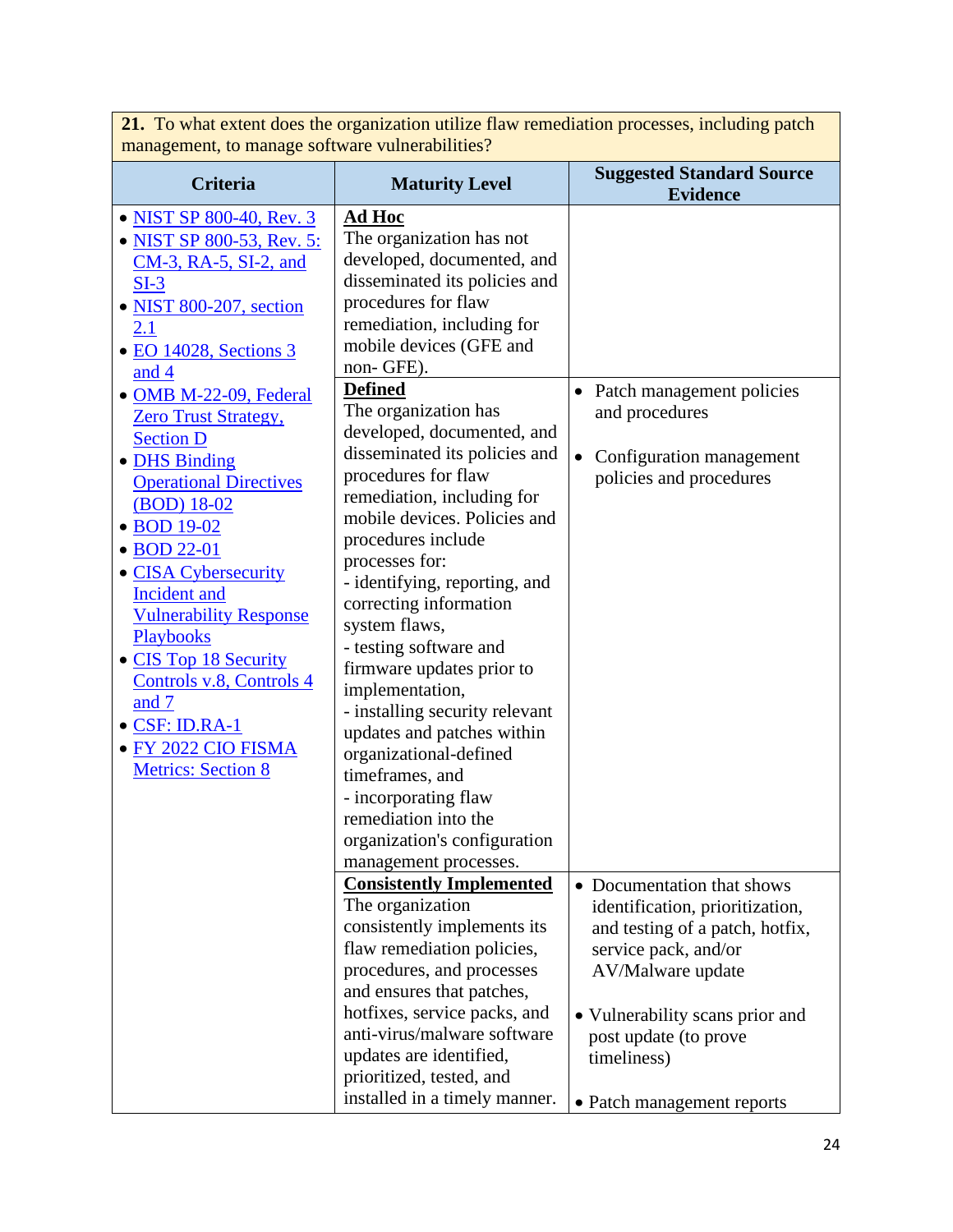| In addition, the organization<br>patches critical<br>vulnerabilities within 30<br>days and utilizes lessons<br>learned in implementation to<br>make improvements to its<br>flaw remediation policies<br>and procedures.                                                                  | • Documentation showing lessons<br>learned that were obtained from<br>all levels of the organization<br>were used to update/enhance<br>policies and procedures. Could<br>be a statement in the policies<br>and procedures change log.                           |
|------------------------------------------------------------------------------------------------------------------------------------------------------------------------------------------------------------------------------------------------------------------------------------------|-----------------------------------------------------------------------------------------------------------------------------------------------------------------------------------------------------------------------------------------------------------------|
| <b>Managed and Measurable</b><br>The organization centrally<br>manages its flaw<br>remediation process and<br>utilizes automated patch                                                                                                                                                   | • Evidence of automated flaw<br>remediation using trusted,<br>verified repositories for<br>operating systems                                                                                                                                                    |
| management and software<br>update tools for operating<br>systems, where such tools<br>are available and safe.<br>The organization monitors,                                                                                                                                              | • Metrics to measure<br>(turnaround) performance and<br>make continuous improvements<br>are reported to appropriate<br>stakeholders.                                                                                                                            |
| analyzes, and reports<br>qualitative and quantitative<br>performance measures on<br>the effectiveness of flaw<br>remediation processes and<br>ensures that data supporting<br>the metrics is obtained<br>accurately, consistently, and<br>in a reproducible format.                      | • Evidence of prioritization of<br>testing and patch management<br>based on risk assessment                                                                                                                                                                     |
| <b>Optimized</b><br>The organization utilizes<br>automated patch<br>management and software<br>update tools for all<br>applications and network<br>devices (including mobile<br>devices), as appropriate,<br>where such tools are<br>available and safe. As part<br>its flaw remediation | • Evidence of automated patch<br>management and software<br>updates using trusted, verified<br>repositories for all applications<br>and network devices<br>Integration with ISCM and IR<br>programs to account for and<br>utilize all flaw discovery<br>sources |
| processes, the organization<br>performs deeper analysis of<br>software code, such as<br>through patch sourcing and<br>testing.                                                                                                                                                           |                                                                                                                                                                                                                                                                 |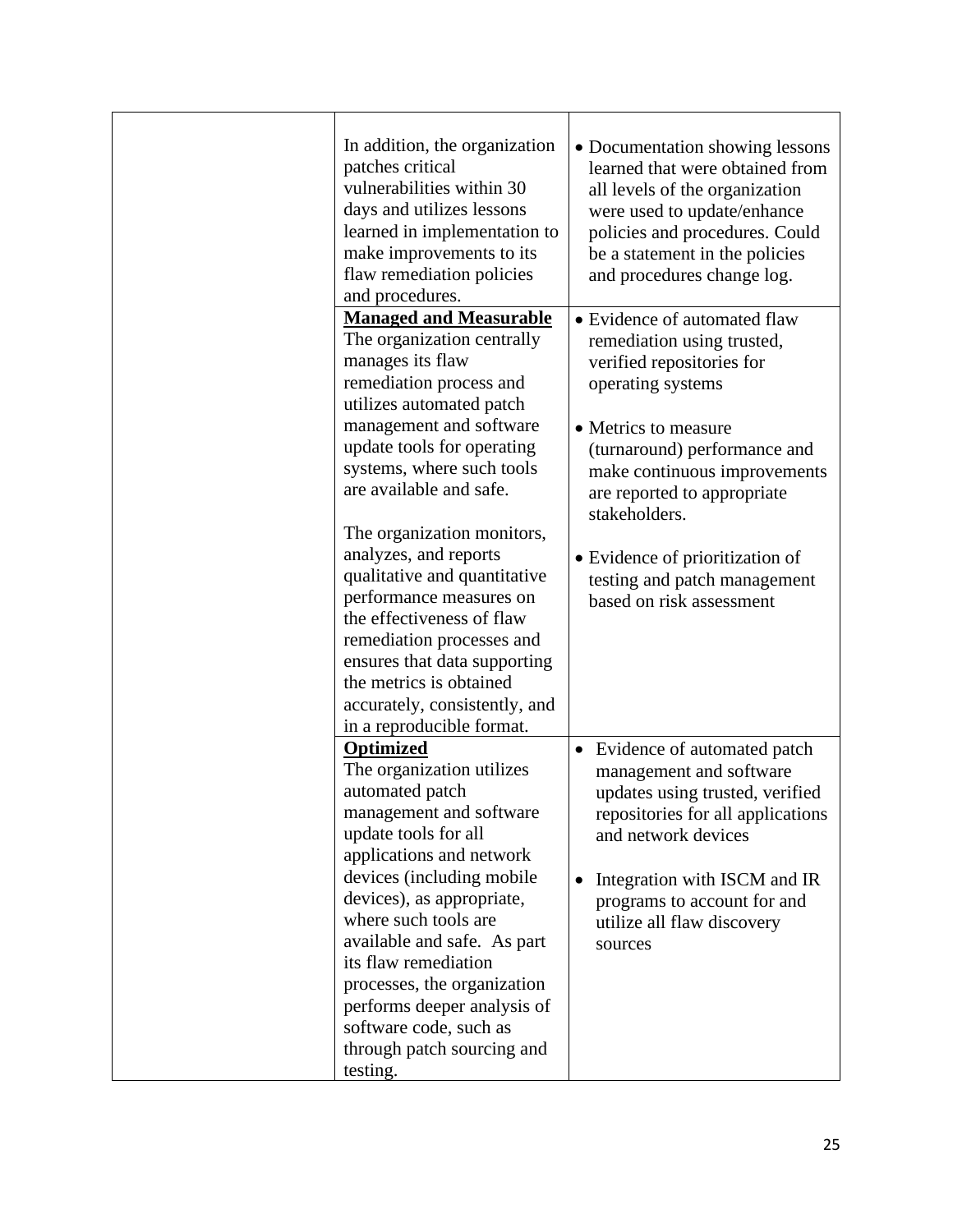**At the consistently implemented level**, for a sample of systems, obtain and analyze evidence of the remediation of configuration-related vulnerabilities within established timeframes.

| <b>Identity, Credential, and Access Management (ICAM)</b>                                 |                                                                                                   |                                                |  |  |
|-------------------------------------------------------------------------------------------|---------------------------------------------------------------------------------------------------|------------------------------------------------|--|--|
| 30. To what extent has the organization implemented strong authentication mechanisms (PIV |                                                                                                   |                                                |  |  |
| or an Identity Assurance Level (IAL)3/Authenticator Assurance Level (AAL) 3 credential)   |                                                                                                   |                                                |  |  |
|                                                                                           | for non-privileged users to access the organization's facilities [organization-defined entry/exit |                                                |  |  |
|                                                                                           | points], networks, and systems, including for remote access?                                      |                                                |  |  |
| <b>Criteria</b>                                                                           |                                                                                                   | <b>Suggested Standard Source</b>               |  |  |
|                                                                                           | <b>Maturity Level</b>                                                                             | <b>Evidence</b>                                |  |  |
| • NIST SP 800-53,                                                                         | <b>Ad Hoc</b>                                                                                     |                                                |  |  |
| Rev. 5: AC-17, IA-                                                                        | The organization has not                                                                          |                                                |  |  |
| 2, IA-5, IA-8, and                                                                        | planned for the use of strong                                                                     |                                                |  |  |
| <b>PE-3</b>                                                                               | authentication mechanisms                                                                         |                                                |  |  |
| • NIST SP 800-63                                                                          | for non-privileged users of                                                                       |                                                |  |  |
| • NIST SP 800-128                                                                         | the organization's facilities                                                                     |                                                |  |  |
| • NIST SP 800-157                                                                         | [organization-defined                                                                             |                                                |  |  |
| • NIST 800-207                                                                            | entry/exit points], systems,                                                                      |                                                |  |  |
| Tenet 6                                                                                   | and networks, including for                                                                       |                                                |  |  |
| • FIPS 201-2                                                                              | remote access. In addition,                                                                       |                                                |  |  |
| · EO 14028, Section                                                                       | the organization has not                                                                          |                                                |  |  |
| 3                                                                                         | performed digital identity                                                                        |                                                |  |  |
| • OMB M-19-17                                                                             | risk assessments to determine                                                                     |                                                |  |  |
|                                                                                           | which systems require strong                                                                      |                                                |  |  |
| • OMB M-22-05                                                                             | authentication.                                                                                   |                                                |  |  |
| • OMB M-22-09                                                                             | <b>Defined</b>                                                                                    | • Project plan or policies and                 |  |  |
| <b>Federal Zero Trust</b>                                                                 | The organization has planned                                                                      | procedures for implementation of               |  |  |
| <b>Strategy, Section A</b>                                                                | for the use of strong                                                                             | strong authentication                          |  |  |
| (2)                                                                                       | authentication mechanisms                                                                         |                                                |  |  |
| $\bullet$ HSPD-12                                                                         | for non-privileged users of                                                                       | • E-authentication risk assessment             |  |  |
| • CSF: PR.AC-1 and                                                                        | the organization's                                                                                | policy and procedures                          |  |  |
| 6                                                                                         | facilities[organization-                                                                          |                                                |  |  |
| $\bullet$ CIS Top 18                                                                      | defined entry/exit points],                                                                       | • Site security plans identifying              |  |  |
| <b>Security Controls</b>                                                                  | systems, and networks,                                                                            | defined entry/exit points that must            |  |  |
| v.8: Control 6                                                                            | including the completion of                                                                       | be protected                                   |  |  |
| • FY 2022 CIO                                                                             | digital identity risk                                                                             |                                                |  |  |
| <b>FISMA Metrics:</b>                                                                     | assessments.                                                                                      |                                                |  |  |
| <b>Section 2</b>                                                                          | <b>Consistently Implemented</b>                                                                   | Physical access control system<br>$\bullet$    |  |  |
|                                                                                           | The organization has                                                                              | configurations identifying strong              |  |  |
|                                                                                           | consistently implemented                                                                          | authentication mechanisms on all               |  |  |
|                                                                                           | strong authentication                                                                             | defined protected entry/exit points            |  |  |
|                                                                                           | mechanisms for non-                                                                               |                                                |  |  |
|                                                                                           | privileged users of the                                                                           | E-authentication risk assessments<br>$\bullet$ |  |  |
|                                                                                           | organization's facilities                                                                         | for sample systems                             |  |  |
|                                                                                           | [organization-defined                                                                             |                                                |  |  |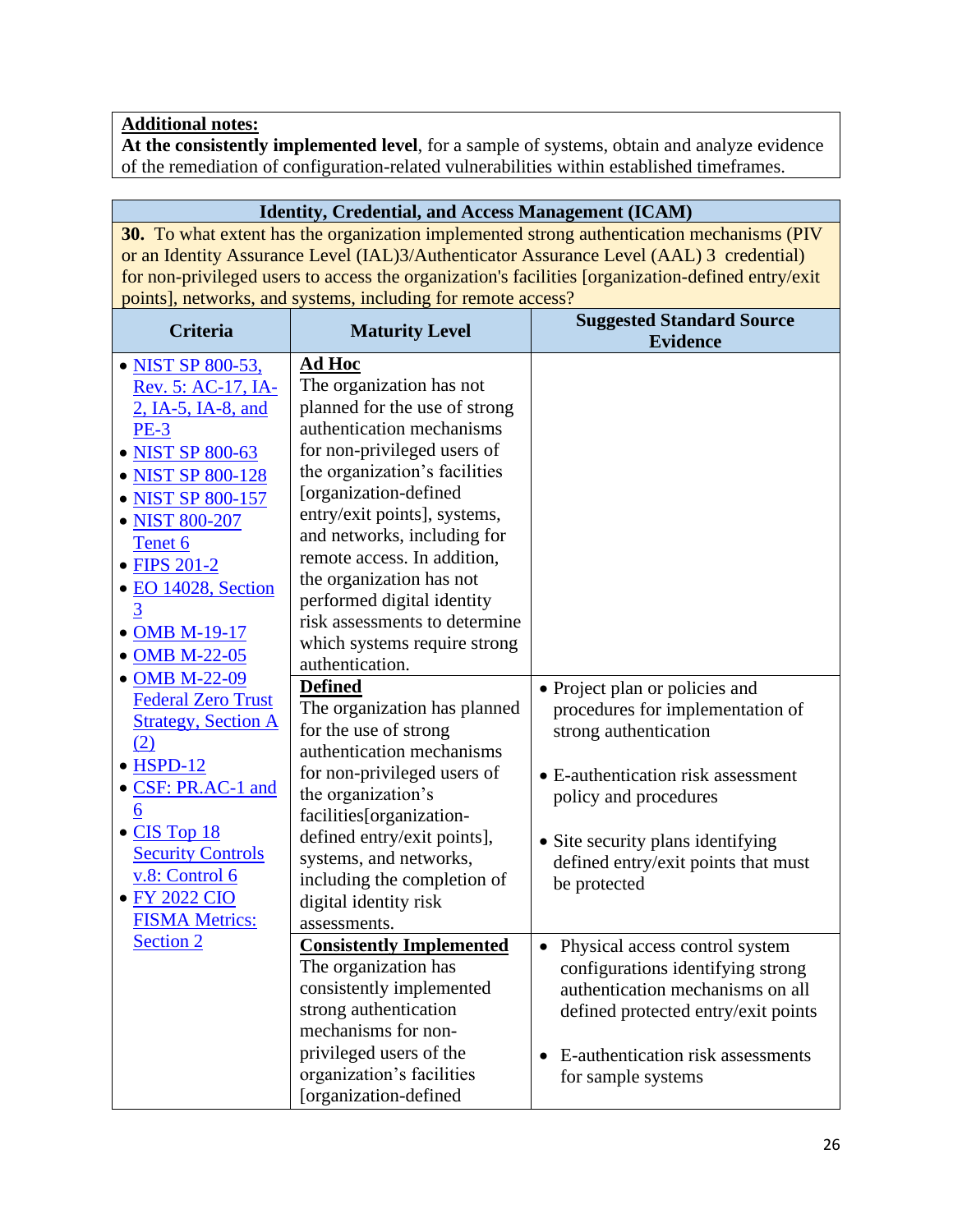| entry/exit points], and<br>networks, including for<br>remote access, in accordance<br>with Federal targets.<br>For instances where it would<br>be impracticable to use the<br>PIV card, the organization<br>uses an alternative token<br>(derived PIV credential)<br>which can be implemented<br>and deployed with mobile<br>devices.<br><b>Managed and Measurable</b><br>All non-privileged users<br>utilize strong authentication<br>mechanisms to authenticate<br>to applicable organizational<br>systems and facilities [<br>organization-defined<br>entry/exit points]. | $\bullet$ | System security plan for sampled<br>systems<br>OS- and Domain-level (Active<br>Directory or similar directory<br>service) configuration settings<br>related to strong authentication<br>Mobile device management<br>configuration settings related to<br>strong authentication<br>Plans for centralized identity mgt<br>systems<br>Phishing resistant MFA<br>$\circ$<br>Plans for removal of<br>$\circ$<br>passwords that require<br>special characters or<br>regular rotation,<br>including in Mobile<br>Device Management<br>solutions.<br>• Review of Active Directory (or<br>similar directory service)<br>configuration setting showing that<br>two-factor is enabled and enforced<br>for all non-privileged users.<br>• Physical access control<br>configurations/documentation<br>demonstrating that all non-<br>privileged users are required to |
|------------------------------------------------------------------------------------------------------------------------------------------------------------------------------------------------------------------------------------------------------------------------------------------------------------------------------------------------------------------------------------------------------------------------------------------------------------------------------------------------------------------------------------------------------------------------------|-----------|----------------------------------------------------------------------------------------------------------------------------------------------------------------------------------------------------------------------------------------------------------------------------------------------------------------------------------------------------------------------------------------------------------------------------------------------------------------------------------------------------------------------------------------------------------------------------------------------------------------------------------------------------------------------------------------------------------------------------------------------------------------------------------------------------------------------------------------------------------|
|                                                                                                                                                                                                                                                                                                                                                                                                                                                                                                                                                                              |           | utilize strong authentication<br>mechanisms for entry/exit at<br>defined points.                                                                                                                                                                                                                                                                                                                                                                                                                                                                                                                                                                                                                                                                                                                                                                         |
| <b>Optimized</b><br>The organization has<br>implemented an enterprise-<br>wide single sign on solution<br>and all the organization's<br>systems interface with the<br>solution, resulting in an<br>ability to manage user (non-<br>privileged) accounts and<br>privileges centrally and                                                                                                                                                                                                                                                                                      |           | Agency documentation of systems<br>that are integrated and support<br>AD/PIV-based login<br>Screenshots of automated tools that<br>manages user accounts and<br>privileges and its reporting feature<br>or request a walkthrough and<br>observe the process to manage<br>accounts.                                                                                                                                                                                                                                                                                                                                                                                                                                                                                                                                                                       |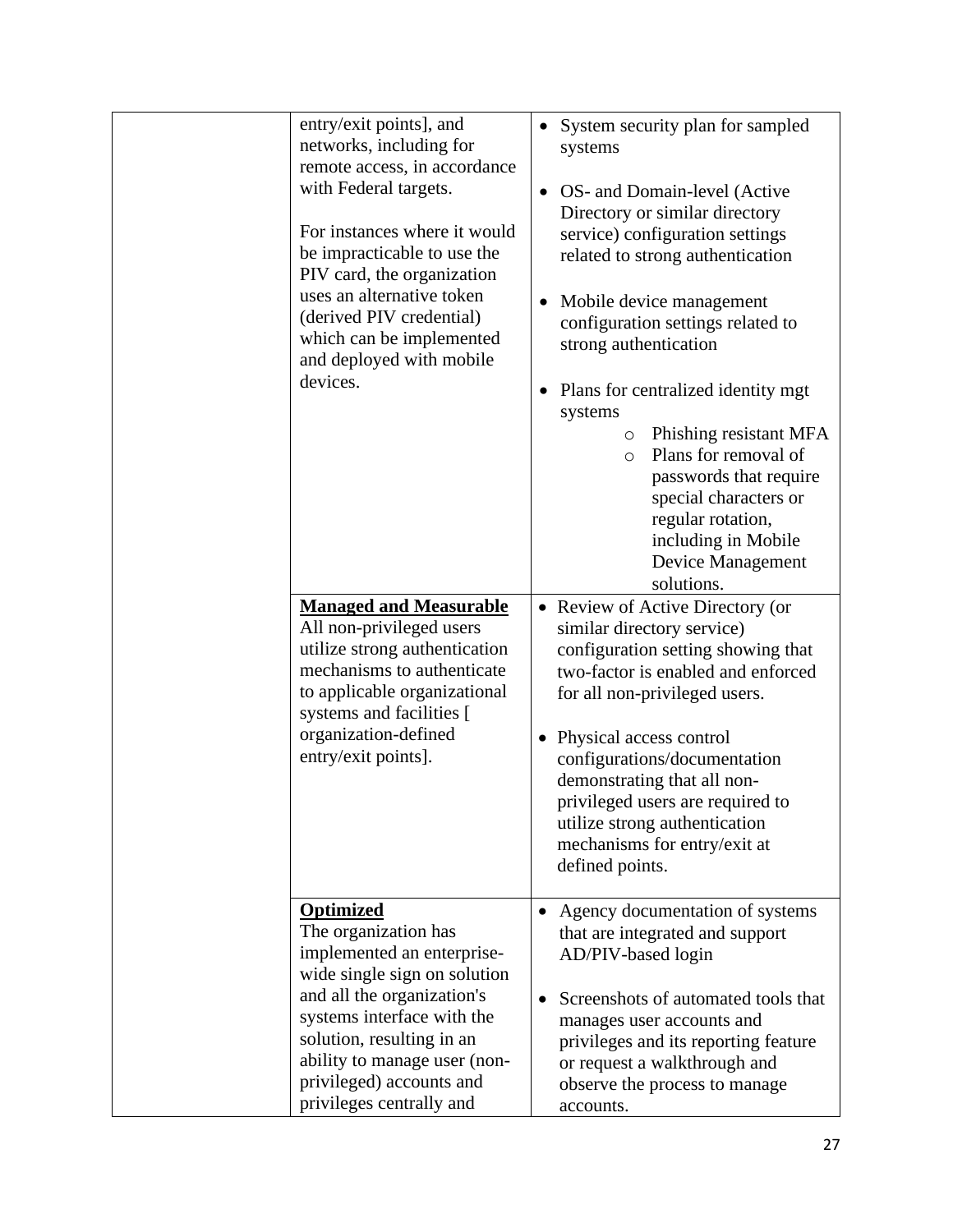|                  | report on effectiveness on a<br>nearly real-time basis. |  |
|------------------|---------------------------------------------------------|--|
| Additional notes |                                                         |  |

Test (with a non-privileged user) login without PIV or LOA4 credential and see if access will still be authenticated. Analyze OS- and domain-level configuration settings to determine whether strong authentication is enabled and enforced. **At the optimized level**, sample select systems and test whether AD/PIV-based single sign on is enabled and enforced.

**31.** To what extent has the organization implemented strong authentication mechanisms (PIV or an Identity Assurance Level (IAL)3/Authenticator Assurance Level (AAL) 3 credential) for privileged users to access the organization's facilities [organization-defined entry/exit points], networks, and systems, including for remote access?

| <b>Criteria</b>              | <b>Maturity Level</b>         | <b>Suggested Standard Source</b><br><b>Evidence</b> |
|------------------------------|-------------------------------|-----------------------------------------------------|
| • NIST SP 800-53, Rev.       | Ad Hoc                        |                                                     |
| 5: AC-17 and PE-3            | The organization has not      |                                                     |
| • NIST SP 800-63             | planned for the use of        |                                                     |
| • NIST SP 800-128            | strong authentication         |                                                     |
| • NIST SP 800-157            | mechanisms for privileged     |                                                     |
| • NIST 800-207 Tenet 6       | users of the organization's   |                                                     |
| • FIPS 201-2                 | facilities [organization-     |                                                     |
| • EO 14028, Section 3        | defined entry/exit points],   |                                                     |
| • OMB M-19-17                | systems, and networks,        |                                                     |
| • OMB M-22-05                | including for remote access.  |                                                     |
|                              | In addition, the organization |                                                     |
| • OMB M-22-09,               | has not performed digital     |                                                     |
| <b>Federal Zero Trust</b>    | identity risk assessments to  |                                                     |
| <b>Strategy, Section A</b>   | determine which systems       |                                                     |
| (2)                          | require strong                |                                                     |
| $\bullet$ HSPD-12            | authentication.               |                                                     |
| • CSF: PR.AC-1 and 6         | <b>Defined</b>                | Project plan for implementation of                  |
| • DHS ED 19-01               | The organization has          | strong authentication for                           |
| • CIS Top 18 Security        | planned for the use of        | privileged users                                    |
| <b>Controls v.8: Control</b> | strong authentication         |                                                     |
| 6                            | mechanisms for privileged     | E-authentication risk assessment                    |
| FY 2022 CIO FISMA            | users of the organization's   | policy and procedures                               |
| <b>Metrics: Section 2</b>    | facilities [organization-     |                                                     |
|                              | defined entry/exit points],   | Site security plans identifying                     |
|                              | systems, and networks,        | defined entry/exit points that must                 |
|                              | including the completion of   | be protected.                                       |
|                              | digital identity risk         |                                                     |
|                              | assessments.                  |                                                     |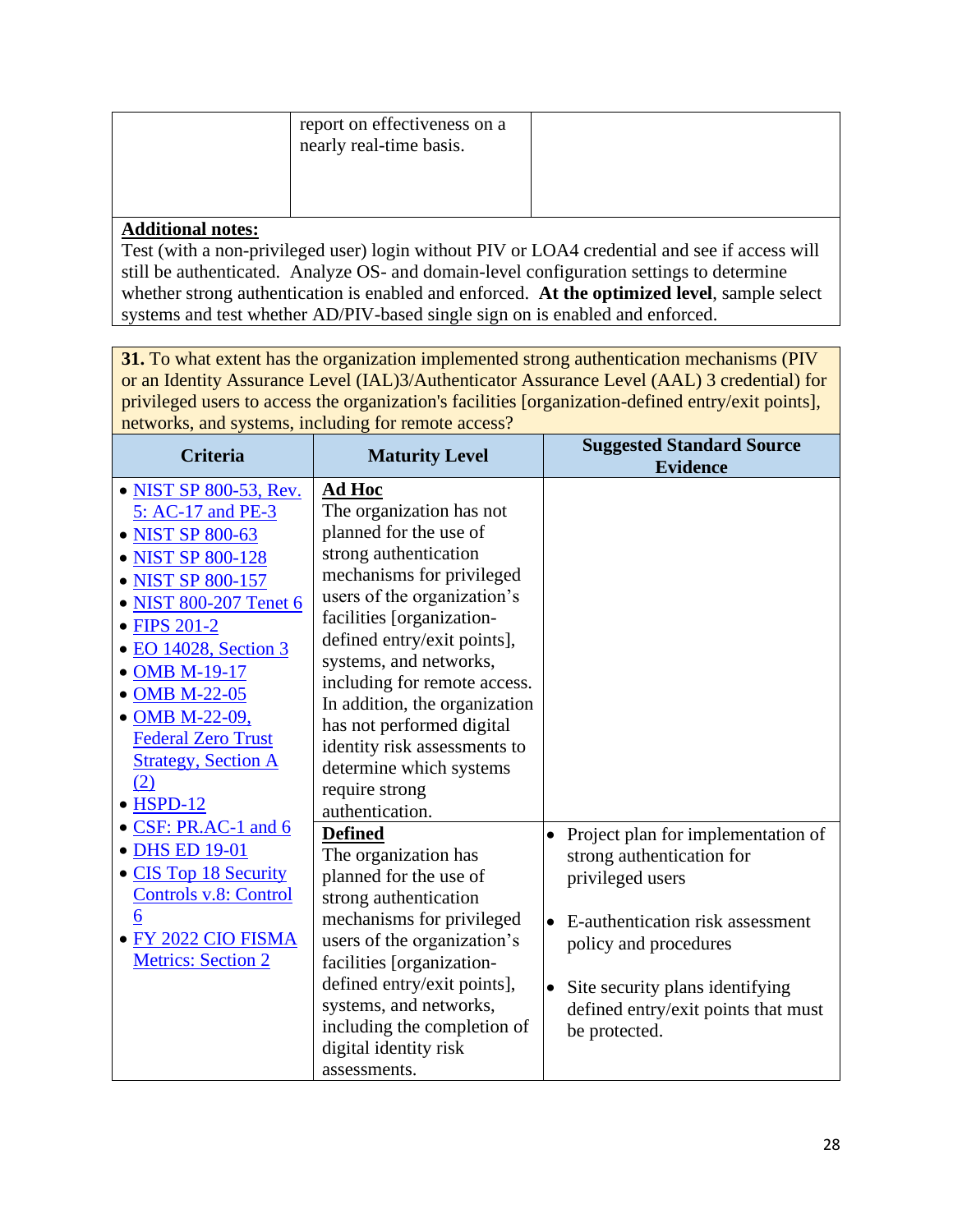| <b>Consistently Implemented</b> | $\bullet$ | Physical access control system                                |
|---------------------------------|-----------|---------------------------------------------------------------|
| The organization has            |           | configurations identifying strong                             |
| consistently implemented        |           | authentication mechanisms on all                              |
| strong authentication           |           | defined protected entry/exit points                           |
| mechanisms for privileged       |           |                                                               |
| users of the organization's     |           | Digital identity risk assessments                             |
| facilities [organization-       |           | for sample systems                                            |
| defined entry/exit points]      |           |                                                               |
| and networks, including for     |           | System security plan for sampled                              |
| remote access, in               |           | systems                                                       |
| accordance with Federal         |           |                                                               |
| targets.                        |           |                                                               |
|                                 |           | OS-and domain-level (Active<br>Directory or similar directory |
| For instances where it          |           | service) configuration settings                               |
| would be impracticable to       |           |                                                               |
| use the PIV card, the           |           | related to strong authentication                              |
| organization uses an            |           |                                                               |
| alternative token (derived      | $\bullet$ | Mobile device management                                      |
| PIV credential) which can       |           | configuration settings related to                             |
| be implemented and              |           | strong authentication                                         |
| deployed with mobile            |           |                                                               |
| devices.                        |           | Observation of and/or screenshots                             |
|                                 |           | for sample systems that show how                              |
|                                 |           | a non-privileged user logs into the                           |
|                                 |           | network and system.                                           |
|                                 | $\bullet$ | Plans for centralized identity mgt.                           |
|                                 |           | systems                                                       |
|                                 |           | Phishing resistant<br>$\circ$                                 |
|                                 |           | <b>MFA</b>                                                    |
|                                 |           | Plans for removal of<br>$\circ$                               |
|                                 |           | passwords that                                                |
|                                 |           | require special                                               |
|                                 |           | characters or regular                                         |
|                                 |           | rotation, including in                                        |
|                                 |           | <b>Mobile Device</b>                                          |
|                                 |           | Management                                                    |
|                                 |           | solutions.                                                    |
| <b>Managed and Measurable</b>   |           | Review of AD (or similar                                      |
| All privileged users,           |           | directory service) configuration                              |
| including those who can         |           | setting showing that two-factor is                            |
| make changes to DNS             |           | enabled and enforced for all                                  |
| records, utilize strong         |           | privileged users                                              |
| authentication mechanisms       |           |                                                               |
| to authenticate to applicable   | $\bullet$ | Physical access control                                       |
| organizational systems.         |           | configurations/documentation                                  |
|                                 |           | demonstrating that all privileged                             |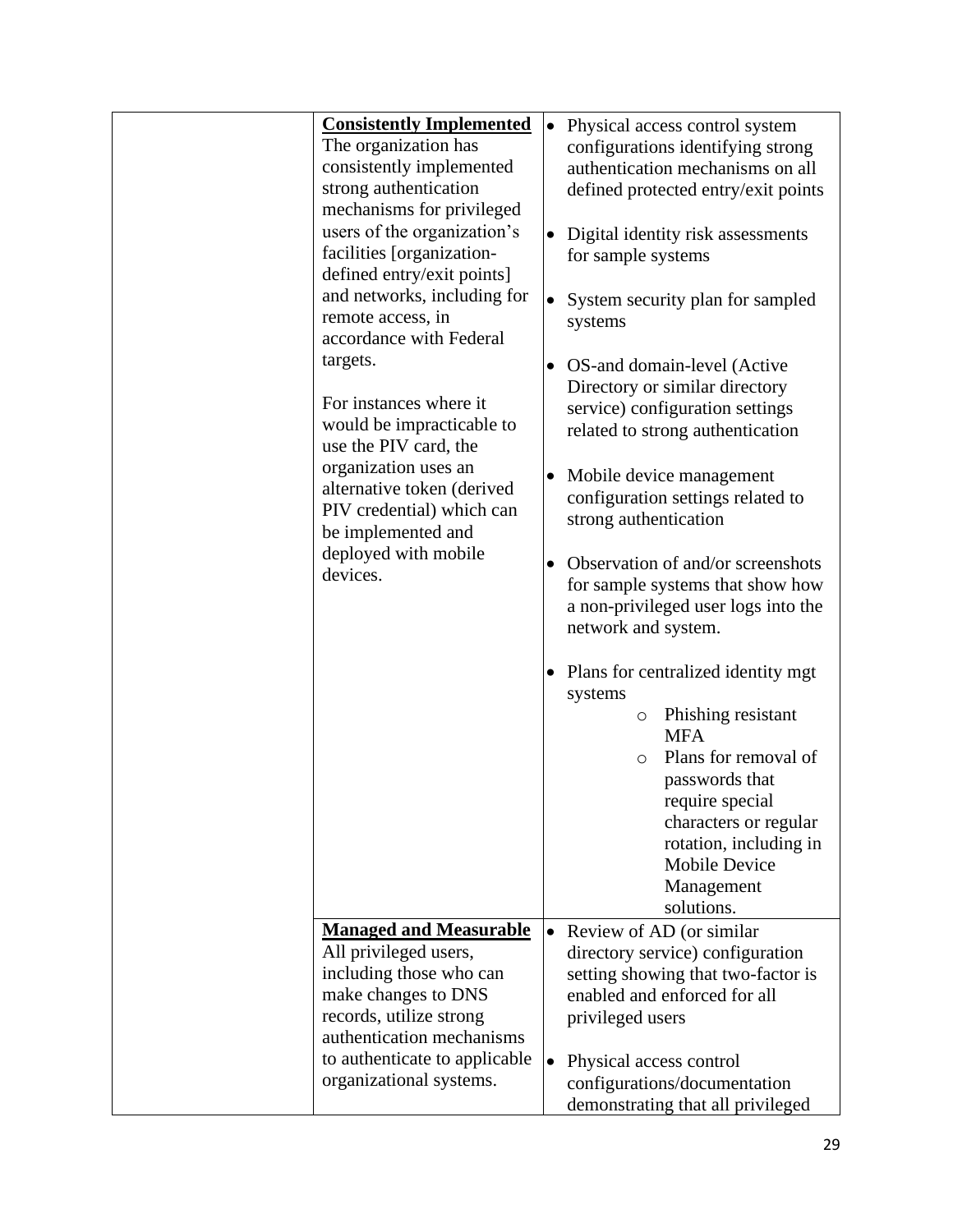|                                                                                                                                                                                                                                                                                                                                        | users are required to utilize strong<br>authentication mechanisms for<br>entry/exit at defined points.                                                                                        |
|----------------------------------------------------------------------------------------------------------------------------------------------------------------------------------------------------------------------------------------------------------------------------------------------------------------------------------------|-----------------------------------------------------------------------------------------------------------------------------------------------------------------------------------------------|
| Optimized<br>The organization has<br>implemented an enterprise-<br>wide single sign on solution<br>and all the organization's<br>systems interface with the<br>solution, resulting in an<br>ability to manage user<br>(privileged) accounts and<br>privileges centrally and<br>report on effectiveness on a<br>nearly real-time basis. | • Agency documentation of systems<br>that support AD/PIV-based login<br>Screenshot/Observation of<br>automated tool that manages user<br>accounts and privileges and its<br>reporting feature |

Test (with a privileged user) login without PIV or LOA4 credential and see if access will still be authenticated. Analyze OS- and domain-level configuration settings to determine whether strong authentication is enabled and enforced. Sample select systems and test whether AD/PIV-based login is enabled and enforced as well as physical access controls.

**32.** To what extent does the organization ensure that privileged accounts are provisioned, managed, and reviewed in accordance with the principles of least privilege and separation of duties? Specifically, this includes processes for periodic review and adjustment of privileged user accounts and permissions, inventorying and validating the scope and number of privileged accounts and ensuring that privileged user account activities are logged and periodically reviewed ).

| <b>Criteria</b>             | <b>Maturity Level</b>       | <b>Suggested Standard Source Evidence</b> |
|-----------------------------|-----------------------------|-------------------------------------------|
| • NIST SP 800-53,           | Ad Hoc                      |                                           |
| Rev. 5: AC-1, AC-           | The organization has not    |                                           |
| 2, AC-5, AC-6, AC-          | defined its processes for   |                                           |
| 17; AU-2, AU-3,             | provisioning, managing,     |                                           |
| $AU-6$ , and $IA-4$         | and reviewing privileged    |                                           |
| • EO 14028, Section         | accounts.                   |                                           |
| 8                           | <b>Defined</b>              | • ICAM policies and procedures to         |
| • OMB M-19-17               | The organization has        | include privileged accounts               |
| • OMB M-21-31               | defined its processes for   |                                           |
| • DHS ED 19-01              | provisioning, managing,     | Audit logging policies and                |
| $\bullet$ CSF: PR.AC-4      | and reviewing privileged    | procedures to include privileged          |
| $\bullet$ CIS Top 18        | accounts. Defined           | accounts                                  |
| <b>Security Controls</b>    | processes cover approval    |                                           |
| <u>v.8: Controls 5, 6, </u> | and tracking, inventorying  | Access control policies and               |
| and 8                       | and validating, and logging | procedures addressing separation of       |
|                             | and reviewing privileged    | duties and least privilege                |
|                             |                             | requirements.                             |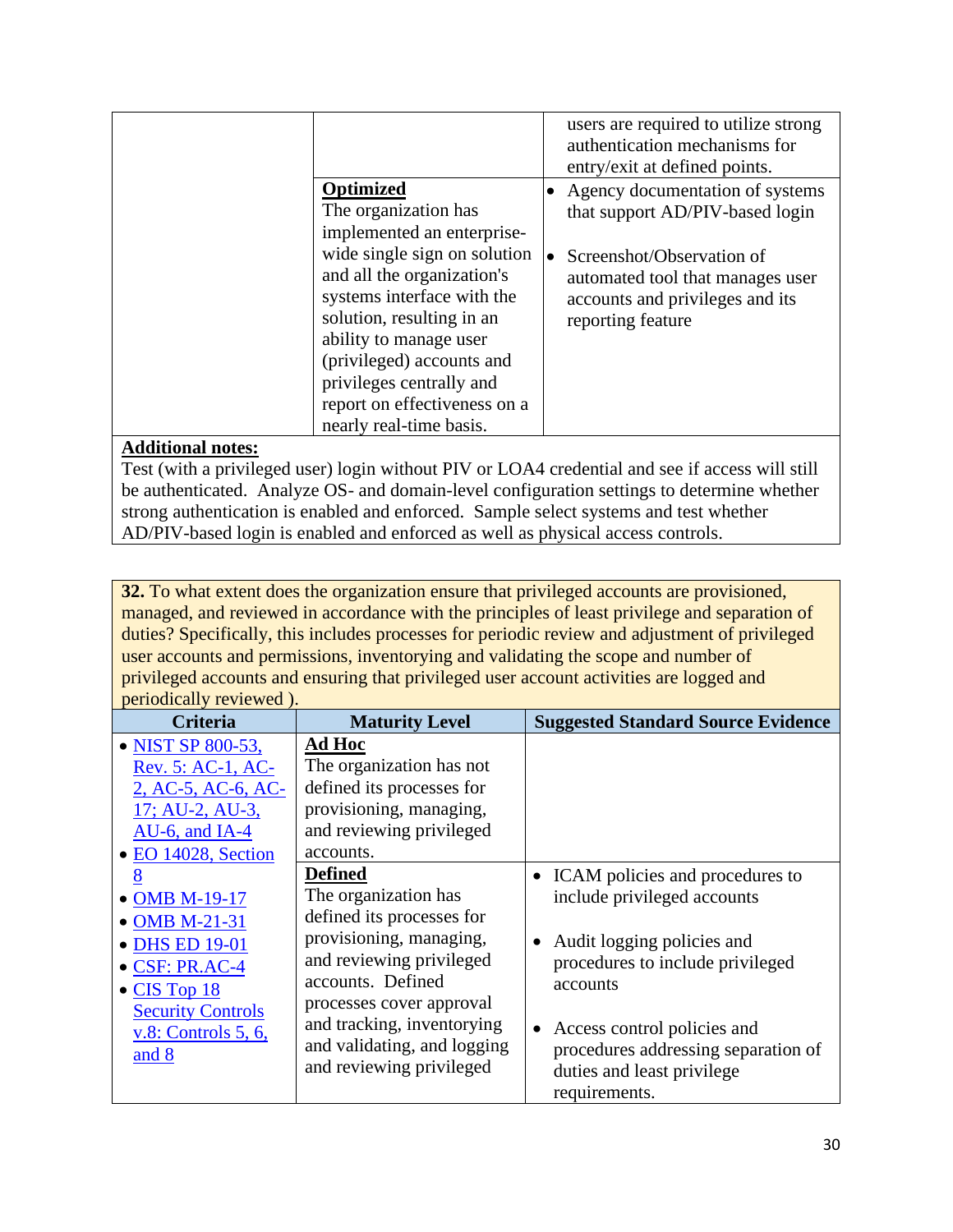| <b>FY 2022 CIO</b>        | users' accounts.                                                                                                                                                                                                                                                                                                              |                                                                                                                                                                                                 |
|---------------------------|-------------------------------------------------------------------------------------------------------------------------------------------------------------------------------------------------------------------------------------------------------------------------------------------------------------------------------|-------------------------------------------------------------------------------------------------------------------------------------------------------------------------------------------------|
| <b>FISMA Metrics: 3.1</b> |                                                                                                                                                                                                                                                                                                                               |                                                                                                                                                                                                 |
|                           | <b>Consistently Implemented</b><br>The organization ensures<br>that its processes for<br>provisioning, managing,<br>and reviewing privileged<br>accounts are consistently<br>implemented across the<br>organization.                                                                                                          | • Observation/documentation of<br>domain, operating system, and<br>network device account settings for<br>privileged accounts<br>• Log review reports for privileged<br>user accounts           |
|                           | The organization limits the<br>functions that can be                                                                                                                                                                                                                                                                          | • Inventory of privileged user<br>accounts by type                                                                                                                                              |
|                           | performed when using<br>privileged accounts; limits<br>the duration that privileged                                                                                                                                                                                                                                           | • List of auditable events for<br>privileged users by system type                                                                                                                               |
|                           | accounts can be logged in;<br>limits the privileged<br>functions that can be                                                                                                                                                                                                                                                  | • List of users by type and role for<br>sampled systems                                                                                                                                         |
|                           | performed using remote<br>access; and ensures that<br>privileged user activities are                                                                                                                                                                                                                                          | Controls that limit the duration a<br>privileged user can be logged in                                                                                                                          |
|                           | logged and periodically<br>reviewed.                                                                                                                                                                                                                                                                                          | • Controls that limit the privileged<br>functions during remote access.                                                                                                                         |
|                           | <b>Managed and Measurable</b><br>The organization employs<br>automated mechanisms<br>(e.g., machine-based, or<br>user-based enforcement) to<br>support the management of<br>privileged accounts,<br>including for the automatic<br>removal/disabling of<br>temporary, emergency, and<br>inactive accounts, as<br>appropriate. | • Screenshots of automated tool or<br>other mechanism that shows the<br>management of privileged accounts<br>and the automatic removal/disabling<br>of temporary/emergency/inactive<br>accounts |

Review the roles and responsibilities of stakeholders involved in the agency's ICAM activities and identify those that require separation of duties to be enforced (e.g., information system developers and those responsible for configuration management process). Ensure that the principle of separation of duties is enforced for these roles. **Level 5, Optimized is not defined.**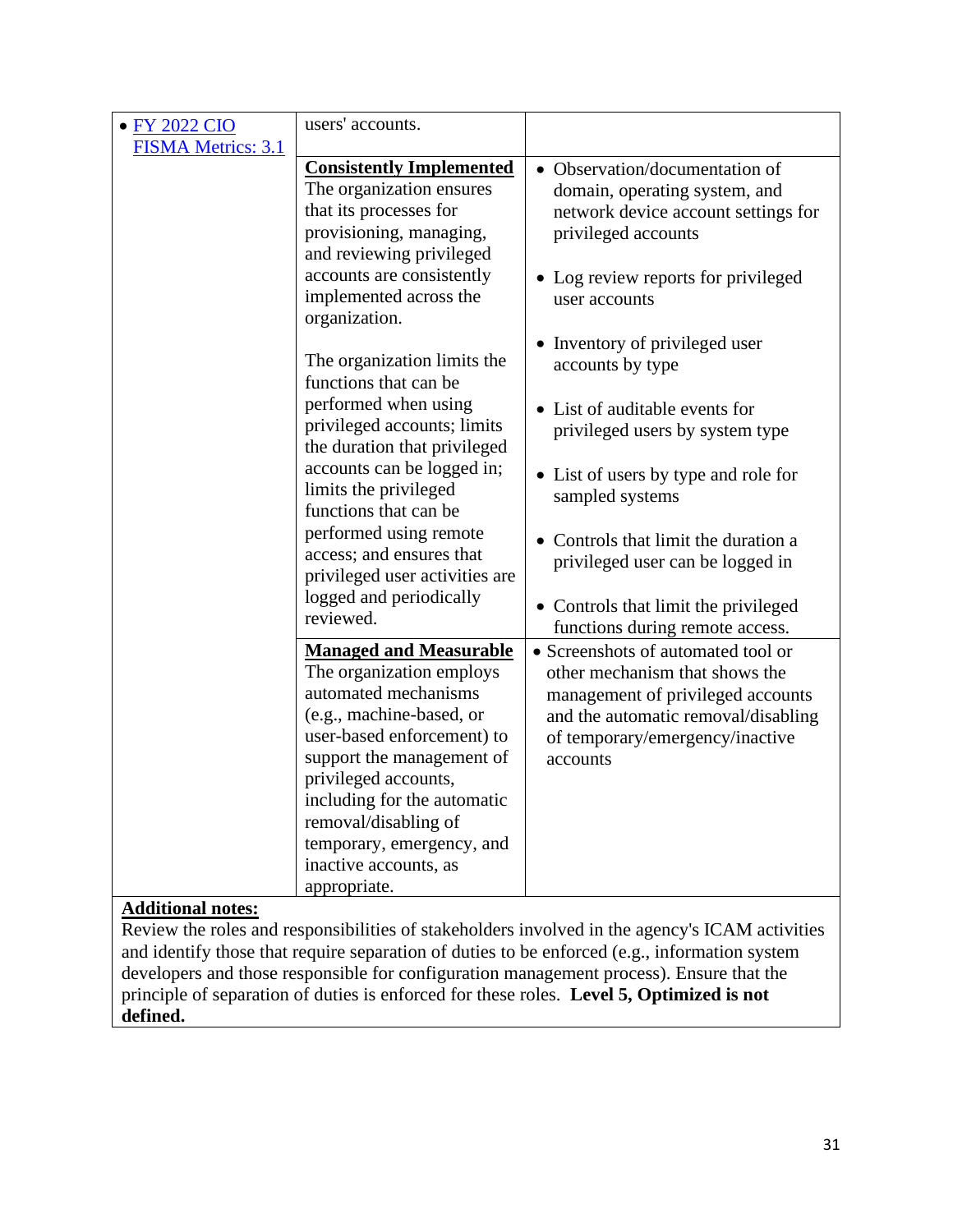|                                                                                                 | Data Protection & Privacy (DP&P)                                                       |                                                                        |  |
|-------------------------------------------------------------------------------------------------|----------------------------------------------------------------------------------------|------------------------------------------------------------------------|--|
|                                                                                                 | 36. To what extent has the organization implemented the following security controls to |                                                                        |  |
| protect its PII and other agency sensitive data, as appropriate, throughout the data lifecycle? |                                                                                        |                                                                        |  |
|                                                                                                 | Encryption of data at rest                                                             |                                                                        |  |
| Encryption of data in transit                                                                   |                                                                                        |                                                                        |  |
| $\bullet$                                                                                       | Limitation of transfer to removable media                                              |                                                                        |  |
|                                                                                                 | Sanitization of digital media prior to disposal or reuse                               |                                                                        |  |
| <b>Criteria</b>                                                                                 |                                                                                        | <b>Suggested Standard Source</b>                                       |  |
|                                                                                                 | <b>Maturity Level</b>                                                                  | <b>Evidence</b>                                                        |  |
| • NIST SP 800-37                                                                                | Ad Hoc                                                                                 |                                                                        |  |
| (Rev. 2)                                                                                        | The organization has not                                                               |                                                                        |  |
| • NIST SP 800-53,                                                                               | defined its policies and                                                               |                                                                        |  |
| Rev. 5; SC-8, SC-                                                                               | procedures, at a minimum, in                                                           |                                                                        |  |
| 28, MP-3, and                                                                                   | one or more of the specified                                                           |                                                                        |  |
| $MP-6$                                                                                          | areas.                                                                                 |                                                                        |  |
| • NIST 800-207                                                                                  | <b>Defined</b>                                                                         | • Information security, data life                                      |  |
| • EO 14028 Section                                                                              | The organization's policies                                                            | cycle, and/or protection policies                                      |  |
| 3(d);                                                                                           | and procedures have been                                                               | and procedures                                                         |  |
| • OMB M-22-09,                                                                                  | defined and communicated for                                                           |                                                                        |  |
| <b>Federal Zero Trust</b>                                                                       | the specified areas. Further,                                                          | Data classification/handling                                           |  |
| <b>Strategy</b>                                                                                 | the policies and procedures                                                            | policies and procedures                                                |  |
| • DHS BOD 18-02                                                                                 | have been tailored to the                                                              |                                                                        |  |
| · CSF: PR.DS-1,                                                                                 | organization's environment                                                             | Privacy Plan, including policies and                                   |  |
| PR.DS-2, PR.PT-                                                                                 | and include specific                                                                   | procedures                                                             |  |
| 2, and PR.IP-6                                                                                  | considerations based on data                                                           |                                                                        |  |
| • CIS Top 18                                                                                    | classification and sensitivity.                                                        |                                                                        |  |
| <b>Security Controls</b>                                                                        | <b>Consistently Implemented</b>                                                        | • Evidence of database, file share,                                    |  |
| v. 8: Control 3                                                                                 | The organization's policies                                                            | server, and end point encryption                                       |  |
| • FY 2022 CIO                                                                                   | and procedures have been                                                               | where PII or sensitive information                                     |  |
| <b>FISMA Metrics:</b>                                                                           | consistently implemented for                                                           | is stored                                                              |  |
| 2.1, 2.2, 2.12, 2.13                                                                            | the specified areas, including<br>(i) use of FIPS-validated                            |                                                                        |  |
|                                                                                                 |                                                                                        | • Evidence of SSL/TLS across                                           |  |
|                                                                                                 | encryption of PII and other                                                            | external communication boundaries                                      |  |
|                                                                                                 | agency sensitive data, as<br>appropriate, both at rest and in                          |                                                                        |  |
|                                                                                                 | transit, (ii) prevention and                                                           | Evidence of capability to<br>$\bullet$<br>communicate PII or sensitive |  |
|                                                                                                 | detection of untrusted                                                                 |                                                                        |  |
|                                                                                                 | removable media, and (iii)                                                             | information internally (e.g., email<br>encryption)                     |  |
|                                                                                                 | destruction or reuse of media                                                          |                                                                        |  |
|                                                                                                 | containing PII or other                                                                | Evidence/testing of network access<br>$\bullet$                        |  |
|                                                                                                 | sensitive agency data.                                                                 | controls or other methods used to                                      |  |
|                                                                                                 |                                                                                        | prevent and detect untrusted                                           |  |
|                                                                                                 |                                                                                        | removable media                                                        |  |
|                                                                                                 |                                                                                        |                                                                        |  |
|                                                                                                 |                                                                                        | Evidence of destruction/sanitization<br>$\bullet$                      |  |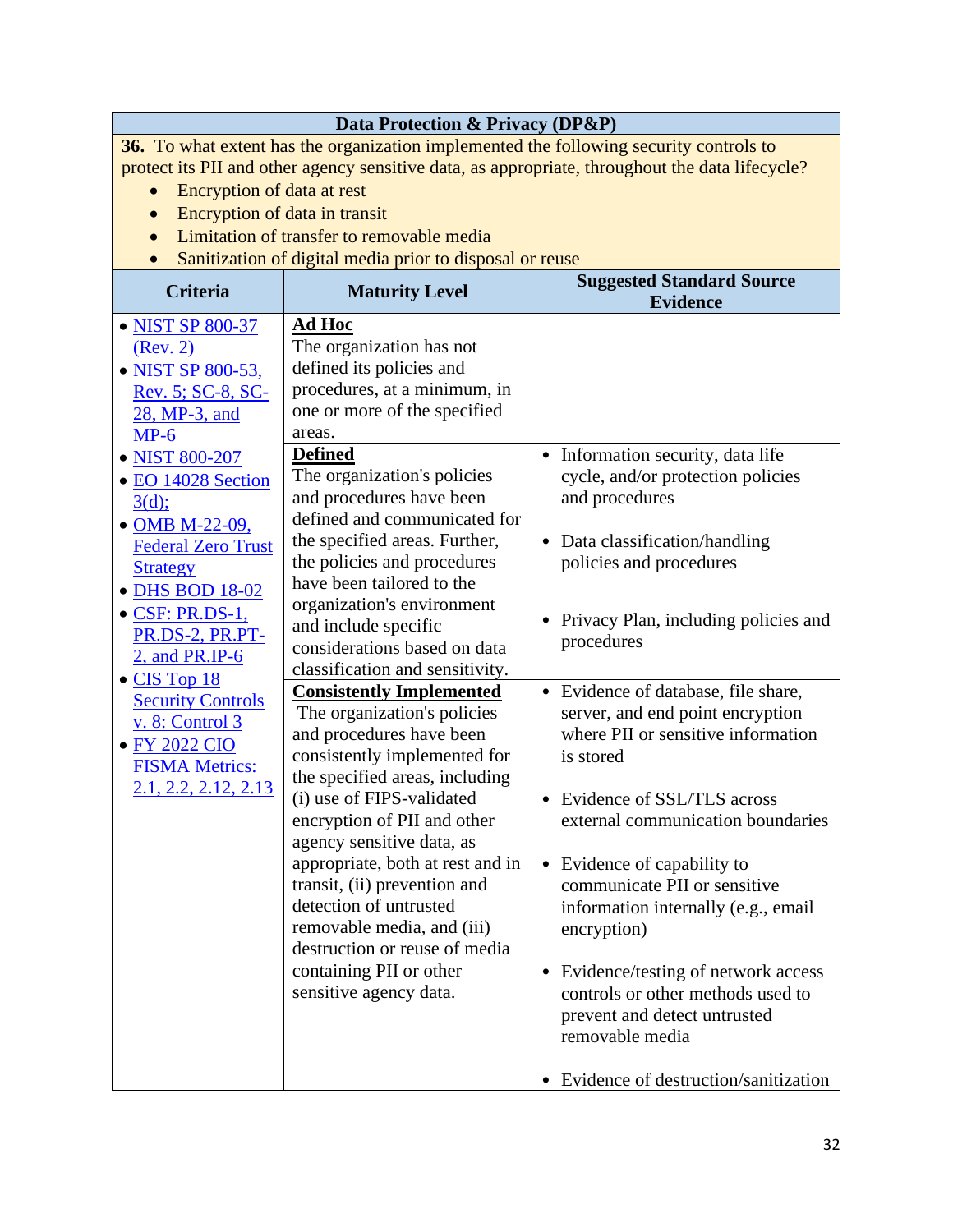|                          | <b>Managed and Measurable</b><br>The organization ensures that<br>the security controls for<br>protecting PII and other<br>agency sensitive data, as<br>appropriate, throughout the<br>data lifecycle are subject to<br>the monitoring processes<br>defined within the                                                                                                                                                           | Evaluate agency progress in<br>deploying encrypted DNS<br>Plans for encryption of all http<br>$\bullet$<br>traffic within the environment<br>Preloading .gov domains into web<br>٠<br>browsers as only accessible via<br>https (see<br>https://home.dotgov.gov/manageme<br>nt/preloading/ and<br>https://hstspreload.org/<br>• ISCM strategy<br>• Continuous monitoring reports and<br>evidence of review of applicable<br>privacy controls |
|--------------------------|----------------------------------------------------------------------------------------------------------------------------------------------------------------------------------------------------------------------------------------------------------------------------------------------------------------------------------------------------------------------------------------------------------------------------------|---------------------------------------------------------------------------------------------------------------------------------------------------------------------------------------------------------------------------------------------------------------------------------------------------------------------------------------------------------------------------------------------------------------------------------------------|
|                          | organization's ISCM strategy.<br>Optimized<br>The organization employs<br>advanced capabilities to<br>enhance protective controls,<br>including (i) remote wiping,<br>(ii) dual authorization for<br>sanitization of media devices,<br>and (iii) exemption of media<br>marking if the media remains<br>within organizationally<br>defined control areas (iv)<br>configuring systems to record<br>the date the PII was collected, | Documentation of agency use of<br>$\bullet$<br>remote wiping for agency devices<br>Evidence of dual authorizations for<br>$\bullet$<br>sanitization of devices that contain<br>sensitive information<br>• Data dictionary for systems<br>containing PII, highlighting the<br>fields used to record PII<br>collection/creation/update/deletion/<br>destruction dates and confirmation                                                        |
| <b>Additional notes:</b> | created, or updated and when<br>the data is to be deleted or<br>destroyed according to an<br>approved data retention<br>schedule.                                                                                                                                                                                                                                                                                                | that these fields are required.<br>Evidence of data<br>$\bullet$<br>storage/destruction in accordance<br>with the data retention schedule                                                                                                                                                                                                                                                                                                   |

Encryption algorithms used to encrypt data at rest and in transit must be FIPS-validated.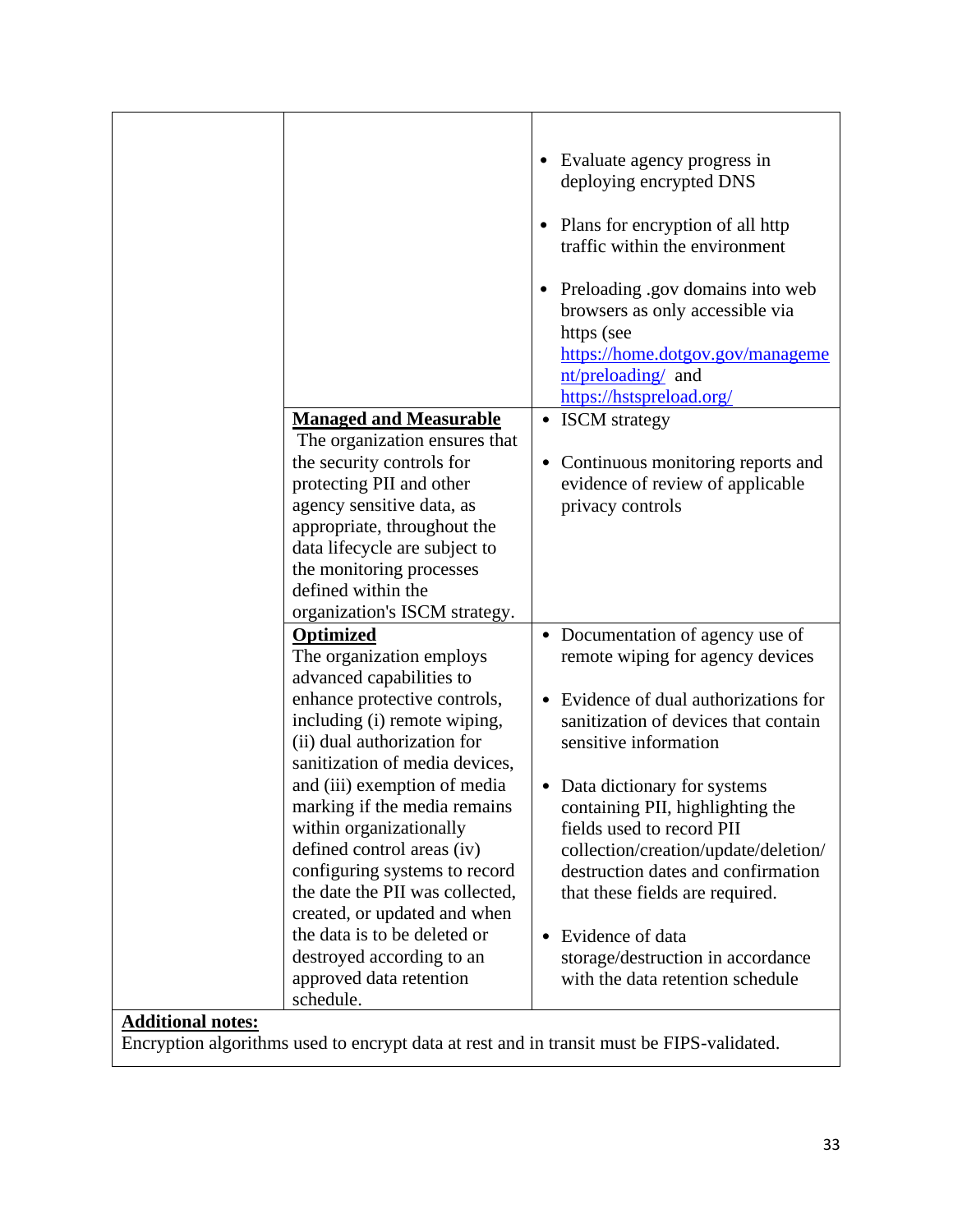**37.** To what extent has the organization implemented security controls to prevent data exfiltration and enhance network defenses?

| <b>Criteria</b>                                                                                                                                                                                                                                          | <b>Maturity Level</b>                                                                                                                                                                                                                                                                                                                                                                                                                                                                                                                                                                                                                                                                                                                                                                                  | <b>Suggested Standard Source</b><br><b>Evidence</b>                                                                                                                                                                                                                                                                                                                                  |
|----------------------------------------------------------------------------------------------------------------------------------------------------------------------------------------------------------------------------------------------------------|--------------------------------------------------------------------------------------------------------------------------------------------------------------------------------------------------------------------------------------------------------------------------------------------------------------------------------------------------------------------------------------------------------------------------------------------------------------------------------------------------------------------------------------------------------------------------------------------------------------------------------------------------------------------------------------------------------------------------------------------------------------------------------------------------------|--------------------------------------------------------------------------------------------------------------------------------------------------------------------------------------------------------------------------------------------------------------------------------------------------------------------------------------------------------------------------------------|
| • NIST SP 800-53,<br>Rev. 5: SI-3, SI-7, SI-<br>4, SC-7, and SC-18<br>• OMB M-21-07<br>• DHS BOD 18-01<br>• DHS ED 19-01<br>• CSF: PR.DS-5,<br>• CIS Top 18 Security<br><b>Controls v.8: Controls</b><br>9 and 10<br>· FY 2022 CIO FISMA<br>Metrics, 5.1 | <b>Ad Hoc</b><br>The organization has not<br>defined its policies and<br>procedures related to data<br>exfiltration, enhanced<br>network defenses, email<br>authentication processes, and<br>mitigation against DNS<br>infrastructure tampering.<br><b>Defined</b><br>The organization has<br>defined and communicated it<br>policies and procedures for<br>data exfiltration, enhanced<br>network defenses, email<br>authentication processes, and<br>mitigation against DNS<br>infrastructure tampering.<br><b>Consistently Implemented</b><br>The organization<br>consistently monitors<br>inbound and outbound<br>network traffic, ensuring that<br>all traffic passes through a<br>web content filter that<br>protects against phishing,<br>malware, and blocks against<br>known malicious sites. | Data exfiltration/network defense<br>$\bullet$<br>policies and procedures<br>• Evidence of web content filtering<br>tools to monitor inbound and<br>outbound traffic for phishing,<br>malware, and domain filtering<br>Evidence of DLP used to monitor<br>outbound traffic to detect<br>encrypted exfiltration of<br>information, anomalous traffic<br>patterns, and elements of PII |
|                                                                                                                                                                                                                                                          | Additionally, the<br>organization checks<br>outbound communications<br>traffic to detect encrypted<br>exfiltration of information,<br>anomalous traffic patterns,<br>and elements of PII. Also,<br>suspected malicious traffic is<br>quarantined or blocked. In<br>addition, the organization<br>utilizes email authentication<br>technology and ensures the                                                                                                                                                                                                                                                                                                                                                                                                                                           | • Evidence that suspected<br>malicious traffic is<br>quarantined/blocked<br>Evidence of email authentication<br>٠<br>utilization<br>Evidence of valid domain<br>encryption certificates                                                                                                                                                                                              |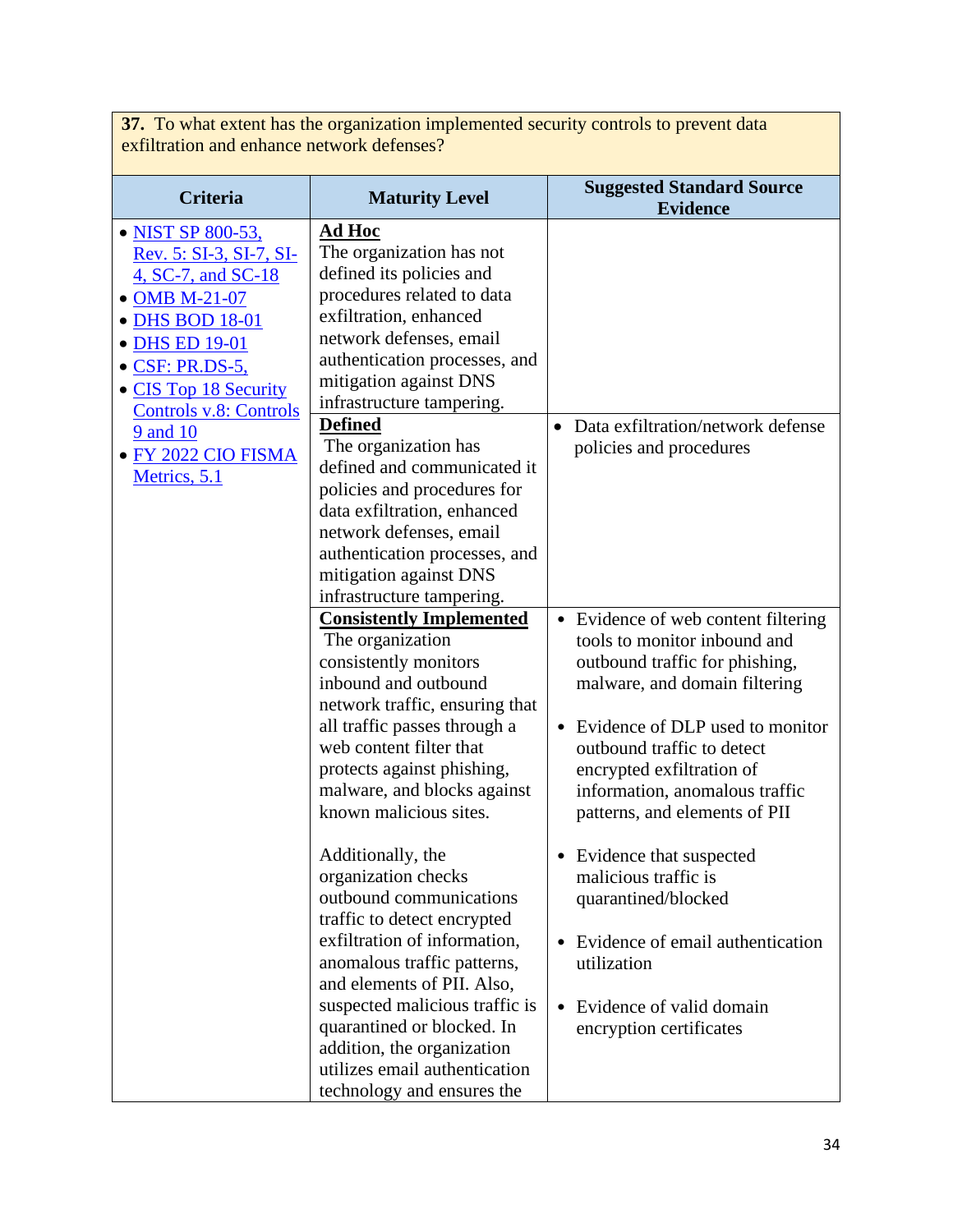|                          | use of valid encryption                                                                                                                                                                                                                                                         |                                                                                                                                                                                                                                                         |
|--------------------------|---------------------------------------------------------------------------------------------------------------------------------------------------------------------------------------------------------------------------------------------------------------------------------|---------------------------------------------------------------------------------------------------------------------------------------------------------------------------------------------------------------------------------------------------------|
|                          | certificates for its domains.                                                                                                                                                                                                                                                   |                                                                                                                                                                                                                                                         |
|                          | <b>Managed and Measurable</b><br>The organization analyzes<br>qualitative and quantitative<br>measures on the performance<br>of its data exfiltration and<br>enhanced network defenses.<br>The organization also<br>conducts exfiltration<br>exercises to measure the           | • Data exfiltration and network<br>defense performance measure<br>reports/dashboards<br>After-action reports/meeting<br>$\bullet$<br>minutes from data exfiltration<br>and enhanced network defense<br>exercises.<br>• Evidence that DNS infrastructure |
|                          | effectiveness of its data<br>exfiltration and enhanced<br>network defenses. Further,<br>the organization monitors its<br>DNS infrastructure for<br>potential tampering, in<br>accordance with its ISCM<br>strategy. In addition, the<br>organization audits its DNS<br>records. | is monitored in accordance with<br><b>ISCM</b> strategy<br>• DNS records audit results                                                                                                                                                                  |
|                          | <b>Optimized</b><br>The organizations data                                                                                                                                                                                                                                      | • ISCM strategy                                                                                                                                                                                                                                         |
|                          | exfiltration and enhanced<br>network defenses are fully                                                                                                                                                                                                                         | • Incident response plan                                                                                                                                                                                                                                |
|                          | integrated into the ISCM and<br>incident response programs<br>to provide near real-time<br>monitoring of the data that is<br>entering and exiting the<br>network, and other<br>suspicious inbound and<br>outbound communications.                                               | • Evidence showing integration<br>with other security domains,<br>including configuration<br>management, ISCM, and incident<br>response                                                                                                                 |
| <b>Additional notes:</b> |                                                                                                                                                                                                                                                                                 |                                                                                                                                                                                                                                                         |

IGs should consider exfiltration and enhanced defenses for both email and web vectors separately, including the technologies, processes, and rules that apply. IGs should also evaluate data exfiltration protections and network defenses related to USB and other removable media.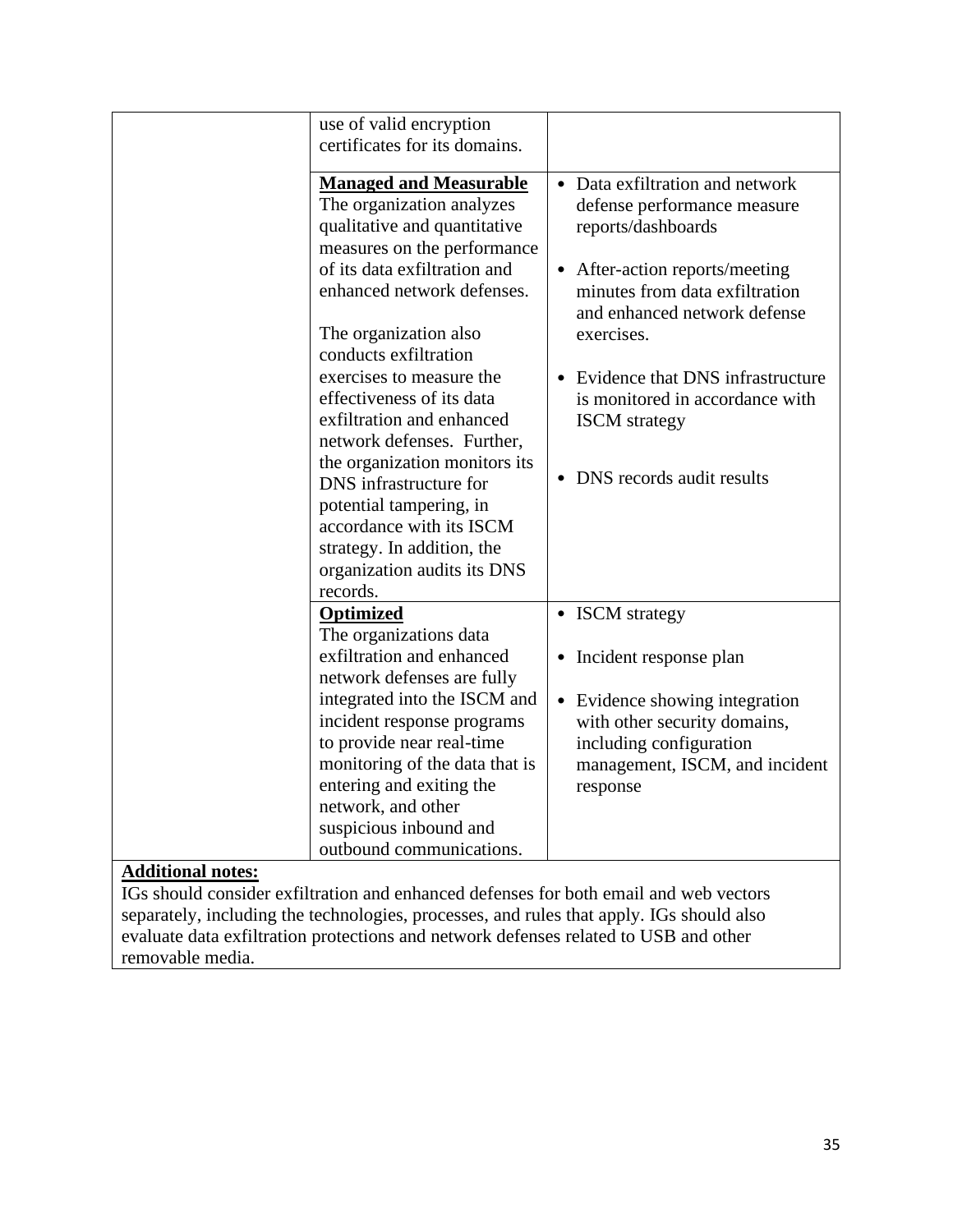| <b>Security Training (ST)</b>                                                                |                                                                           |                                                                                                   |
|----------------------------------------------------------------------------------------------|---------------------------------------------------------------------------|---------------------------------------------------------------------------------------------------|
| 42. To what extent does the organization utilize an assessment of the skills, knowledge, and |                                                                           |                                                                                                   |
|                                                                                              |                                                                           | abilities of its workforce to provide tailored awareness and specialized security training within |
|                                                                                              | the functional areas of: identify, protect, detect, respond, and recover? |                                                                                                   |
| <b>Criteria</b>                                                                              | <b>Maturity Level</b>                                                     | <b>Suggested Standard Source</b>                                                                  |
|                                                                                              |                                                                           | <b>Evidence</b>                                                                                   |
| • NIST SP 800-50:                                                                            | <b>Ad Hoc</b>                                                             |                                                                                                   |
| Section 3.2                                                                                  | The organization has not                                                  |                                                                                                   |
| • NIST SP 800-53, Rev. 5:                                                                    | defined its processes for                                                 |                                                                                                   |
| AT-2, AT-3, and PM-13                                                                        | assessing the knowledge,                                                  |                                                                                                   |
| • NIST SP 800-181                                                                            | skills, and abilities of its                                              |                                                                                                   |
| • Federal Cybersecurity                                                                      | workforce.                                                                |                                                                                                   |
| <b>Workforce Assessment</b>                                                                  | <b>Defined</b>                                                            | • Workforce assessment policies                                                                   |
| <b>Act of 2015</b>                                                                           | The organization has                                                      | and procedures (or related                                                                        |
| · National Cybersecurity                                                                     | defined its processes for                                                 | documentation)                                                                                    |
| <b>Workforce Framework</b>                                                                   | assessing the knowledge,<br>skills, and abilities of its                  |                                                                                                   |
| v1.0                                                                                         | workforce to determine its                                                | • Security training policies and                                                                  |
| • CIS Top 18 Security                                                                        | awareness and specialized                                                 | procedures                                                                                        |
| Controls v.8: Control 14                                                                     | training needs and                                                        |                                                                                                   |
| · FY 2022 CIO FISMA                                                                          | periodically updating its                                                 |                                                                                                   |
| Metrics, Section 6                                                                           | assessment to account for a                                               |                                                                                                   |
|                                                                                              | changing risk environment.                                                |                                                                                                   |
|                                                                                              | <b>Consistently Implemented</b>                                           | • Cybersecurity Workforce                                                                         |
|                                                                                              | The organization has                                                      | assessment                                                                                        |
|                                                                                              | assessed the knowledge,                                                   |                                                                                                   |
|                                                                                              | skills, and abilities of its                                              | • Content of awareness and role-                                                                  |
|                                                                                              | workforce; tailored its                                                   | based training programs                                                                           |
|                                                                                              | awareness and specialized                                                 |                                                                                                   |
|                                                                                              | training; and has identified                                              | • Action plan to close gaps                                                                       |
|                                                                                              | its skill gaps.                                                           | identified through its workforce                                                                  |
|                                                                                              |                                                                           | assessment                                                                                        |
|                                                                                              | Further, the organization                                                 |                                                                                                   |
|                                                                                              | periodically updates its                                                  | • Training Strategy/Plan(s)                                                                       |
|                                                                                              | assessment to account for a                                               |                                                                                                   |
|                                                                                              | changing risk environment.                                                |                                                                                                   |
|                                                                                              | In addition, the assessment                                               |                                                                                                   |
|                                                                                              | serves as a key input to                                                  |                                                                                                   |
|                                                                                              | updating the organization's                                               |                                                                                                   |
|                                                                                              | awareness and training                                                    |                                                                                                   |
|                                                                                              | strategy/plans.                                                           |                                                                                                   |
|                                                                                              | <b>Managed and Measurable</b>                                             | • Evidence that the agency has                                                                    |
|                                                                                              | The organization has                                                      | made progress in addressing                                                                       |
|                                                                                              | addressed its identified                                                  | gaps identified through its                                                                       |
|                                                                                              | knowledge, skills, and                                                    | workforce assessment                                                                              |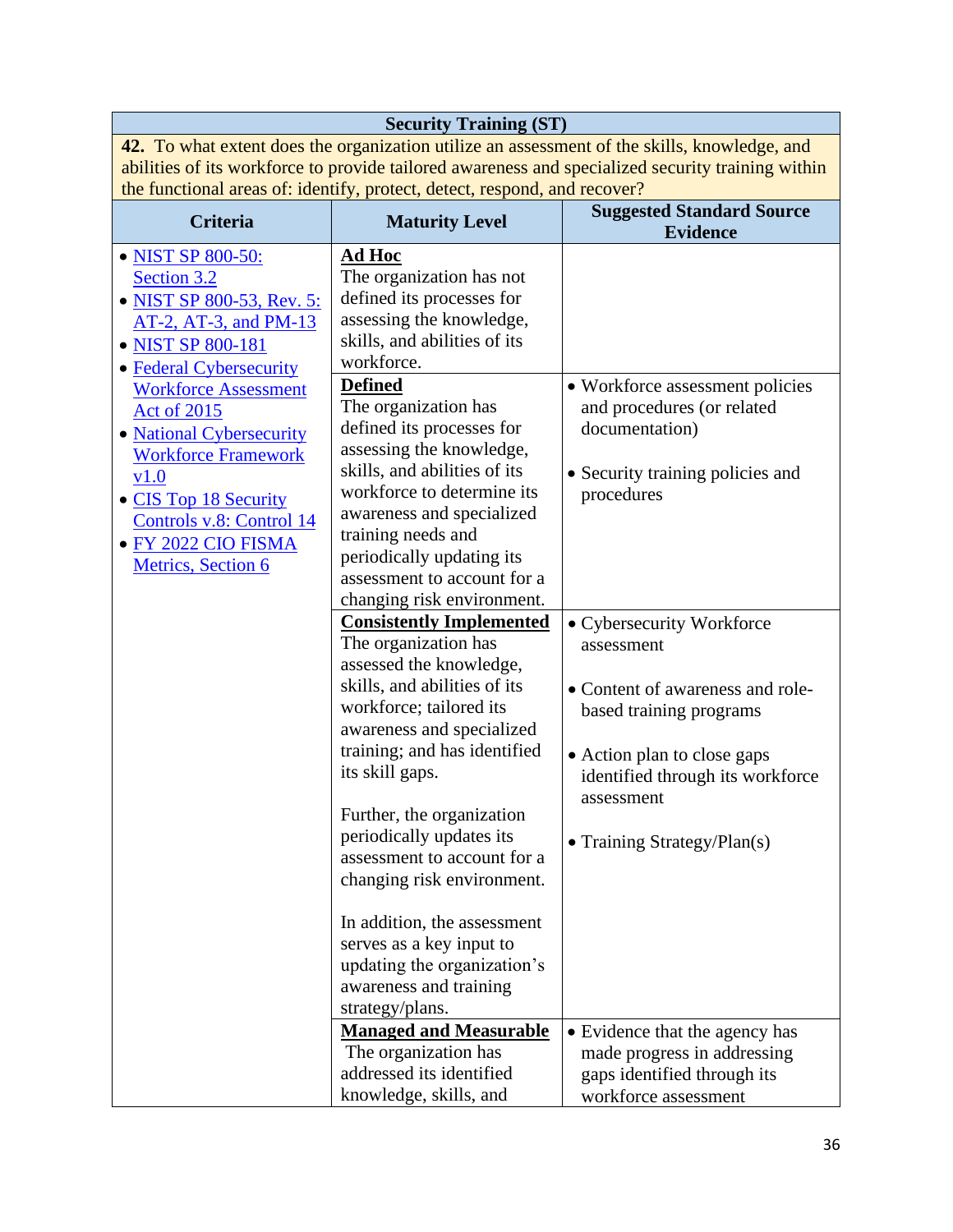|                              | abilities gaps through<br>training or talent<br>acquisition.                                                                                                                                                                                                 |                                                                                                                                             |
|------------------------------|--------------------------------------------------------------------------------------------------------------------------------------------------------------------------------------------------------------------------------------------------------------|---------------------------------------------------------------------------------------------------------------------------------------------|
|                              | <b>Optimized</b><br>The organization's<br>personnel collectively<br>possess a training level such<br>that the organization can<br>demonstrate that security<br>incidents resulting from<br>personnel actions or<br>inactions are being reduced<br>over time. | • Evidence of trend analysis<br>performed showing incidents<br>attributable to personnel actions<br>or inactions being reduced over<br>time |
| <b>Additional notes: N/A</b> |                                                                                                                                                                                                                                                              |                                                                                                                                             |

# **Information Security Continuous Monitoring (ISCM)**

**47.** To what extent does the organization utilize information security continuous monitoring (ISCM) policies and ISCM strategy that addresses ISCM requirements and activities at each organizational tier?

| Criteria              | <b>Maturity Level</b>        | <b>Suggested Standard Source</b><br><b>Evidence</b> |
|-----------------------|------------------------------|-----------------------------------------------------|
| • NIST SP 800-37      | Ad Hoc                       |                                                     |
| (Rev. 2) Task P-7     | The organization has not     |                                                     |
| • NIST SP 800-53,     | developed, tailored, and     |                                                     |
| Rev. 5: CA-7, PM-6,   | communicated its ISCM        |                                                     |
| PM-14, and PM-31      | policies and an organization |                                                     |
| • NIST SP 800-137:    | wide strategy.               |                                                     |
| Sections 3.1 and 3.6  | <b>Defined</b>               | • ISCM strategy                                     |
| • CIS Top 18 Security | The organization has         |                                                     |
| Controls v.8: Control | developed, tailored, and     | • ISCM policies and procedures                      |
| 13                    | communicated its ISCM        |                                                     |
|                       | policies and an organization | • Agency-wide information security                  |
|                       | wide strategy. The           | policy                                              |
|                       | following areas are          |                                                     |
|                       | included:                    |                                                     |
|                       | - Monitoring requirements    |                                                     |
|                       | at each organizational tier  |                                                     |
|                       | - The minimum monitoring     |                                                     |
|                       | frequencies for              |                                                     |
|                       | implemented controls across  |                                                     |
|                       | the organization. The        |                                                     |
|                       | criterion for determining    |                                                     |
|                       | minimum frequencies is       |                                                     |
|                       | established in coordination  |                                                     |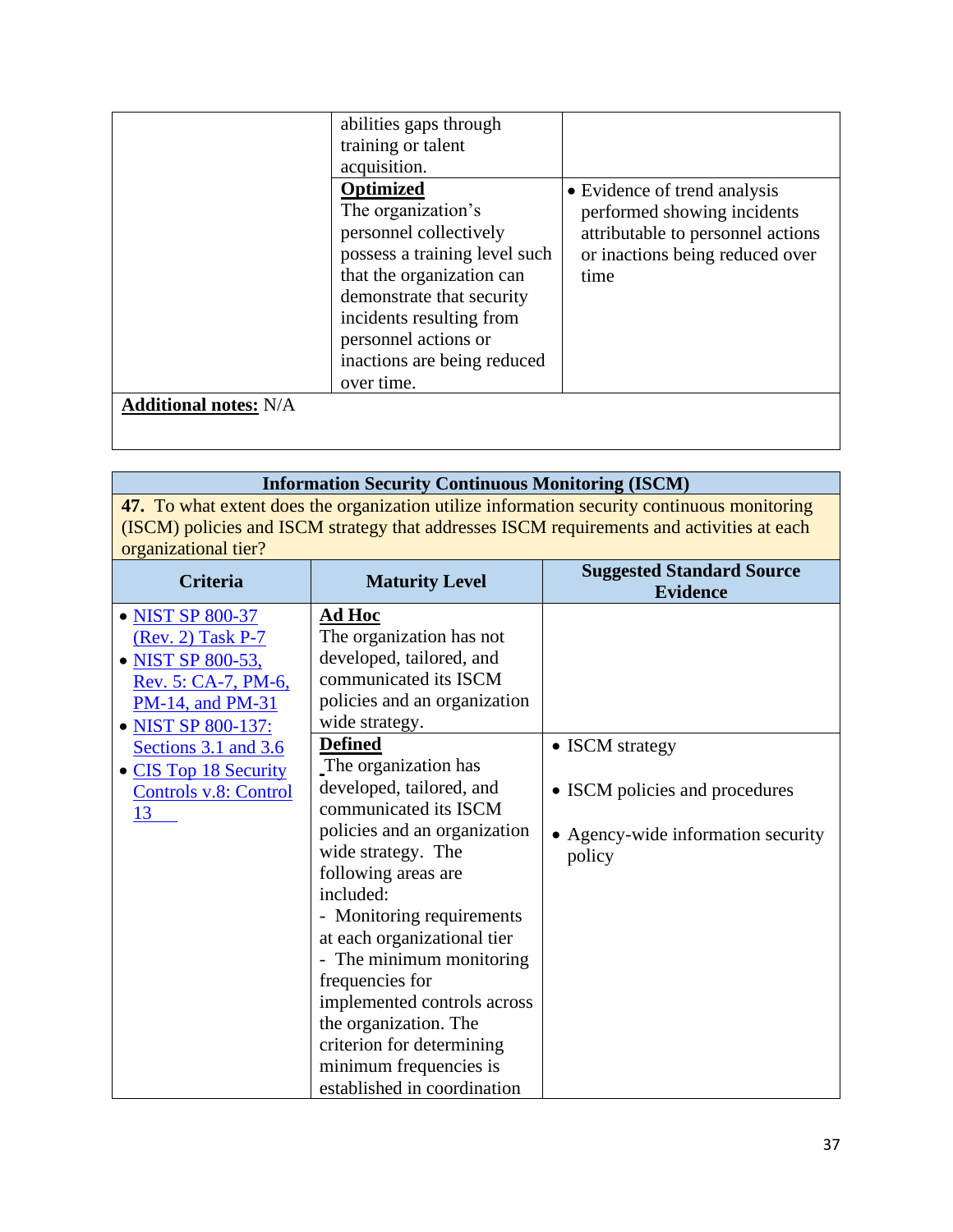| with organizational officials<br>[e.g., senior accountable<br>official for risk<br>management, system<br>owners, and common<br>control providers] and in<br>accordance with<br>organizational risk<br>tolerance.<br>- The organization's<br>ongoing control assessment<br>approach<br>- How ongoing assessments<br>are to be conducted<br>- Analyzing ISCM data,<br>reporting findings, and<br>reviewing and updating the<br>ISCM policies, procedures,<br>and strategy.<br><b>Consistently Implemented</b><br>The organization's ISCM<br>policies and strategy are<br>consistently implemented at | • Continuous monitoring and<br>assessment reports for selected<br>systems                                |
|----------------------------------------------------------------------------------------------------------------------------------------------------------------------------------------------------------------------------------------------------------------------------------------------------------------------------------------------------------------------------------------------------------------------------------------------------------------------------------------------------------------------------------------------------------------------------------------------------|----------------------------------------------------------------------------------------------------------|
| the organization, business<br>process and information<br>system levels.                                                                                                                                                                                                                                                                                                                                                                                                                                                                                                                            | • Evidence that agency dashboard<br>exists with visibility of all<br>organizational assets               |
| In addition, the strategy<br>supports<br>- clear visibility into assets,<br>- awareness into<br>vulnerabilities,<br>- up-to-date threat<br>information, and<br>- mission/business impacts.<br>The organization also<br>consistently captures                                                                                                                                                                                                                                                                                                                                                       | • Evidence of a lessons learned<br>process                                                               |
| lessons learned to make<br>improvements to the ISCM<br>policies and strategy.                                                                                                                                                                                                                                                                                                                                                                                                                                                                                                                      |                                                                                                          |
| <b>Managed and Measurable</b><br>The organization monitors<br>and analyzes qualitative and<br>quantitative performance<br>measures on the                                                                                                                                                                                                                                                                                                                                                                                                                                                          | Evidence of use of performance<br>$\bullet$<br>metrics/dashboards defined in the<br><b>ISCM</b> strategy |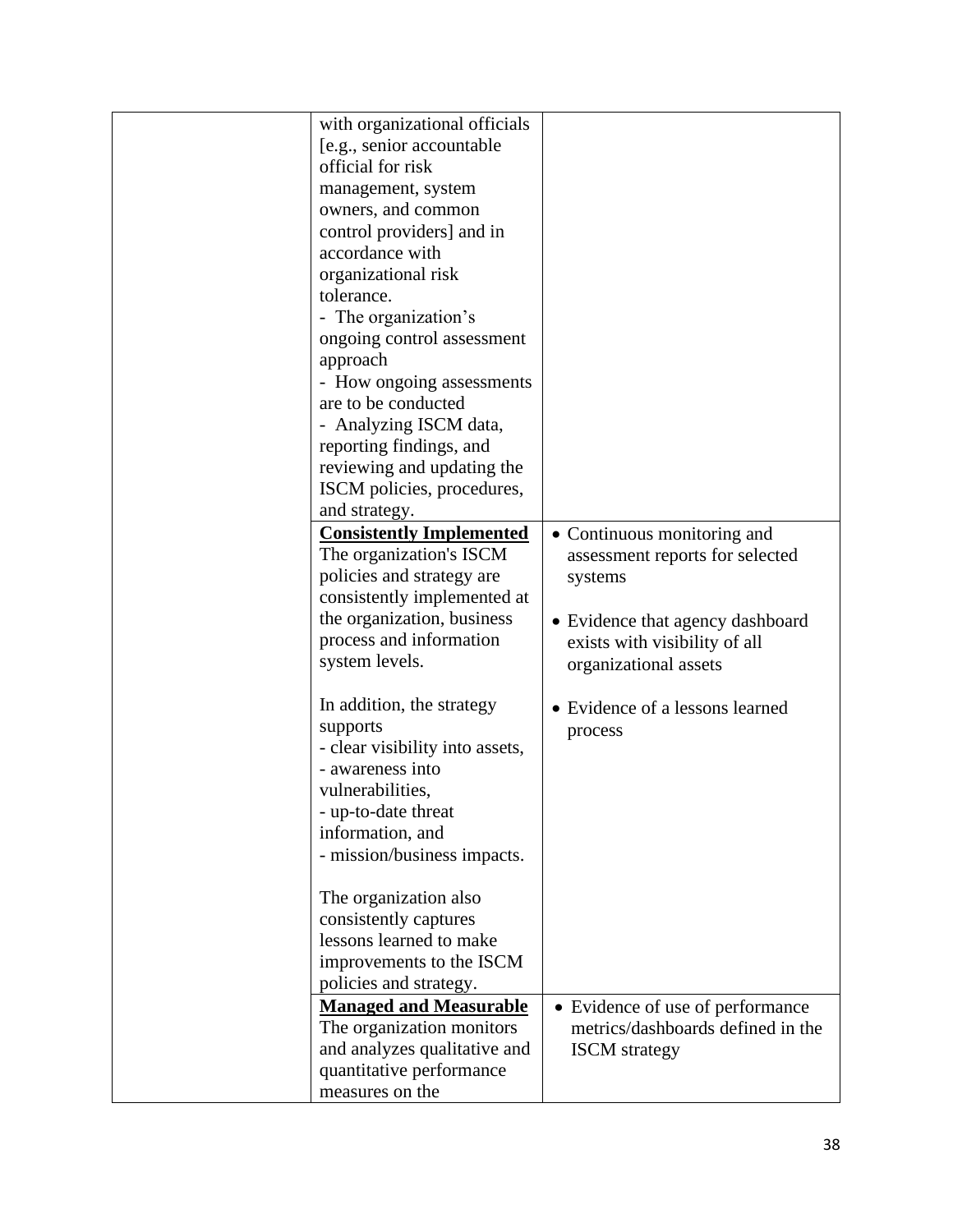| effectiveness of its ISCM    | • Evidence of                       |
|------------------------------|-------------------------------------|
| policies and strategy and    | verifications/validation of data    |
| makes updates, as            | feeding the metrics/dashboard       |
| appropriate.                 |                                     |
|                              | Evidence that control assessments   |
| The organization ensures     | were performed at frequency         |
| that data supporting metrics | defined by ongoing assessment       |
| are obtained accurately,     | strategy/schedule.                  |
| consistently, and in a       |                                     |
| reproducible format.         | • Evidence of ongoing system        |
|                              | authorizations for select systems   |
| The organization has         | (including POA&Ms, SSPs,            |
| transitioned to ongoing      | SARs, and ATO letters)              |
| control and system           |                                     |
| authorization through the    |                                     |
| implementation of its        |                                     |
| continuous monitoring        |                                     |
| policies and strategy.       |                                     |
| Optimized                    | • See additional guidance provided  |
| The organization's ISCM      | on the integration of ISCM into     |
| policies and strategy are    | risk management.                    |
| fully integrated with its    |                                     |
| enterprise and supply chain  | • Evidence supporting continuous    |
| risk management,             | monitoring tools and technologies   |
| configuration management,    | are used in other security domains, |
| incident response, and       | including risk management,          |
| business continuity          | configuration management,           |
| programs.                    | incident response, and business     |
|                              | continuity.                         |
| The organization can         |                                     |
| demonstrate that it is using |                                     |
| its ISCM policies and        |                                     |
| strategy to reduce the cost  |                                     |
| and increase the efficiency  |                                     |
| of security and privacy      |                                     |
| programs.                    |                                     |
|                              |                                     |

**At the defined level,** review the organization wide ISCM strategy and confirm the strategy has defined (1) the frequency at which implemented controls on organizational systems will be assessed, (2) how ongoing assessments will be carried out and at what frequency, and (3) a risk-based approach for security control assessment frequency selection.

**At the consistently implemented level**, review evidence (e.g., reports or analysis output from an agency dashboard) that support control assessments occurring on an ongoing basis and continuous monitoring (e.g., known vulnerabilities, patches, etc...) in real time. Additionally, review agency dashboard screenshots (e.g., CDM or agency dashboard and/or SIEM etc..) that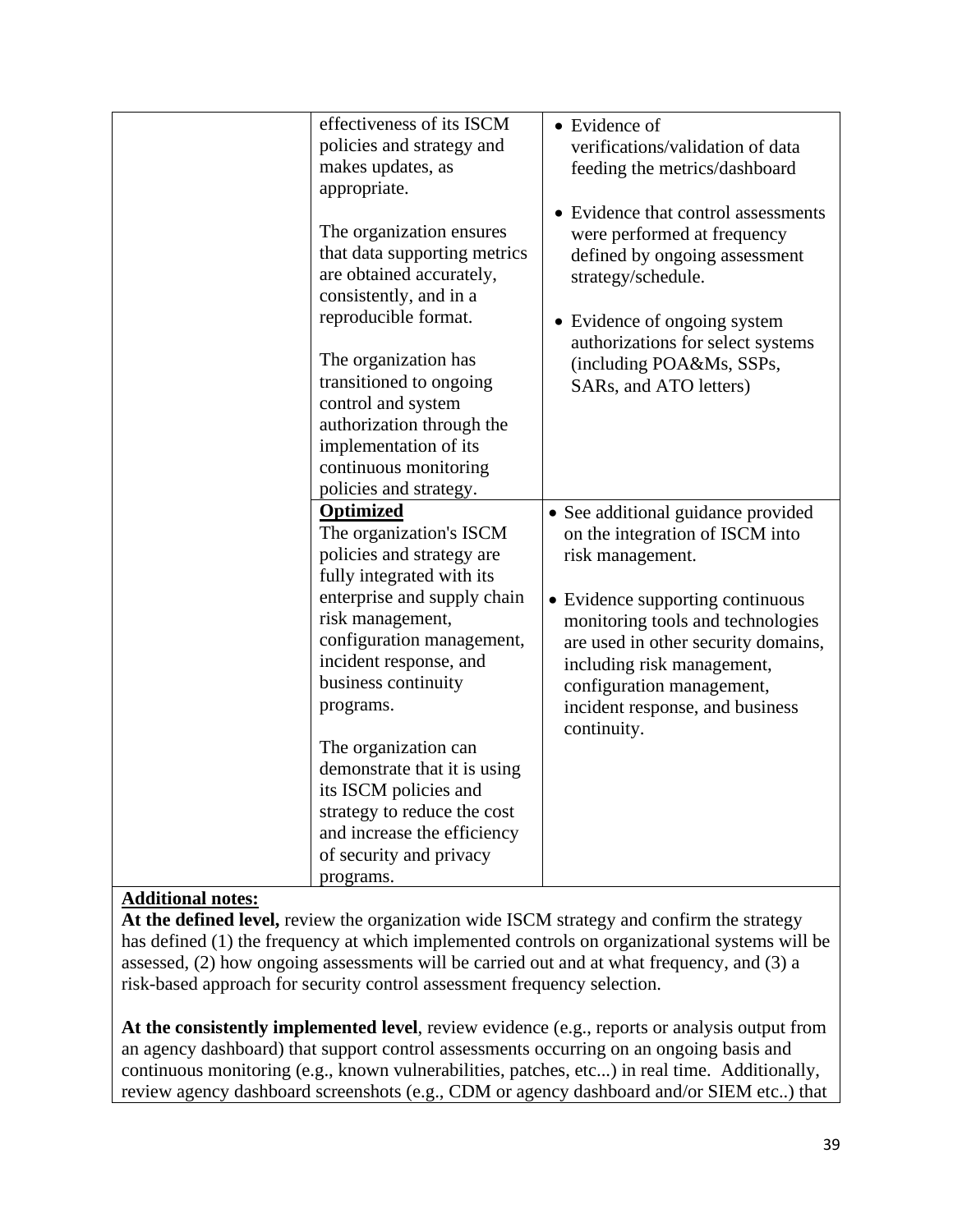support the organization has visibility over asset vulnerabilities. Last, review reports or other analysis that support feedback is utilized to create lessons learned.

**At the managed and measured level**, ensure the organization has (1) defined qualitative and quantitative performance metrics within its ISCM plan and that they have used them to produce reports and other output for review, (2) evidence (e.g., assessment results) that supports control assessments occur on the ongoing basis defined in the system's ISCM strategy, and (3) evidence that authorization decisions are based on the results of ongoing assessments. An organization cannot reach this maturity level until it has fully transitioned to ongoing control and system authorizations.

**At the optimized level**, the outputs of the ISCM process serve as inputs to the agency's enterprise and supply chain risk management, incident response, business continuity, configuration management, and other related programs on a near-real time basis.

| assessments, granting system authorizations, including developing and maintaining system<br>security plans, and monitoring security controls?                                                                                                                             |                                                                                                                                                                                                                                                                                                                                                                                                                                         |                                                                                                                                                                            |
|---------------------------------------------------------------------------------------------------------------------------------------------------------------------------------------------------------------------------------------------------------------------------|-----------------------------------------------------------------------------------------------------------------------------------------------------------------------------------------------------------------------------------------------------------------------------------------------------------------------------------------------------------------------------------------------------------------------------------------|----------------------------------------------------------------------------------------------------------------------------------------------------------------------------|
| <b>Criteria</b>                                                                                                                                                                                                                                                           | <b>Maturity Level</b>                                                                                                                                                                                                                                                                                                                                                                                                                   | <b>Suggested Standard Source</b><br><b>Evidence</b>                                                                                                                        |
| • NIST SP 800-18, Rev.<br>• NIST SP 800-37 (Rev.<br>$2)$ Task S-5<br>• NIST SP 800-53, Rev.<br>5: CA-2, CA-5, CA-6,<br>CA-7, PL-2, and PM-<br>10<br>• NIST SP 800-137:<br>Section 2.2<br>• NIST IR 8011<br>• OMB A-130<br>• OMB M-14-03<br>• OMB M-19-03<br>• OMB M-22-09 | <b>Ad Hoc</b><br>The organization has not<br>developed system level<br>continuous monitoring<br>strategies/policies that define<br>its processes for performing<br>ongoing security control<br>assessments, granting system<br>authorizations, including<br>developing and maintaining<br>system security plans, and<br>monitoring security controls<br>for individual systems and<br>time-based triggers for<br>ongoing authorization. |                                                                                                                                                                            |
|                                                                                                                                                                                                                                                                           | <b>Defined</b><br>The organization has<br>developed system level<br>continuous monitoring<br>strategies/policies that define<br>its processes for performing<br>ongoing security control<br>assessments, granting system<br>authorizations, including<br>developing and maintaining<br>system security plans, and                                                                                                                       | • ISCM strategy<br>• ISCM policies and procedures<br>• Agency-wide information<br>security policy<br>• System level continuous<br>monitoring plan for selected<br>systems. |

**49.** How mature are the organization's processes for performing ongoing information system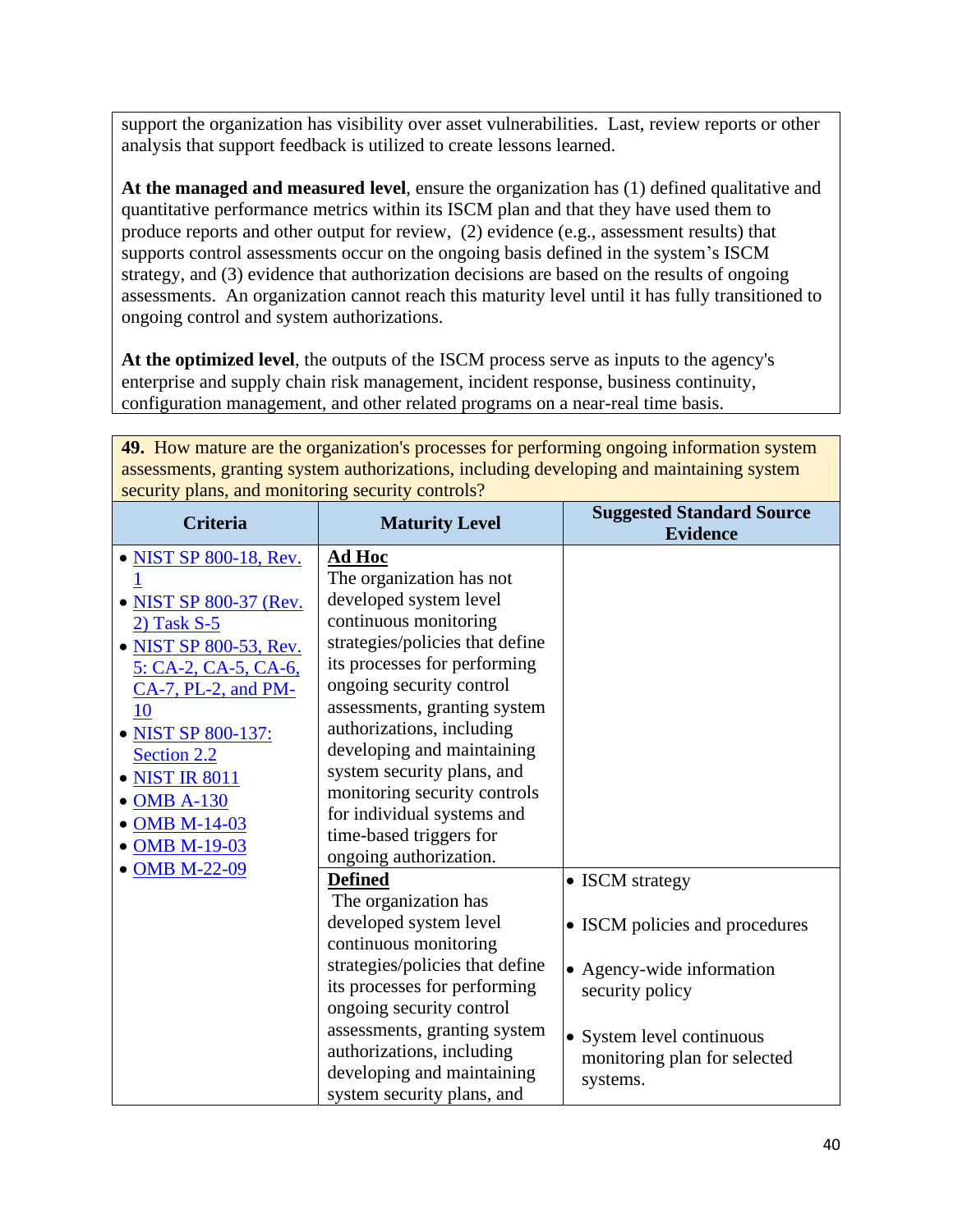| monitoring security controls    |                                             |
|---------------------------------|---------------------------------------------|
| for individual systems and      |                                             |
| time-based triggers for         |                                             |
| ongoing authorization.          |                                             |
| The system level                |                                             |
| strategy/policies address the   |                                             |
| monitoring of those controls    |                                             |
| that are not addressed by the   |                                             |
| organizational level strategy,  |                                             |
| as well as how changes to the   |                                             |
| system are monitored and        |                                             |
| reported.                       |                                             |
| <b>Consistently Implemented</b> | • Evidence of ongoing security              |
| The organization consistently   | control assessments for a                   |
| implements its system level     | sample of systems at the                    |
| continuous monitoring           |                                             |
| strategies and related          | appropriate level of rigor and              |
| processes, including            | frequency                                   |
| performing ongoing security     |                                             |
| control assessments, granting   | Evidence of ongoing system                  |
|                                 | authorizations for select                   |
| system authorizations,          | systems (including POA&Ms,                  |
| including developing and        | SSPs, security assessment                   |
| maintaining system security     | reports (SAR), and ATO                      |
| plans, and monitoring           | letters)                                    |
| security controls to provide a  |                                             |
| view of the organizational      | Organization-wide risk                      |
| security posture as well as     | management strategy, appetite,              |
| each system's contribution to   | and tolerance                               |
| said security posture.          |                                             |
| In conjunction with the         | Use of dedicated application                |
| overall ISCM strategy, all      | security testing programs                   |
| security control classes        |                                             |
| (management, operational,       |                                             |
| and technical) and types        | IG's can verify whether agency<br>$\bullet$ |
| (common, hybrid, and            | SAR process have been                       |
| system-specific) are assessed   | updated IAW M-22-09 (section                |
| and monitored, and their        | III.D.1) to incorporate more                |
| status updated regularly (as    | time-sensitive, specialized, and            |
| defined in the agency's         | application specific methods                |
| information security policy)    |                                             |
| in security plans.              |                                             |
| <b>Managed and Measurable</b>   |                                             |
| The organization utilizes the   | Evidence of the generation and<br>$\bullet$ |
| results of security control     | collection of security-related              |
|                                 | information for all implemented             |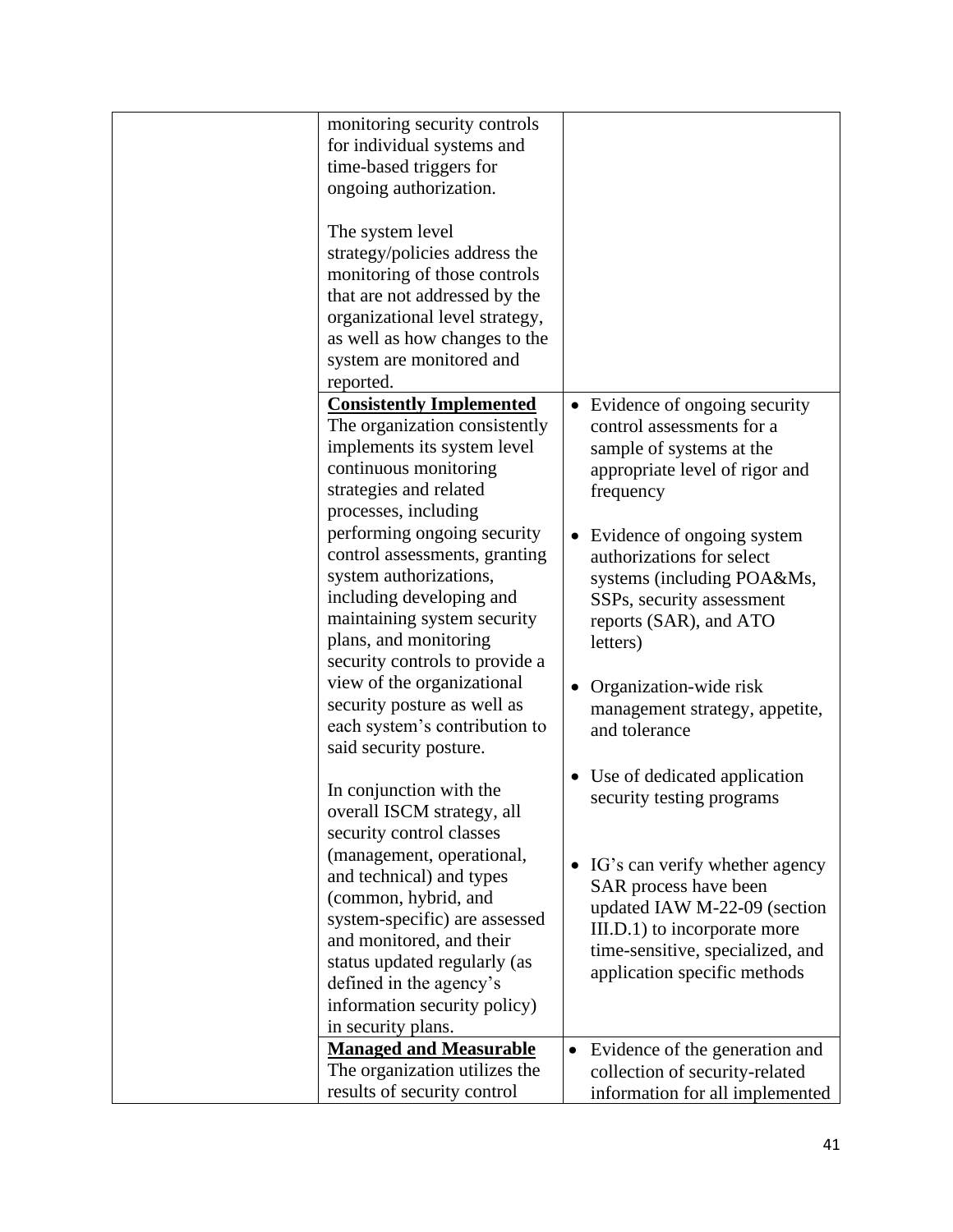| assessments and monitoring<br>to maintain ongoing<br>authorizations of information<br>systems, including the<br><b>ISCM</b> strategy<br>maintenance of system<br>security plans.<br>Optimized<br>$\bullet$<br>The organization's system<br>level ISCM policies and<br>strategies are fully integrated<br>with its enterprise and supply<br>chain risk management,<br>configuration management,<br>incident response, and<br>business continuity programs.<br>The organization can<br>monitoring.<br>demonstrate that it is using its<br>system level ISCM policies<br>and strategy to reduce the cost<br>and increase the efficiency of<br>security and privacy |                                                                                                                                                                                                                                                                                                                      |
|-----------------------------------------------------------------------------------------------------------------------------------------------------------------------------------------------------------------------------------------------------------------------------------------------------------------------------------------------------------------------------------------------------------------------------------------------------------------------------------------------------------------------------------------------------------------------------------------------------------------------------------------------------------------|----------------------------------------------------------------------------------------------------------------------------------------------------------------------------------------------------------------------------------------------------------------------------------------------------------------------|
|                                                                                                                                                                                                                                                                                                                                                                                                                                                                                                                                                                                                                                                                 | security controls, including<br>inherited common controls, at<br>the frequencies specified in the                                                                                                                                                                                                                    |
| programs.                                                                                                                                                                                                                                                                                                                                                                                                                                                                                                                                                                                                                                                       | At the optimized level,<br>automated tools are used to<br>support authorizing officials in<br>making ongoing authorization<br>decisions. Where automation is<br>not feasible, manual or<br>procedural security assessments<br>are conducted to cover the<br>gaps. Request any realized cost<br>savings of continuous |

Evaluate the agency's ISCM procedures to see whether they include risk determinations and risk acceptance decisions taken at agreed-upon and documented frequencies in accordance with the organization's mission/business requirements and risk tolerance. For moderate and high impact systems, evaluate whether the security-related information provided to the Authorizing Official to support ongoing authorization is produced/analyzed by an independent entity.

| <b>Incident Response (IR)</b>                                                                                                                                                        |                                                                                                                                                                                                                                                 |                                                     |  |
|--------------------------------------------------------------------------------------------------------------------------------------------------------------------------------------|-------------------------------------------------------------------------------------------------------------------------------------------------------------------------------------------------------------------------------------------------|-----------------------------------------------------|--|
|                                                                                                                                                                                      | <b>54.</b> How mature are the organization's processes for incident detection and analysis?                                                                                                                                                     |                                                     |  |
| <b>Criteria</b>                                                                                                                                                                      | <b>Maturity Level</b>                                                                                                                                                                                                                           | <b>Suggested Standard Source</b><br><b>Evidence</b> |  |
| • NIST 800-53, Rev. 5:<br>IR-4, IR-5, and IR-6<br>• NIST SP 800-61 Rev.<br>$\overline{2}$<br>• EO 14028, Section 6<br>• OMB M-20-04<br>• OMB M-21-31<br>• OMB M-22-05,<br>Section I; | Ad Hoc<br>The organization has not<br>defined and communicated<br>its policies, procedures, and<br>processes for incident<br>detection and analysis. In<br>addition, the organization<br>has not defined a common<br>threat vector taxonomy for |                                                     |  |
|                                                                                                                                                                                      | classifying incidents and its<br>processes for detecting.                                                                                                                                                                                       |                                                     |  |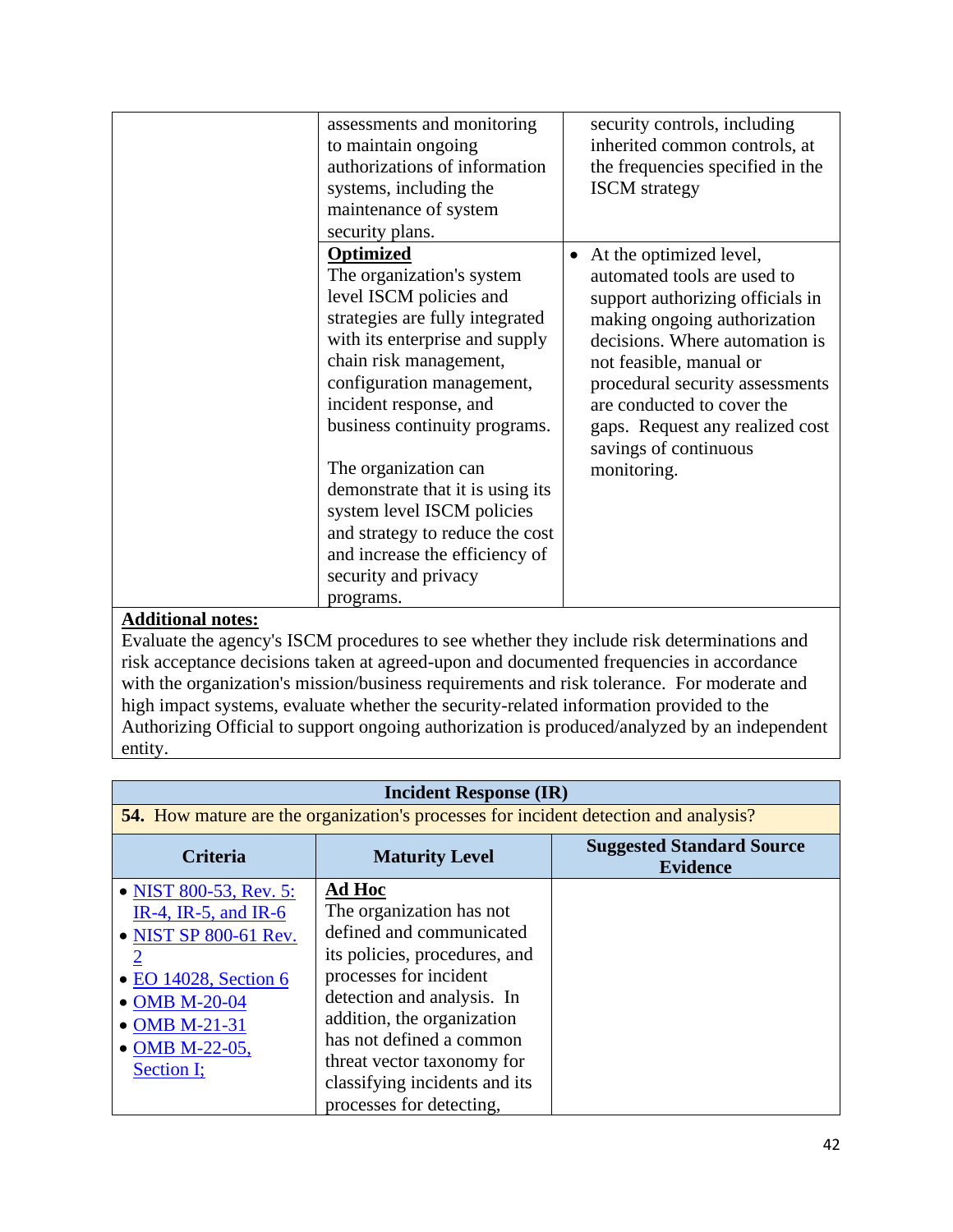| • CISA Cybersecurity       | analyzing, and prioritizing      |                                      |
|----------------------------|----------------------------------|--------------------------------------|
| <b>Incident and</b>        | incidents.                       |                                      |
| Vulnerability              | <b>Defined</b>                   | • Incident detection and analysis    |
| <b>Response Playbooks</b>  | The organization has defined     | strategies, policies, procedures,    |
| · CSF: DE.AE-1,            | and communicated its             | and standards, including a           |
| DE.AE-2 -5, PR.DS-6,       | policies, procedures, and        | common threat vector taxonomy        |
| RS.AN-1 and 4, and         | processes for incident           |                                      |
| <b>PR.DS-8</b>             | detection and analysis.          | • Enterprise-level incident response |
| • CIS Top 18 Security      |                                  | plan                                 |
| Controls v.8: Control      | In addition, the organization    |                                      |
| 17                         | has defined a common threat      | • Network architecture diagram       |
| · US-CERT Incident         | vector taxonomy and              | highlighting the layers of           |
| <b>Response Guidelines</b> | developed handling               | protection/technologies in place     |
| • FY 2022 CIO FISMA        | procedures for specific types    | to detect and analyze incidents      |
| Metrics: 10.6              | of incidents, as appropriate.    |                                      |
|                            |                                  | • SOPs for supporting technologies   |
|                            | In addition, the organization    | used to detect/analyze potential     |
|                            | has defined its processes and    | incidents                            |
|                            | supporting technologies for      |                                      |
|                            | detecting and analyzing          |                                      |
|                            | incidents, including the         |                                      |
|                            | types of precursors and          |                                      |
|                            | indicators and how they are      |                                      |
|                            | generated and reviewed, and      |                                      |
|                            | for prioritizing incidents.      |                                      |
|                            | <b>Consistently Implemented</b>  | Sample of incident tickets,          |
|                            | The organization                 | including those submitted to US-     |
|                            | consistently implements its      | <b>CERT</b>                          |
|                            | policies, procedures, and        |                                      |
|                            | processes for incident           | Evidence of configurations           |
|                            | detection and analysis.          | that show the precursors and         |
|                            |                                  | indicators captured for the          |
|                            | In addition, the organization    | following tools:                     |
|                            | consistently utilizes its threat |                                      |
|                            | vector taxonomy to classify      | Web application protections,         |
|                            | incidents and consistently       | such as web application              |
|                            | implements its processes for     | firewalls                            |
|                            | incident detection, analysis,    | Event and incident                   |
|                            | and prioritization.              | management, such as                  |
|                            |                                  | intrusion detection and              |
|                            | In addition, the organization    | prevention tools, and                |
|                            | consistently implements, and     | incident tracking and                |
|                            | analyzes precursors and          | reporting tools                      |
|                            | indicators generated by, for     | Aggregation and analysis,            |
|                            | example, the following           | such as security information         |
|                            | technologies: intrusion          |                                      |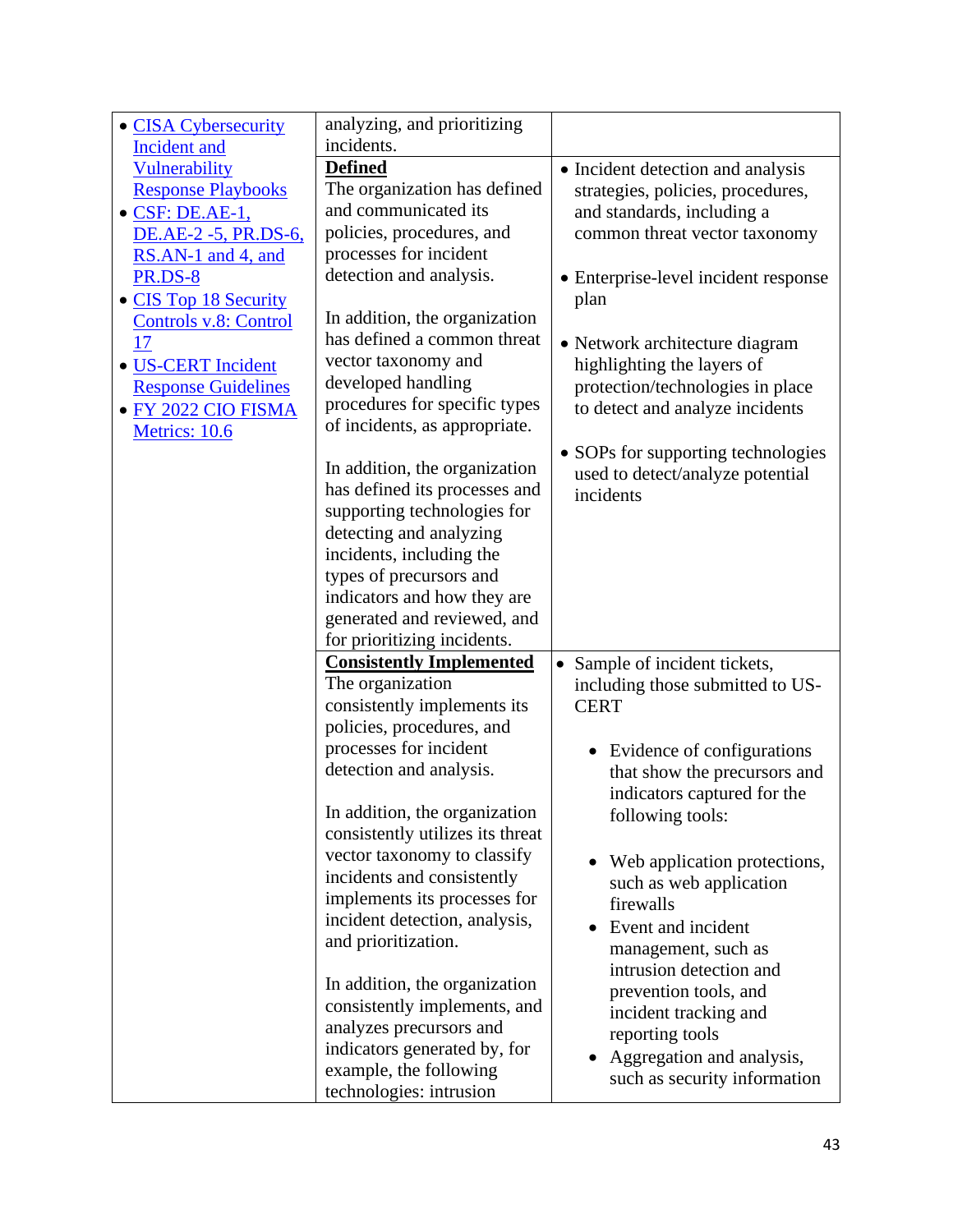| detection/prevention,<br>security information and<br>event management (SIEM),<br>antivirus and antispam<br>software, and file integrity<br>checking software.<br>Further, the organization is<br>consistently capturing and<br>sharing lessons learned on<br>the effectiveness of its<br>incident detection policies<br>and procedures and making<br>updates as necessary. | and event management<br>(SIEM) products<br>Malware detection, such as<br>$\bullet$<br>antivirus and antispam<br>software technologies<br>Information management,<br>such as data loss prevention<br>File integrity and endpoint<br>and server security tools<br>Evidence of capturing lessons<br>learned on the effectiveness of<br>the incident detection and<br>analysis policies and procedures<br><b>Endpoint Detection and</b><br>Response (EDR)<br>Working w/CISA to identify<br>implementation gaps, coordinate<br>deployment of EDR tools<br>Ensuring EDR tools meet CISA<br>req's<br>Plans to meet the first event<br>logging maturity level (EL-1)<br>NLT than Aug 22, per $M-21-31$<br>IGs can assess agency actions to<br>implement integrity measures<br>limiting access to and allowing<br>cryptographic verification of<br>logs, as well as logging DNS<br>requests made throughout their<br>environment. |
|----------------------------------------------------------------------------------------------------------------------------------------------------------------------------------------------------------------------------------------------------------------------------------------------------------------------------------------------------------------------------|--------------------------------------------------------------------------------------------------------------------------------------------------------------------------------------------------------------------------------------------------------------------------------------------------------------------------------------------------------------------------------------------------------------------------------------------------------------------------------------------------------------------------------------------------------------------------------------------------------------------------------------------------------------------------------------------------------------------------------------------------------------------------------------------------------------------------------------------------------------------------------------------------------------------------|
| <b>Managed and Measurable</b>                                                                                                                                                                                                                                                                                                                                              | Baseline of expected data flows                                                                                                                                                                                                                                                                                                                                                                                                                                                                                                                                                                                                                                                                                                                                                                                                                                                                                          |
| The organization monitors<br>and analyzes qualitative and                                                                                                                                                                                                                                                                                                                  | and network operations                                                                                                                                                                                                                                                                                                                                                                                                                                                                                                                                                                                                                                                                                                                                                                                                                                                                                                   |
| quantitative performance                                                                                                                                                                                                                                                                                                                                                   | Evidence of checksums for                                                                                                                                                                                                                                                                                                                                                                                                                                                                                                                                                                                                                                                                                                                                                                                                                                                                                                |
| measures on the<br>effectiveness of its incident                                                                                                                                                                                                                                                                                                                           | critical files                                                                                                                                                                                                                                                                                                                                                                                                                                                                                                                                                                                                                                                                                                                                                                                                                                                                                                           |
| detection and analysis                                                                                                                                                                                                                                                                                                                                                     | Evidence of use of performance                                                                                                                                                                                                                                                                                                                                                                                                                                                                                                                                                                                                                                                                                                                                                                                                                                                                                           |
| policies and procedures.                                                                                                                                                                                                                                                                                                                                                   | metrics defined in the incident                                                                                                                                                                                                                                                                                                                                                                                                                                                                                                                                                                                                                                                                                                                                                                                                                                                                                          |
| The organization ensures                                                                                                                                                                                                                                                                                                                                                   | detection and analysis policies,                                                                                                                                                                                                                                                                                                                                                                                                                                                                                                                                                                                                                                                                                                                                                                                                                                                                                         |
| that data supporting metrics<br>are obtained accurately,                                                                                                                                                                                                                                                                                                                   | procedures, and plan                                                                                                                                                                                                                                                                                                                                                                                                                                                                                                                                                                                                                                                                                                                                                                                                                                                                                                     |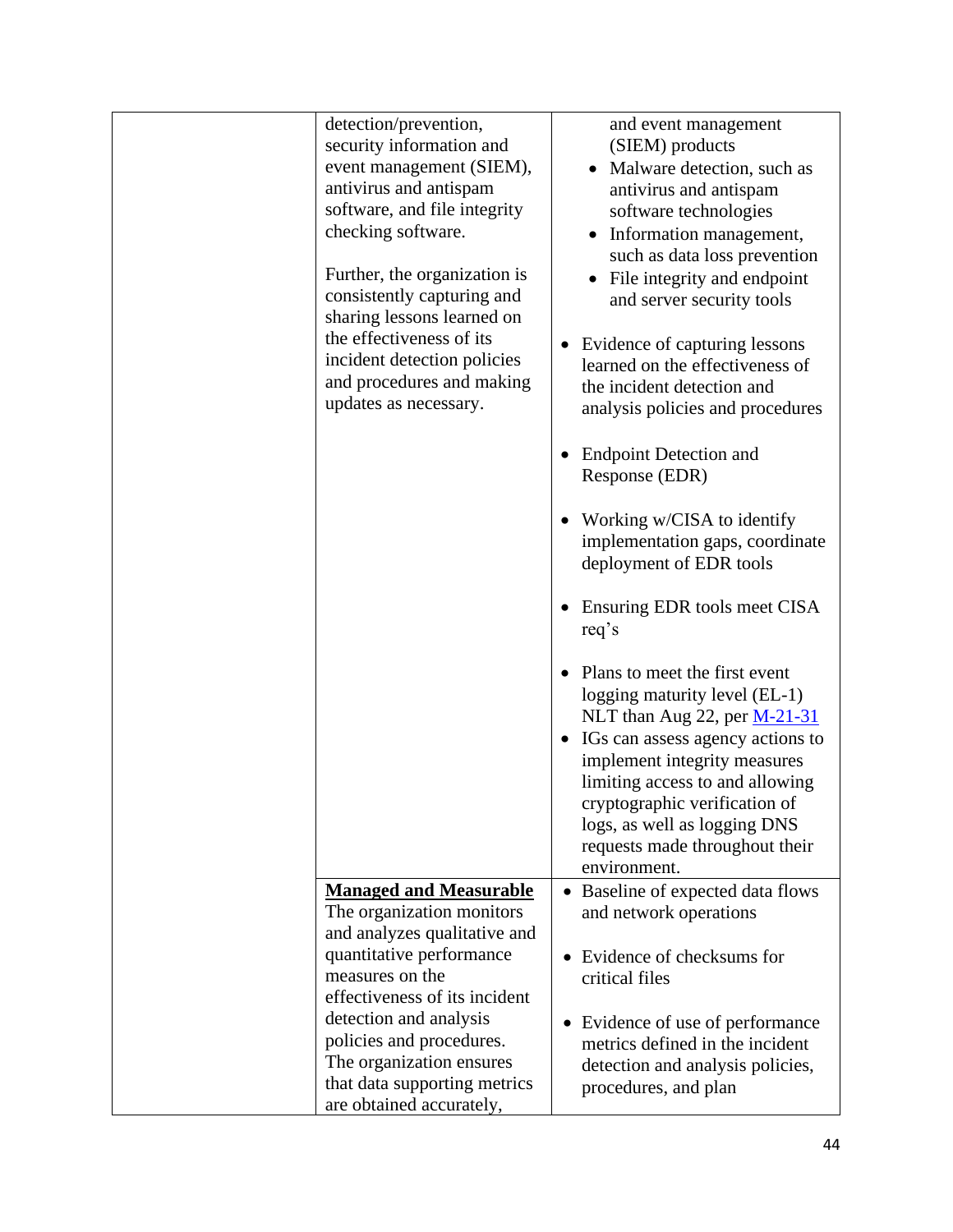| consistently, and in a         |  |
|--------------------------------|--|
| reproducible format.           |  |
|                                |  |
| The organization utilizes      |  |
| profiling techniques to        |  |
| measure the characteristics    |  |
| of expected activities on its  |  |
| networks and systems so        |  |
| that it can more effectively   |  |
| detect security incidents.     |  |
| Examples of profiling          |  |
| include running file integrity |  |
| checking software on hosts     |  |
| to derive checksums for        |  |
| critical files and monitoring  |  |
| network bandwidth usage to     |  |
| determine what the average     |  |
| and peak usage levels are on   |  |
| various days and times.        |  |
|                                |  |
| Through profiling              |  |
| techniques, the organization   |  |
| maintains a comprehensive      |  |
| baseline of network            |  |
| operations and expected data   |  |
| flows for users and systems.   |  |
| <b>Optimized</b>               |  |
| N/A                            |  |
|                                |  |
|                                |  |
|                                |  |

**At the consistently implemented level**, observe technologies and tools supporting incident detection and analysis to verify whether the defined indicators and precursors are being captured and reviewed.

| <b>55.</b> How mature are the organization's processes for incident handling?                                                         |                                                                                                                                                                                    |                                                     |
|---------------------------------------------------------------------------------------------------------------------------------------|------------------------------------------------------------------------------------------------------------------------------------------------------------------------------------|-----------------------------------------------------|
| <b>Criteria</b>                                                                                                                       | <b>Maturity Level</b>                                                                                                                                                              | <b>Suggested Standard Source</b><br><b>Evidence</b> |
| • NIST 800-53, Rev. 5: IR-<br>$\overline{4}$<br>• NIST SP 800-61, Rev. 2<br>$\bullet$ EO 14028, Section 6<br>• OMB M-22-05, Section I | <b>Ad Hoc</b><br>The organization has not<br>defined its policies,<br>procedures, and processes<br>for incident handling to<br>include containment<br>strategies for various types |                                                     |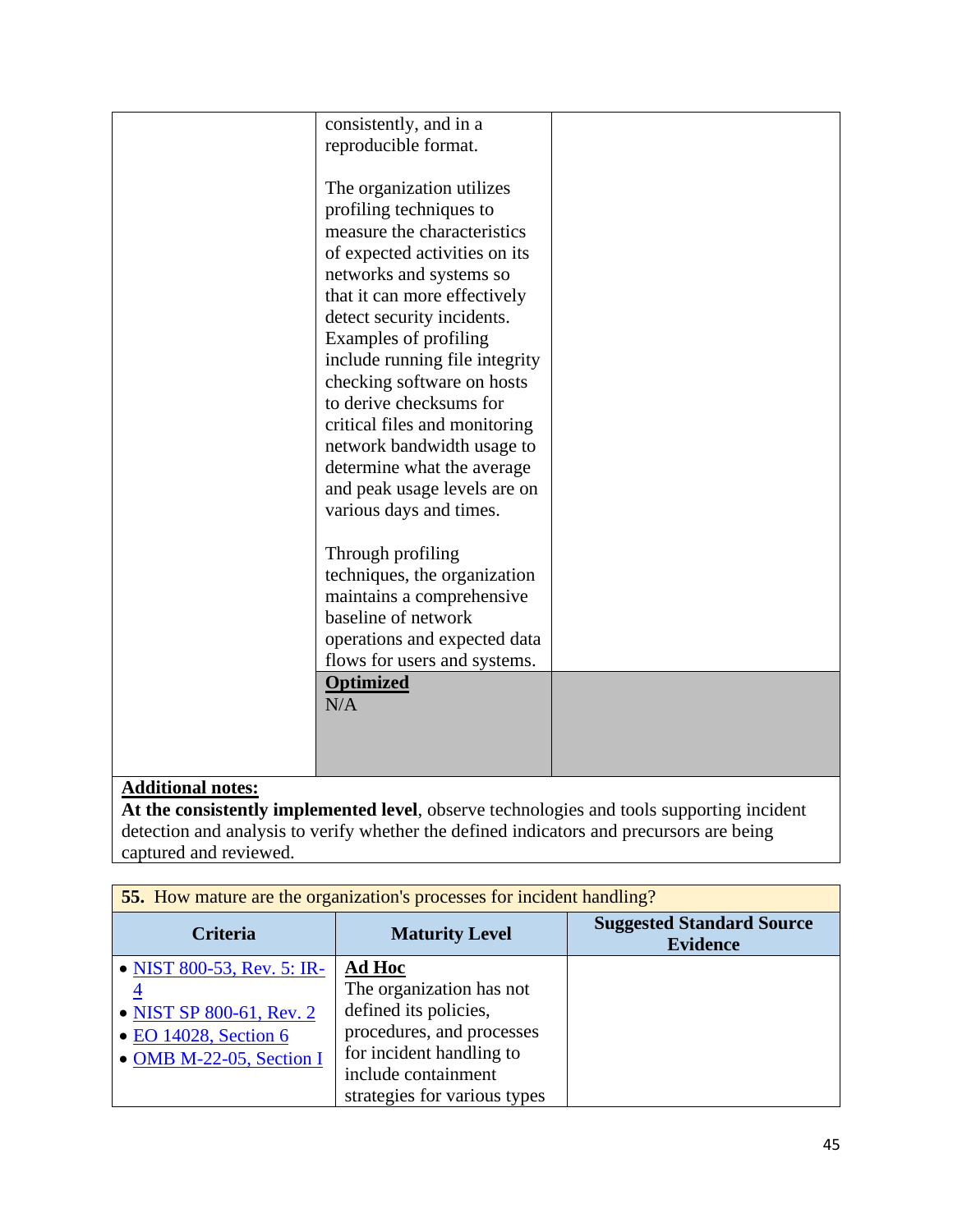| • CISA Cybersecurity          | of major incidents,                                 |                                                                  |
|-------------------------------|-----------------------------------------------------|------------------------------------------------------------------|
| Incident and                  | eradication activities to                           |                                                                  |
| <b>Vulnerability Response</b> | eliminate components of an                          |                                                                  |
| Playbooks                     | incident and mitigate any                           |                                                                  |
| · CSF: RS.MI-1 and 2          | vulnerabilities that were                           |                                                                  |
| • FY 2022 CIO FISMA           | exploited, and recovery of                          |                                                                  |
| Metrics: 10.6                 | systems.                                            |                                                                  |
|                               | <b>Defined</b>                                      | • Containment strategies for each                                |
|                               | The organization has                                | major incident type                                              |
|                               | defined its policies,                               |                                                                  |
|                               | procedures, and processes                           | • Incident response policies,                                    |
|                               | for incident handling to                            | procedures, and plans                                            |
|                               | include containment                                 |                                                                  |
|                               | strategies for each key                             | • Incident eradication,                                          |
|                               | incident type.                                      | vulnerability mitigation, and                                    |
|                               |                                                     | system recovery processes and                                    |
|                               | In developing its strategies,                       | procedures                                                       |
|                               | the organization takes into                         |                                                                  |
|                               | consideration: the potential                        |                                                                  |
|                               | damage to and theft of                              |                                                                  |
|                               | resources, the need for                             |                                                                  |
|                               | evidence preservation,                              |                                                                  |
|                               | service availability, time                          |                                                                  |
|                               | and resources needed to                             |                                                                  |
|                               | implement the strategy,                             |                                                                  |
|                               | effectiveness of the strategy,                      |                                                                  |
|                               | and duration of the solution.                       |                                                                  |
|                               |                                                     |                                                                  |
|                               | In addition, the organization                       |                                                                  |
|                               | has defined its processes to                        |                                                                  |
|                               | eradicate components of an                          |                                                                  |
|                               | incident, mitigate any                              |                                                                  |
|                               | vulnerabilities that were                           |                                                                  |
|                               | exploited, and recover                              |                                                                  |
|                               | system operations.                                  |                                                                  |
|                               | <b>Consistently Implemented</b><br>The organization | • Sample of incident tickets to<br>obtain evidence that incident |
|                               | consistently implements its                         | handling policies and                                            |
|                               | incident handling policies,                         | procedures, containment                                          |
|                               | procedures, containment                             | strategies, and incident                                         |
|                               | strategies, and incident                            | eradication processes were                                       |
|                               | eradication processes.                              | followed                                                         |
|                               |                                                     |                                                                  |
|                               | In addition, the organization                       | • Evidence that vulnerabilities                                  |
|                               | consistently implements                             | that were exploited and resulted                                 |
|                               | processes to remediate                              | in incidents were remediated                                     |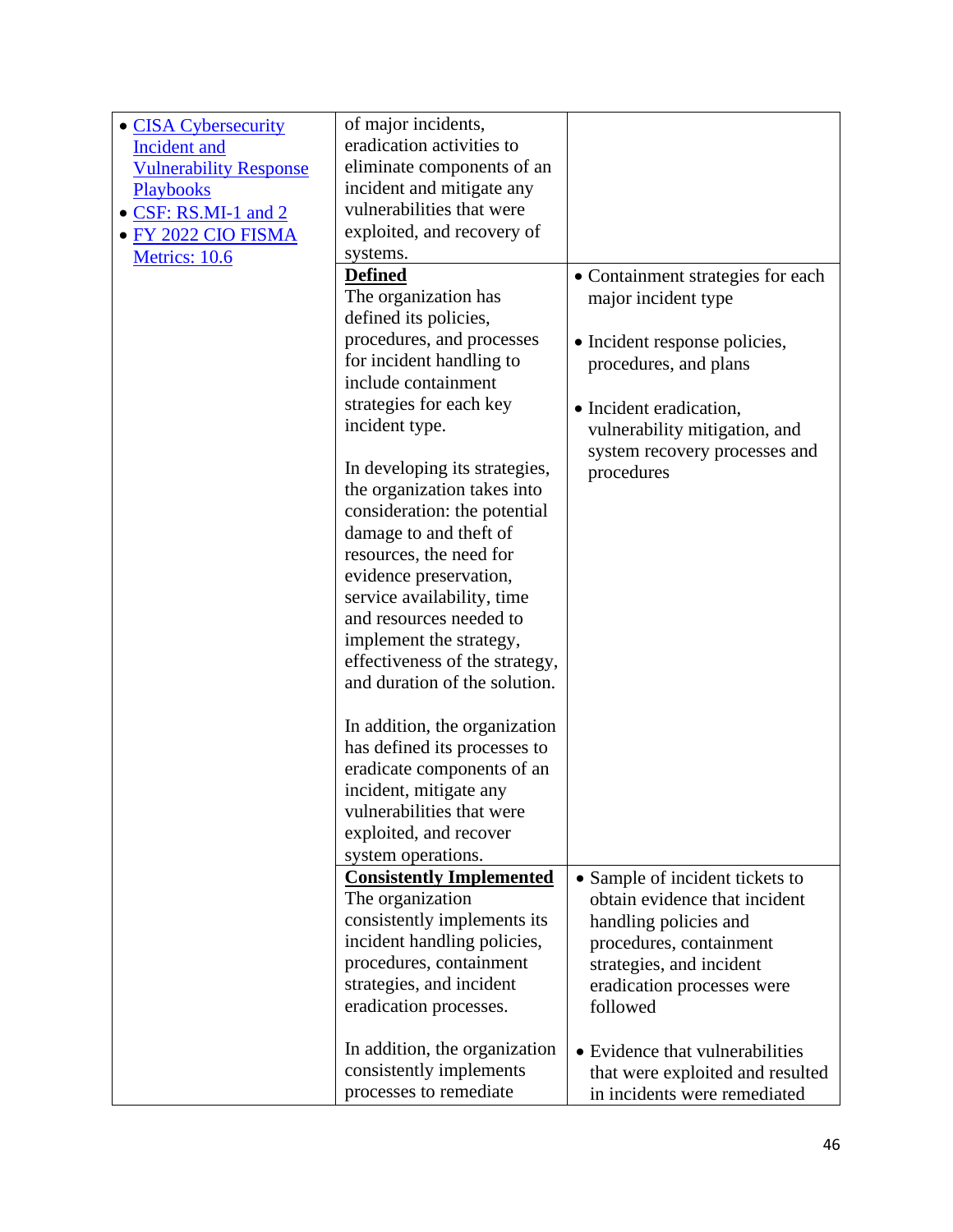|                              | vulnerabilities that may<br>have been exploited on the<br>target system(s) and<br>recovers system operations.<br>Further, the organization is<br>consistently capturing and<br>sharing lessons learned on<br>the effectiveness of its<br>incident handling policies<br>and procedures and making<br>updates as necessary.                                                                                                                                                                                                                                                                               | (e.g., vulnerability scanning<br>reports, or additional training)<br>• Evidence of capturing lessons<br>learned on the incident handling<br>policies and procedures                                                                                                                                                                                                      |
|------------------------------|---------------------------------------------------------------------------------------------------------------------------------------------------------------------------------------------------------------------------------------------------------------------------------------------------------------------------------------------------------------------------------------------------------------------------------------------------------------------------------------------------------------------------------------------------------------------------------------------------------|--------------------------------------------------------------------------------------------------------------------------------------------------------------------------------------------------------------------------------------------------------------------------------------------------------------------------------------------------------------------------|
|                              | <b>Managed and Measurable</b><br>The organization monitors<br>and analyzes qualitative and<br>quantitative performance<br>measures on the<br>effectiveness of its incident<br>handling policies and<br>procedures. The<br>organization ensures that<br>data supporting metrics are<br>obtained accurately,<br>consistently, and in a<br>reproducible format.<br>The organization manages<br>and measures the impact of<br>successful incidents and can<br>quickly mitigate related<br>vulnerabilities on other<br>systems so that they are not<br>subject to exploitation of the<br>same vulnerability. | • Evidence of use of performance<br>metrics for containment and<br>eradication defined in the<br>incident response policies,<br>procedures, and plan<br>• Evidence of verifications /<br>validation of data feeding the<br>metrics<br>• Metrics related to successful<br>incidents that measure impact<br>and timeliness of vulnerability<br>mitigation on other systems |
| <b>Additional notes:</b> N/A | <b>Optimized</b><br>The organization utilizes<br>dynamic reconfiguration<br>(e.g., changes to router<br>rules, access control lists,<br>and filter rules for firewalls<br>and gateways) to stop<br>attacks, misdirect attackers,<br>and to isolate components<br>of systems.                                                                                                                                                                                                                                                                                                                            | • Observe technologies in use for<br>dynamic reconfiguration of<br>network devices in response to<br>incident types.                                                                                                                                                                                                                                                     |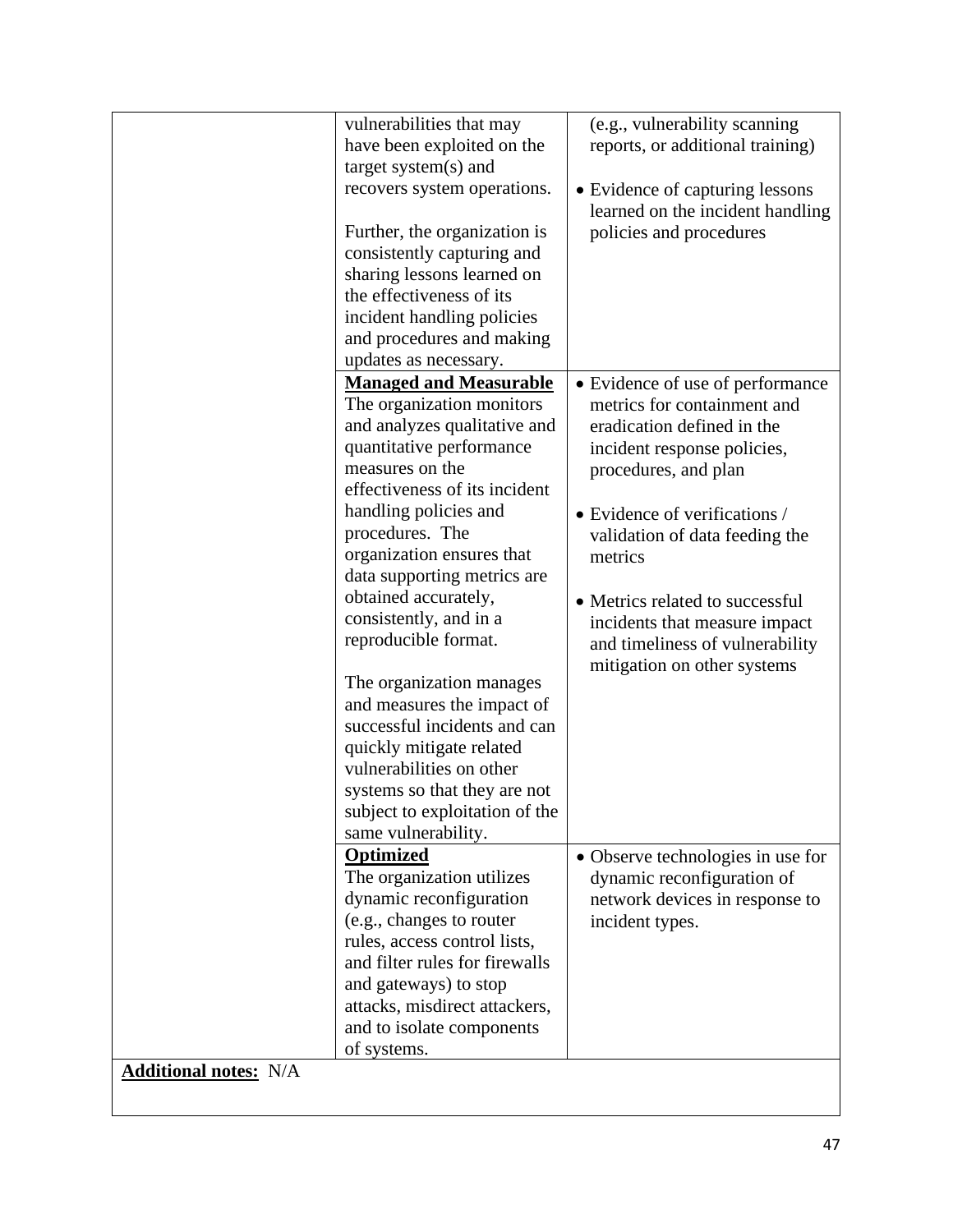| <b>Contingency Planning (CP)</b>                                                                                                                                                                                              |                                                                                                                                                                                                                                                                                                                                                                                                                                                                                                                                                                                                                                                                                                                                                                                                                                                                                                                                                                                                                                                                                                                                                                 |                                                                                                                                                                                                                                                                                        |  |
|-------------------------------------------------------------------------------------------------------------------------------------------------------------------------------------------------------------------------------|-----------------------------------------------------------------------------------------------------------------------------------------------------------------------------------------------------------------------------------------------------------------------------------------------------------------------------------------------------------------------------------------------------------------------------------------------------------------------------------------------------------------------------------------------------------------------------------------------------------------------------------------------------------------------------------------------------------------------------------------------------------------------------------------------------------------------------------------------------------------------------------------------------------------------------------------------------------------------------------------------------------------------------------------------------------------------------------------------------------------------------------------------------------------|----------------------------------------------------------------------------------------------------------------------------------------------------------------------------------------------------------------------------------------------------------------------------------------|--|
| 61. To what extent does the organization ensure that the results of business impact analyses<br>(BIA) are used to guide contingency planning efforts?                                                                         |                                                                                                                                                                                                                                                                                                                                                                                                                                                                                                                                                                                                                                                                                                                                                                                                                                                                                                                                                                                                                                                                                                                                                                 |                                                                                                                                                                                                                                                                                        |  |
| <b>Criteria</b>                                                                                                                                                                                                               | <b>Maturity Level</b>                                                                                                                                                                                                                                                                                                                                                                                                                                                                                                                                                                                                                                                                                                                                                                                                                                                                                                                                                                                                                                                                                                                                           | <b>Suggested Standard Source</b><br><b>Evidence</b>                                                                                                                                                                                                                                    |  |
| • NIST SP 800-34, Rev. 1,<br>3.2<br>• NIST SP 800-53, Rev.<br>5: CP-2, and RA-9<br>• NIST IR 8286<br>• FIPS 199<br>$\bullet$ FCD-1<br>• OMB M-19-03<br>$\bullet$ CSF:ID.RA-4<br>• FY 2022 CIO FISMA<br><b>Metrics: 10.1.4</b> | <b>Ad Hoc</b><br>The organization has not<br>defined its policies,<br>procedures, and processes for<br>conducting organizational<br>and system level BIAs and<br>for incorporating the results<br>into strategy and plan<br>development efforts.<br><b>Defined</b><br>The organization has<br>defined its policies,<br>procedures, and processes for<br>conducting organizational<br>and system level BIAs and<br>for incorporating the results<br>into strategy and plan<br>development efforts.<br><b>Consistently Implemented</b><br>The organization<br>consistently incorporates the<br>results of organizational and<br>system level BIAs into<br>strategy and plan<br>development efforts. System<br>level BIAs are integrated<br>with the organizational level<br><b>BIA</b> and include<br>characterization of all system<br>components, determination<br>of missions/business<br>processes and recovery<br>criticality, identification of<br>resource requirements, and<br>identification of recovery<br>priorities for system<br>resources. The results of the<br>BIA are consistently used to<br>determine contingency<br>planning requirements and | • Information security policy<br>Information system<br>contingency planning policies<br>and procedures<br>• Business Impact Analysis<br>policies, procedures, and<br>processes<br>• Templates for completing<br><b>BIAs</b><br>Organizational level BIA<br>Sample of system level BIAs |  |
|                                                                                                                                                                                                                               | priorities, including mission                                                                                                                                                                                                                                                                                                                                                                                                                                                                                                                                                                                                                                                                                                                                                                                                                                                                                                                                                                                                                                                                                                                                   |                                                                                                                                                                                                                                                                                        |  |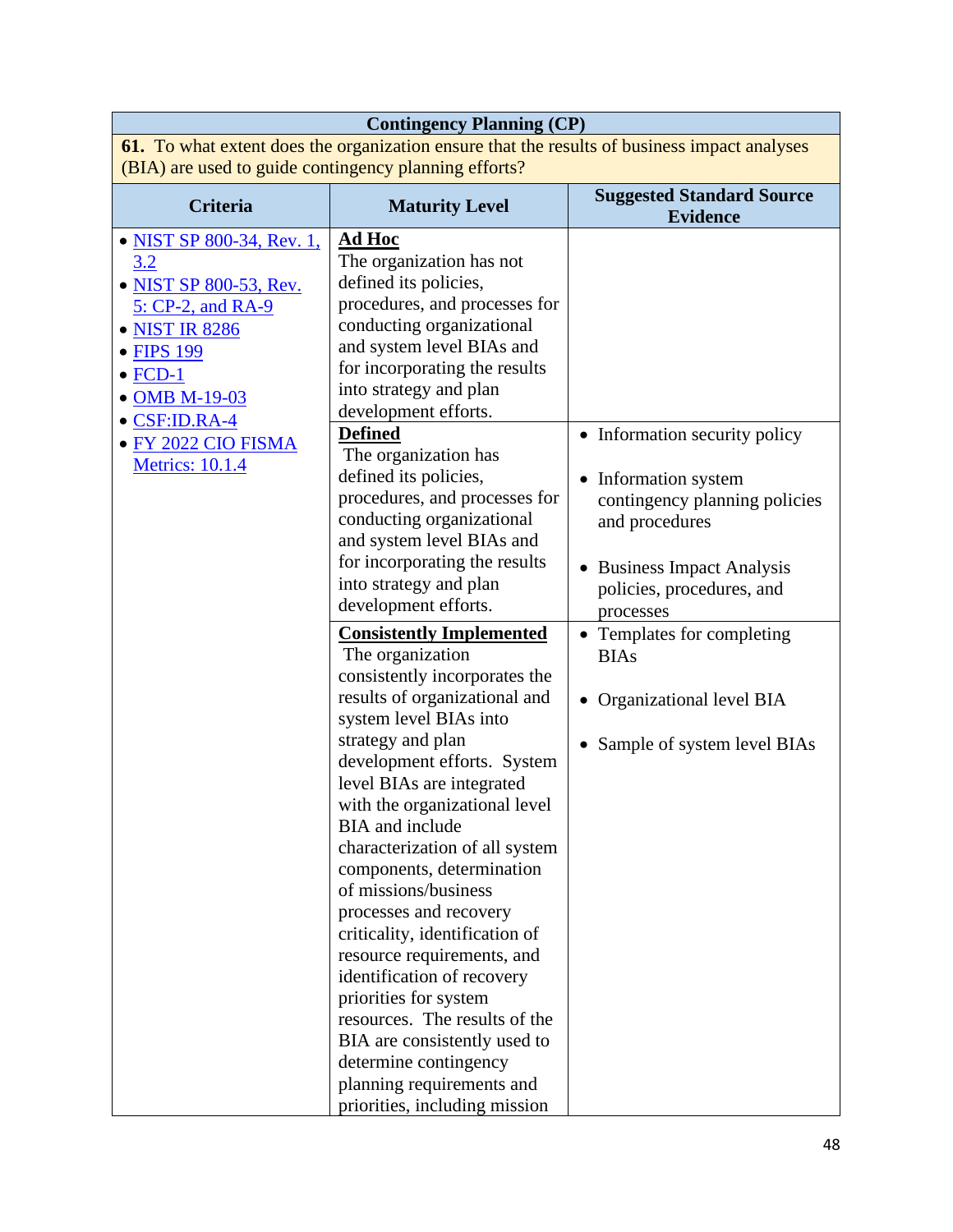| • Evidence that BIA results are<br>integrated with organizational<br><b>ERM</b> processes<br>• Enterprise risk management<br>meeting minutes showing the<br>BIA was discussed. |
|--------------------------------------------------------------------------------------------------------------------------------------------------------------------------------|
|                                                                                                                                                                                |
|                                                                                                                                                                                |

**63.** To what extent does the organization perform tests/exercises of its information system contingency planning processes?

| <b>Criteria</b>                                                                                                                                                  | <b>Maturity Level</b>                                                                                                                                                                                                      | <b>Suggested Standard Source</b><br><b>Evidence</b>                                                               |
|------------------------------------------------------------------------------------------------------------------------------------------------------------------|----------------------------------------------------------------------------------------------------------------------------------------------------------------------------------------------------------------------------|-------------------------------------------------------------------------------------------------------------------|
| • NIST SP 800-34<br>• NIST SP 800-53, Rev.<br>5: CP-3 and CP-4;<br>• CSF: ID.SC-5 and<br><b>PR.IP-10</b><br>• CIS Top 18 Security<br>Controls v.8: Control<br>11 | Ad Hoc<br>The organization has not<br>defined its policies,<br>procedures, and processes for<br>information system<br>contingency plan<br>testing/exercises. ISCP tests<br>are performed in an ad-hoc,<br>reactive manner. |                                                                                                                   |
| · FY 2022 CIO FISMA<br>Metrics: 10.1                                                                                                                             | <b>Defined</b><br>Policies, procedures, and<br>processes for information<br>system contingency plan<br>testing and exercises have<br>been defined and include, as                                                          | Information security policy<br>Information system<br>$\bullet$<br>contingency planning policies<br>and procedures |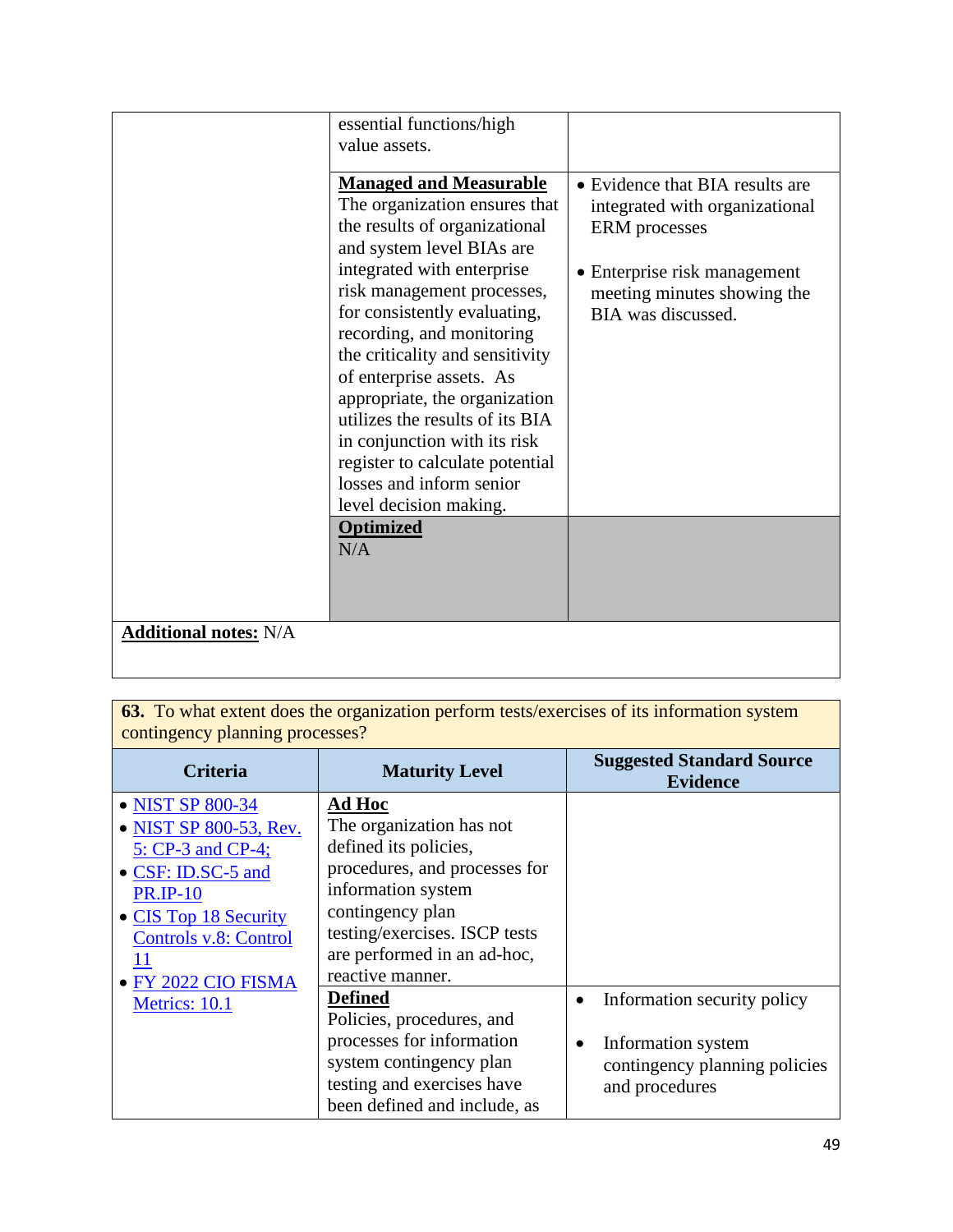| applicable, notification        |                                          |
|---------------------------------|------------------------------------------|
| procedures, system recovery     |                                          |
| on an alternate platform from   |                                          |
| backup media, internal and      |                                          |
| external connectivity, system   |                                          |
| performance using alternate     |                                          |
| equipment, restoration of       |                                          |
| normal procedures, and          |                                          |
| coordination with other         |                                          |
| business areas/continuity       |                                          |
| plans, and tabletop and         |                                          |
| functional exercises.           |                                          |
| <b>Consistently Implemented</b> | ISCP testing results for<br>$\bullet$    |
| Information system              | selected systems                         |
|                                 |                                          |
| contingency plan testing, and   |                                          |
| exercises are consistently      | Results of testing of COOP,              |
| implemented. ISCP testing       | BCP, DRP, and OEP                        |
| and exercises are integrated,   |                                          |
| to the extent practicable, with | Evidence of after-action                 |
| testing of related plans, such  | reports to improve the                   |
| as incident response            | program from the exercise                |
| plan/COOP/BCP.                  | results                                  |
| <b>Managed and Measurable</b>   | ISCP testing results for<br>$\bullet$    |
| The organization employs        | selected systems                         |
| automated mechanisms to test    |                                          |
| system contingency plans        | Results of testing of COOP,<br>$\bullet$ |
| more thoroughly and             | BCP, DRP, and OEP                        |
| effectively. In addition, the   |                                          |
| organization coordinates plan   | Coordination emails                      |
| testing with external           |                                          |
| stakeholders (e.g., ICT supply  |                                          |
| chain partners/providers), as   | AAR's showing external                   |
| appropriate.                    | stakeholder activity                     |
|                                 |                                          |
| <b>Optimized</b>                | Evidence of organization<br>$\bullet$    |
| Based on risk, the              | defined mechanisms to                    |
| organization performs a full    | disrupt or adversely affect the          |
| recovery and reconstitution of  | system or system components              |
| systems to a known state. In    | and show evidence of testing             |
| addition, the organization      | the effectiveness of the                 |
| proactively employs             | contingency planning process.            |
| [organization defined           |                                          |
| mechanisms] to disrupt or       |                                          |
| adversely affect the system or  |                                          |
| system component and test the   |                                          |
| effectiveness of contingency    |                                          |
| planning processes.             |                                          |
|                                 |                                          |